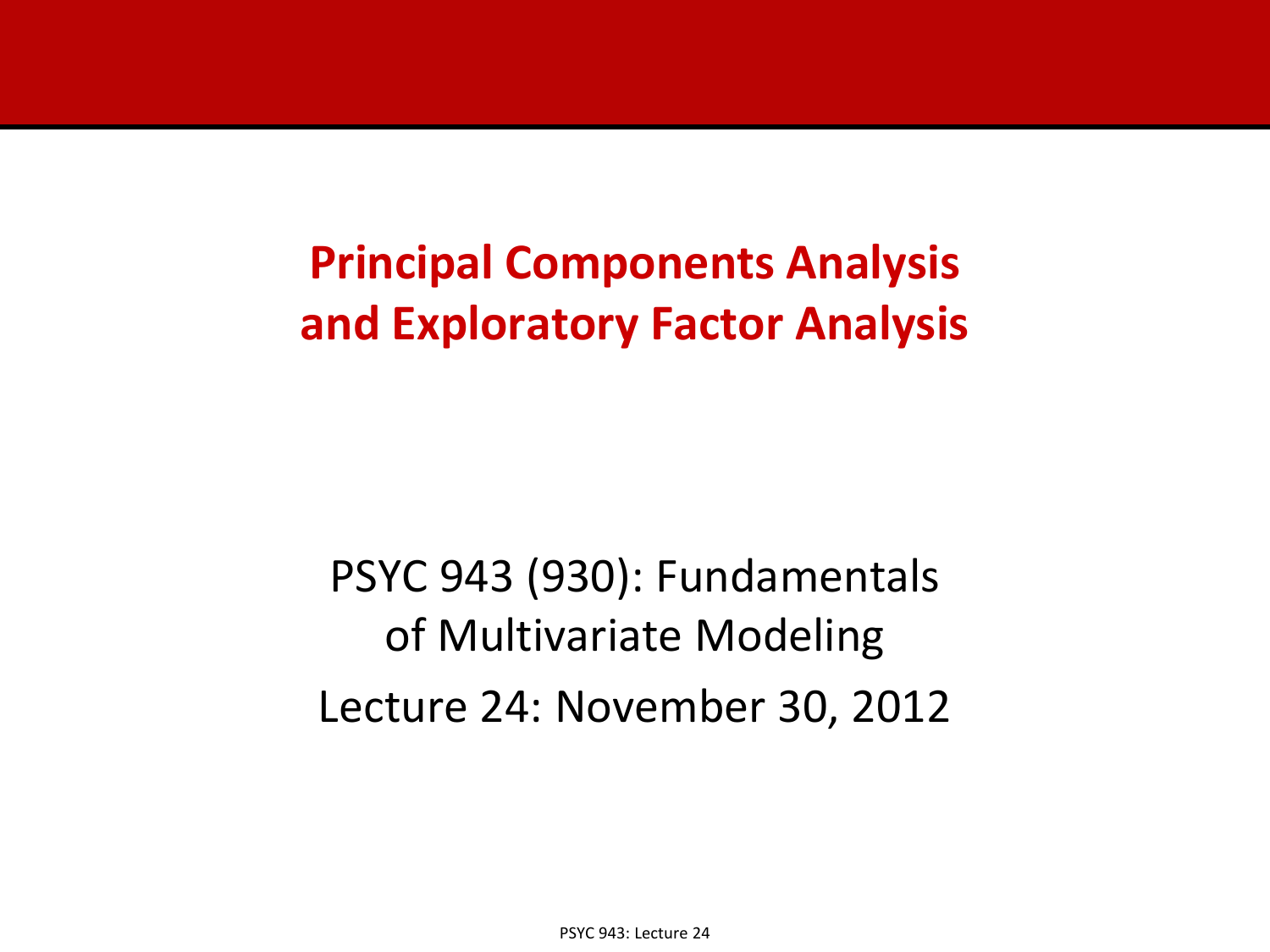# **Today's Class**

- "Advanced" matrix operations
- Principal Components Analysis
- Methods for exploratory factor analysis (EFA)
	- Principal Components-based (TERRIBLE)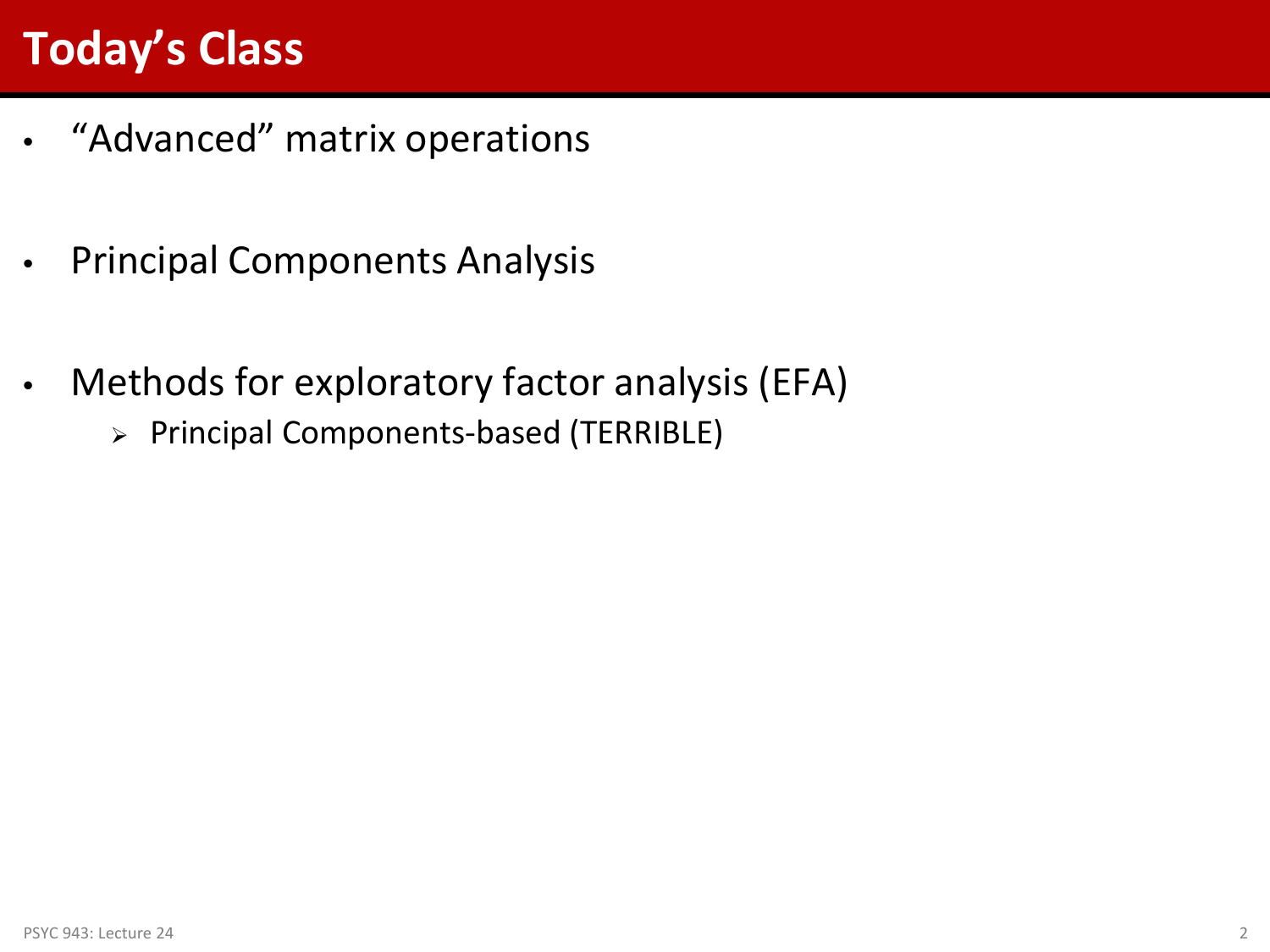# **The Logic of Exploratory Analyses**

- Exploratory analyses attempt to discover hidden structure in data with little to no user input
	- $\triangleright$  Aside from the selection of analysis and estimation
- The results from exploratory analyses can be misleading
	- $\triangleright$  If data do not meet assumptions of model or method selected
	- If data have quirks that are idiosyncratic to the sample selected
	- $\triangleright$  If some cases are extreme relative to others
	- If constraints made by analysis are implausible
- Sometimes, exploratory analyses are needed
	- Must construct an analysis that capitalizes on the known features of data
	- $\triangleright$  There are better ways to conduct such analyses
- Often, exploratory analyses are not needed
	- $\triangleright$  But are conducted anyway see a lot of reports of scale development that start with the idea that a construct has a certain number of dimensions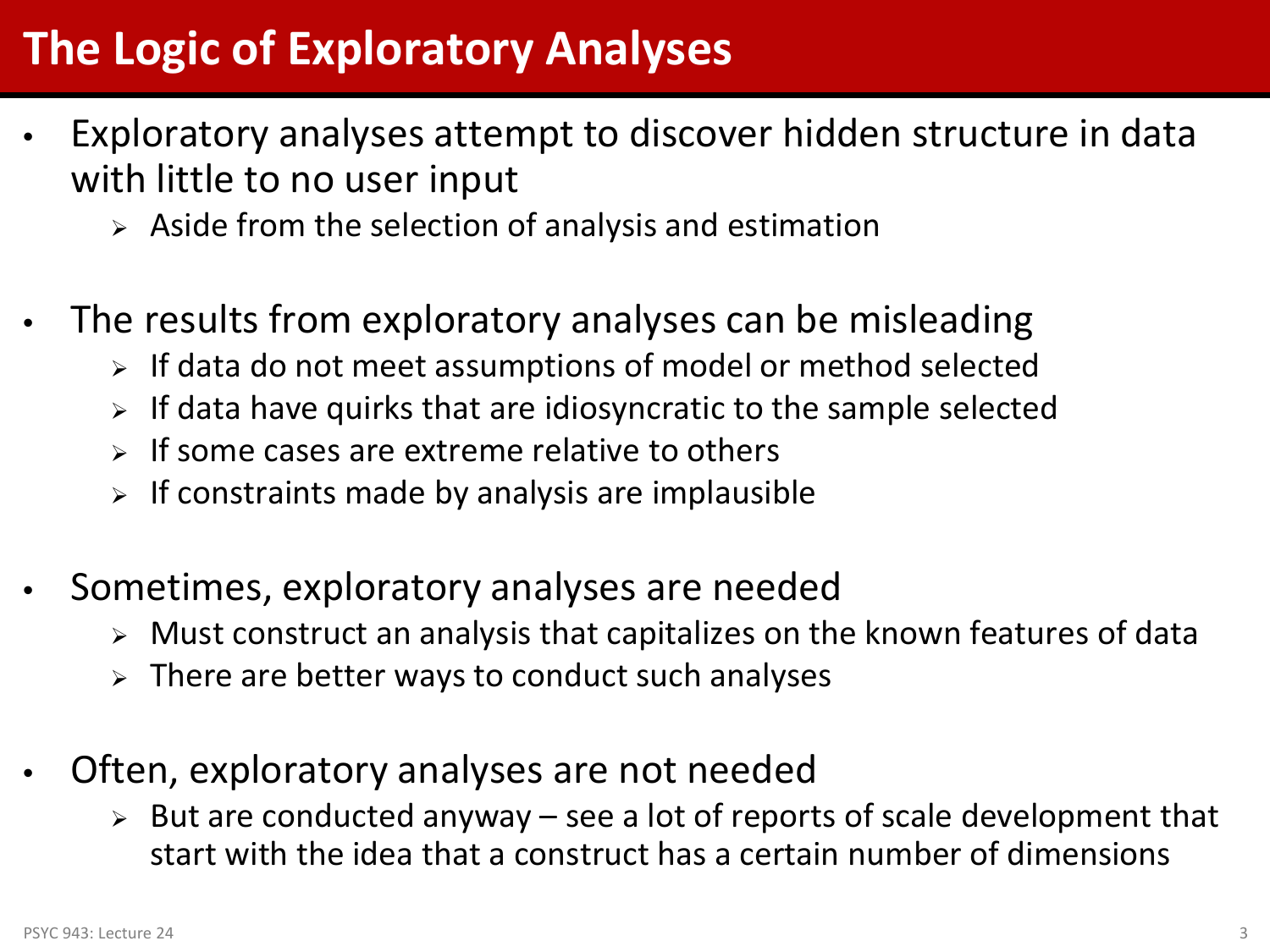# **ADVANCED MATRIX OPERATIONS**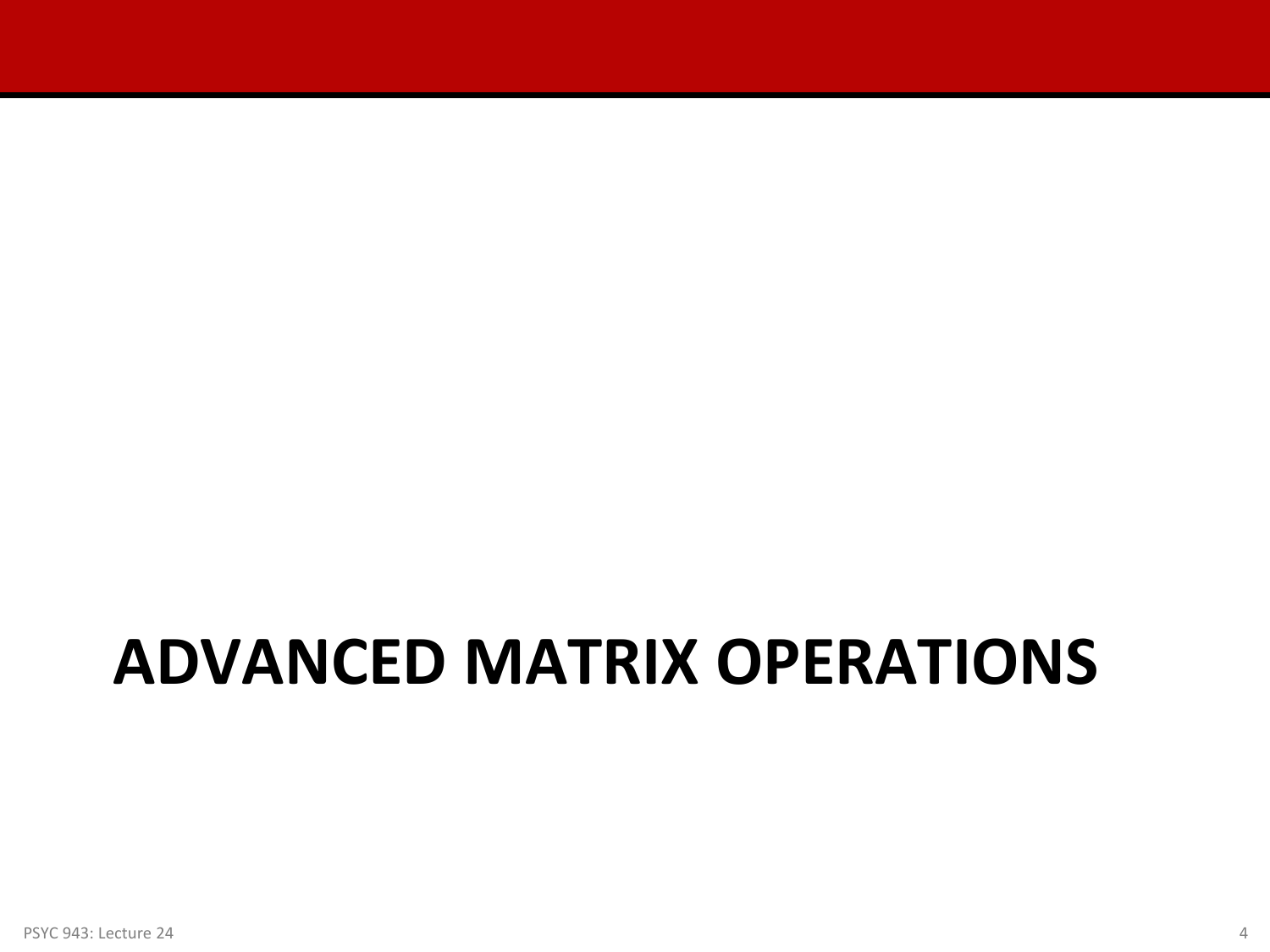# **A Guiding Example**

- To demonstrate some advanced matrix algebra, we will make use of some data
- I collected data SAT test scores for both the Math (SATM) and Verbal (SATV) sections of 1,000 students
- The descriptive statistics of this data set are given below:

| <b>Statistic</b> | <b>SATV</b>  | <b>SATM</b> |  |
|------------------|--------------|-------------|--|
| Mean             | 499.3        | 498.3       |  |
| SD               | 81.2<br>49.8 |             |  |
| Correlation      |              |             |  |
| <b>SATV</b>      | 1.00         | 0.78        |  |
| <b>SATM</b>      | 0.78         | 1.00        |  |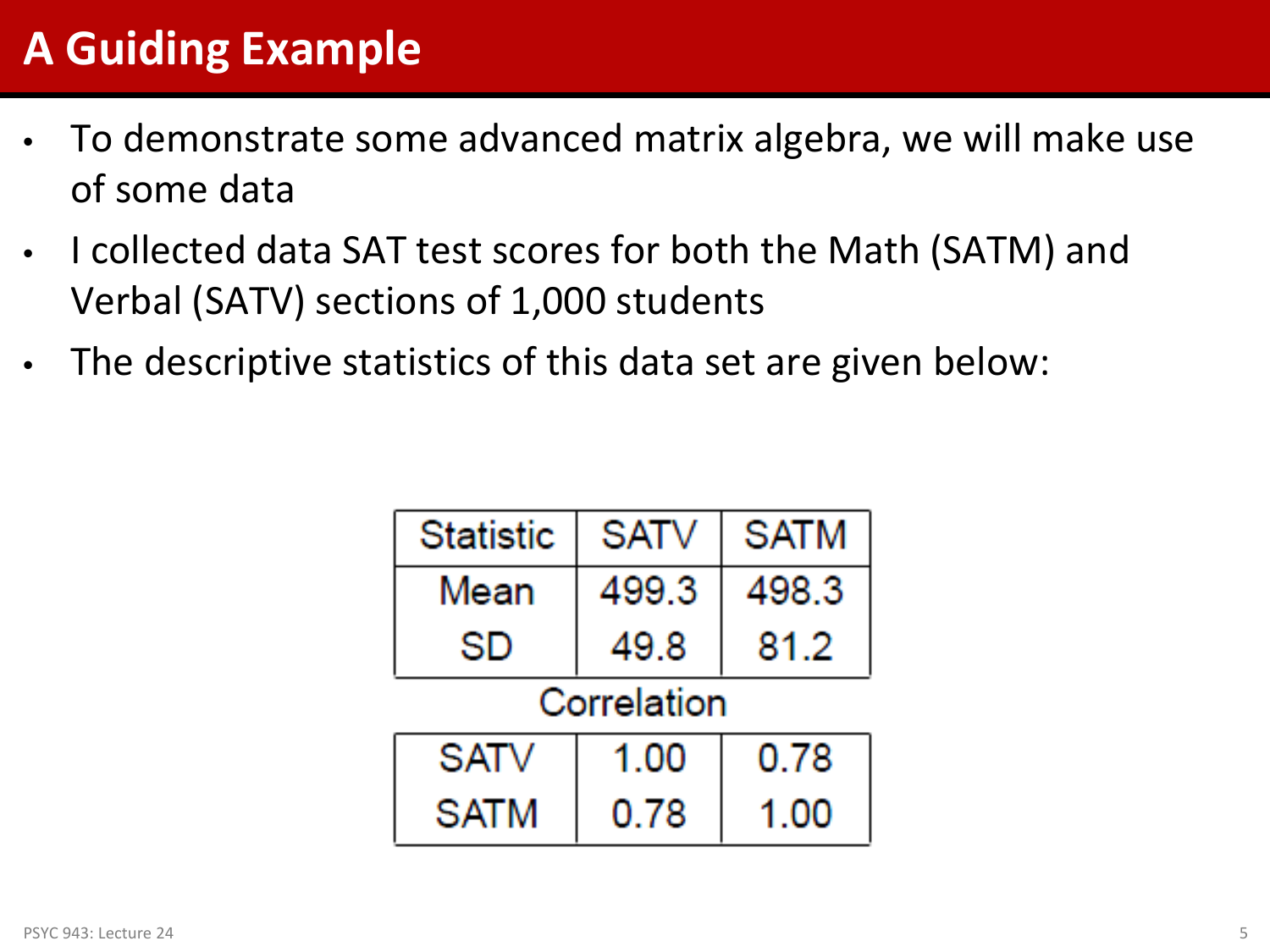#### **Matrix Trace**

For a square matrix  $\Sigma$  with *v* rows/columns, the trace is the sum of the diagonal elements:

$$
tr\Sigma = \sum_{\nu=1}^{V} a_{\nu\nu}
$$

- For our data, the trace of the correlation matrix is 2
	- $\triangleright$  For all correlation matrices, the trace is equal to the number of variables because all diagonal elements are 1
- The trace will be considered the total variance in principal components analysis
	- $\triangleright$  Used as a target to recover when applying statistical models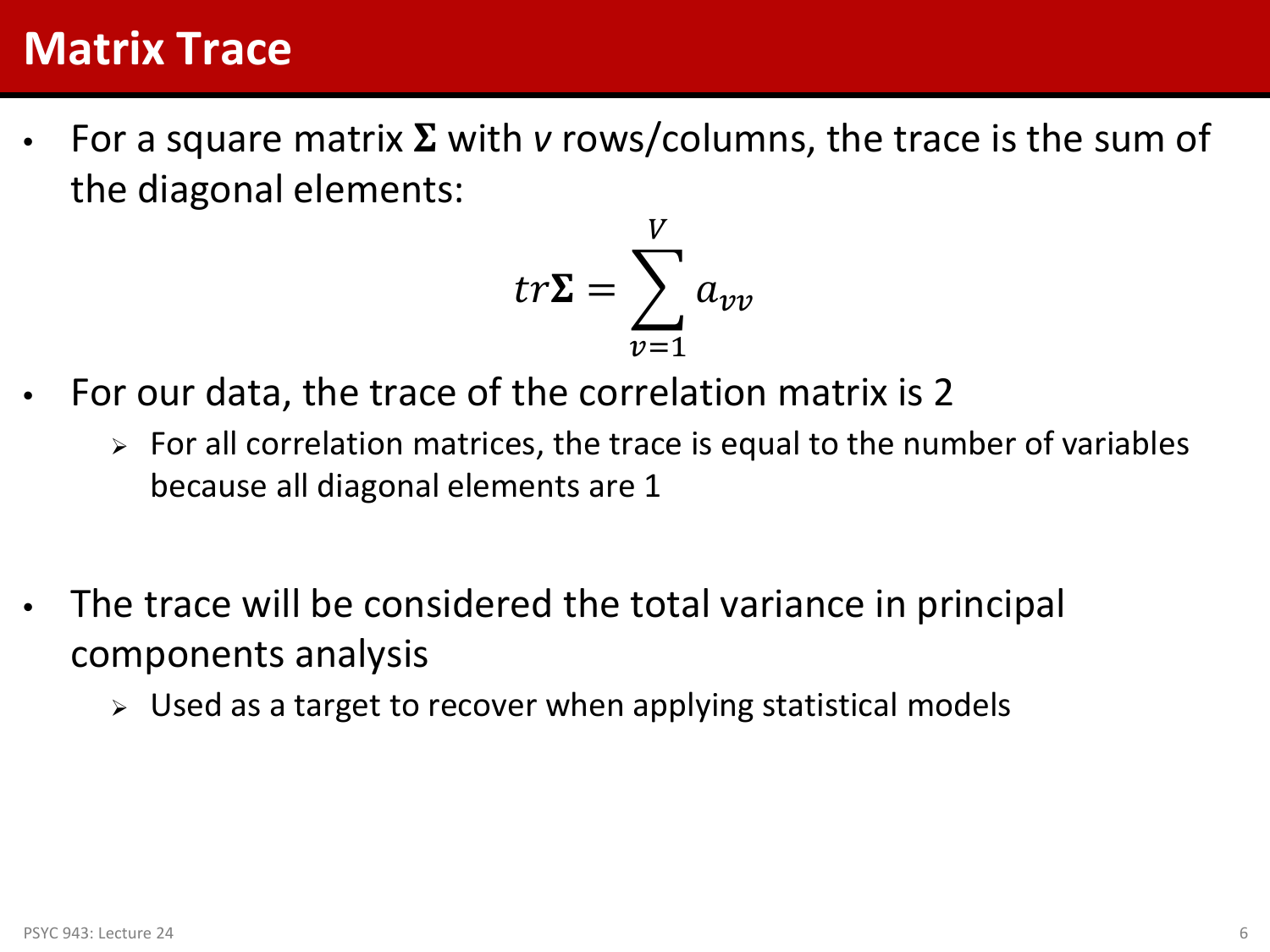### **Matrix Determinants**

• A square matrix can be characterized by a scalar value called a determinant:

$$
\det \Sigma = |\Sigma|
$$

- Calculation of the determinant by hand is tedious
	- $\geq$  Our determinant was 0.3916
	- Computers can have difficulties with this calculation (unstable in cases)
- The determinant is useful in statistics:
	- Shows up in multivariate statistical distributions
	- $\triangleright$  Is a measure of "generalized" variance of multiple variables
- If the determinant is positive, the matrix is called **positive definite**
	- $\triangleright$  Is invertable
- If the determinant is not positive, the matrix is called **non-positive definite**
	- Not invertable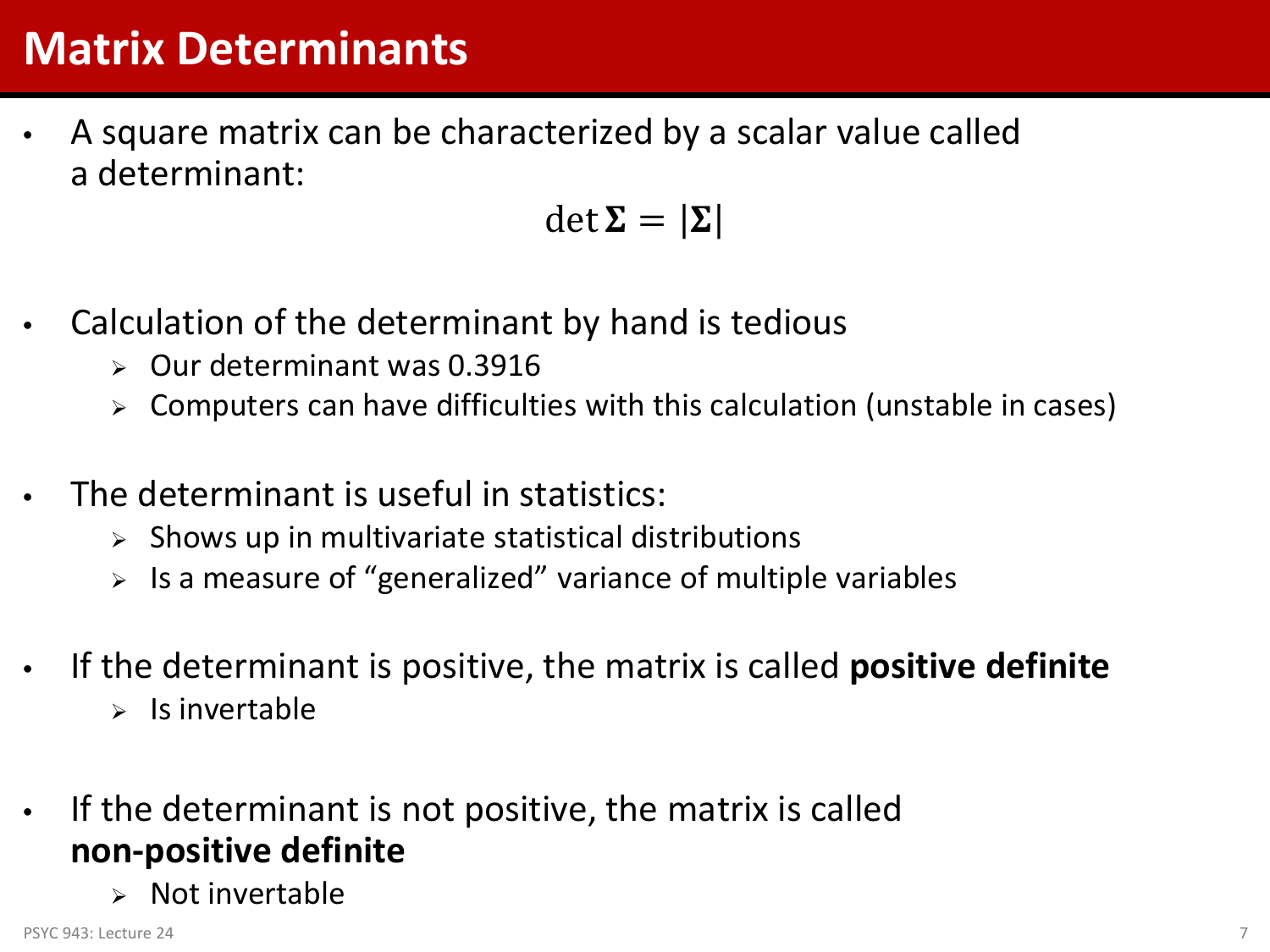# **Matrix Orthogonality**

- A square matrix  $\Lambda$  is said to be orthogonal if:  $\Lambda \Lambda^T = \Lambda^T \Lambda = I$
- Orthogonal matrices are characterized by two properties:
	- 1. The dot product of all row vector multiples is the zero vector
		- Meaning vectors are orthogonal (or uncorrelated)
	- 2. For each row vector, the sum of all elements is one
		- Meaning vectors are "normalized"
- The matrix above is also called **orthonormal**
	- **The diagonal is equal to 1 (each vector has a unit length)**
- Orthonormal matrices are used in principal components and exploratory factor analysis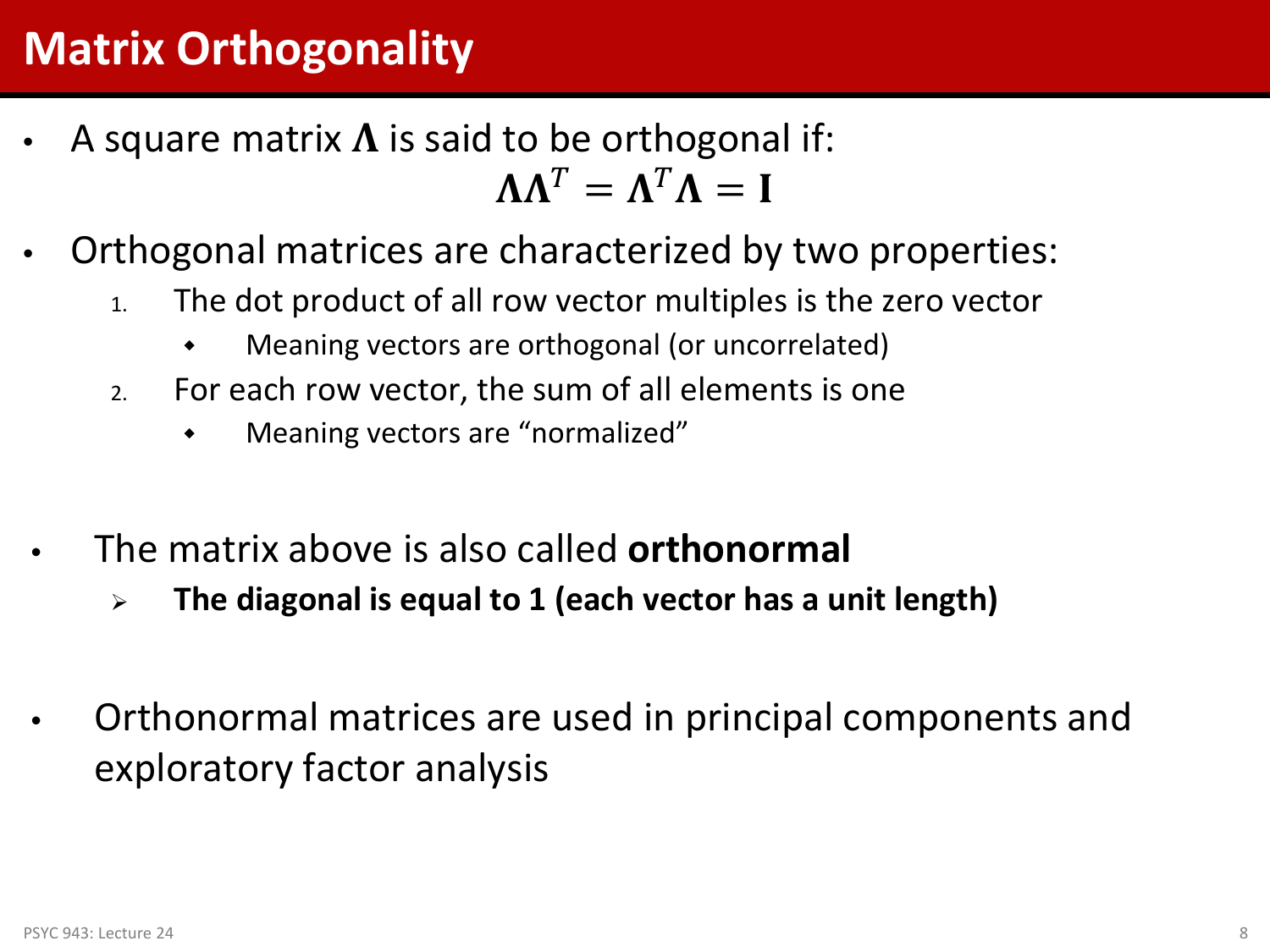# **Eigenvalues and Eigenvectors**

A square matrix  $\Sigma$  can be decomposed into a set of eigenvalues  $\lambda$ and a set of eigenvectors e

 $\Sigma$ e =  $\lambda$ e

- Each eigenvalue has a corresponding eigenvector
	- $\triangleright$  The number equal to the number of rows/columns of  $\Sigma$
	- $\triangleright$  The eigenvectors are all orthogonal
- Principal components analysis uses eigenvalues and eigenvectors to reconfigure data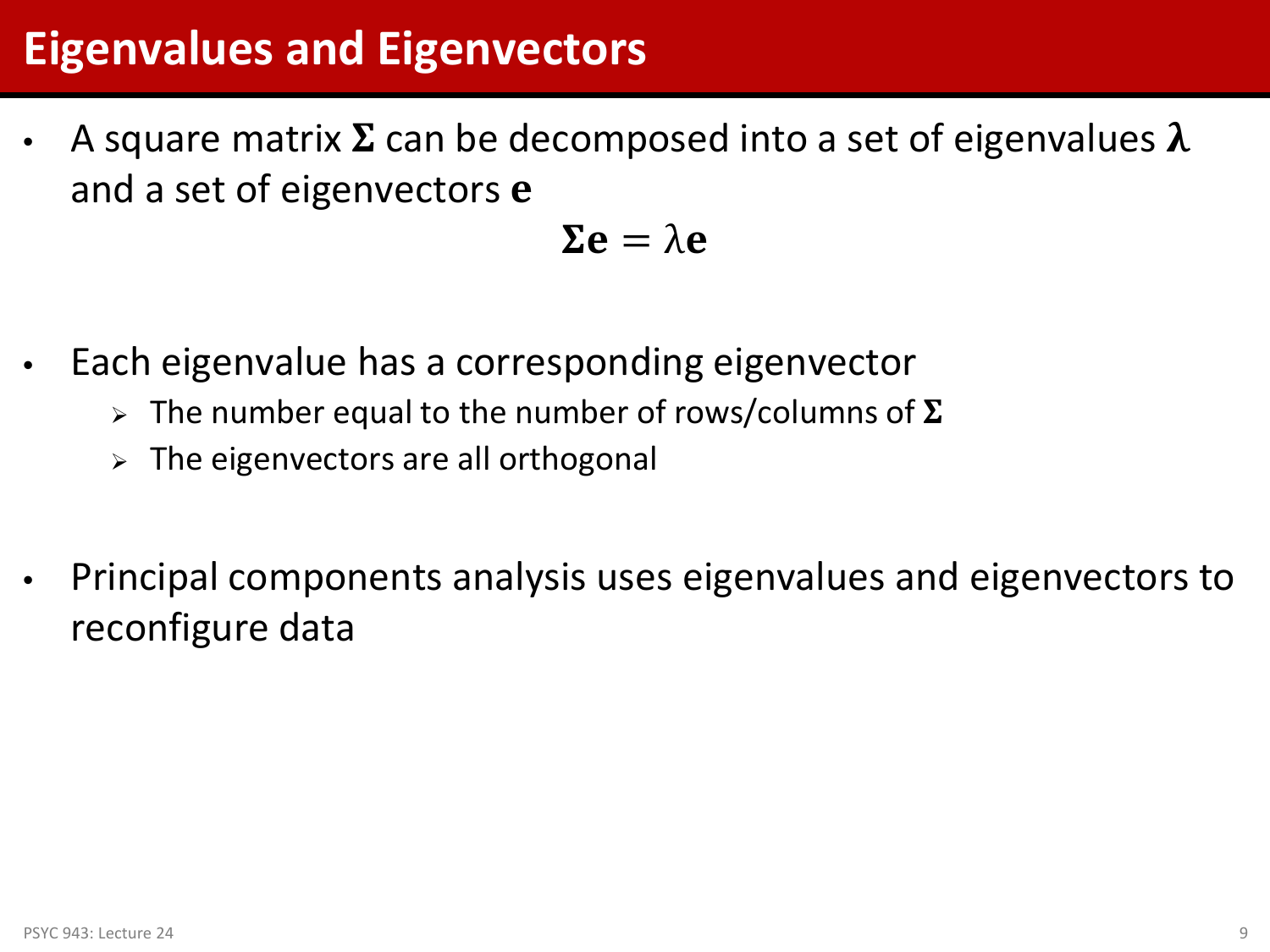### **Eigenvalues and Eigenvectors Example**

In our SAT example, the two eigenvalues obtained were:

 $\lambda_1 = 1.78$  $\lambda_2 = 0.22$ 

The two eigenvectors obtained were:

$$
\mathbf{e}_1 = \begin{bmatrix} 0.71 \\ 0.71 \end{bmatrix}; \mathbf{e}_2 = \begin{bmatrix} 0.71 \\ -0.71 \end{bmatrix}
$$

These terms will have much greater meaning in one moment (principal components analysis)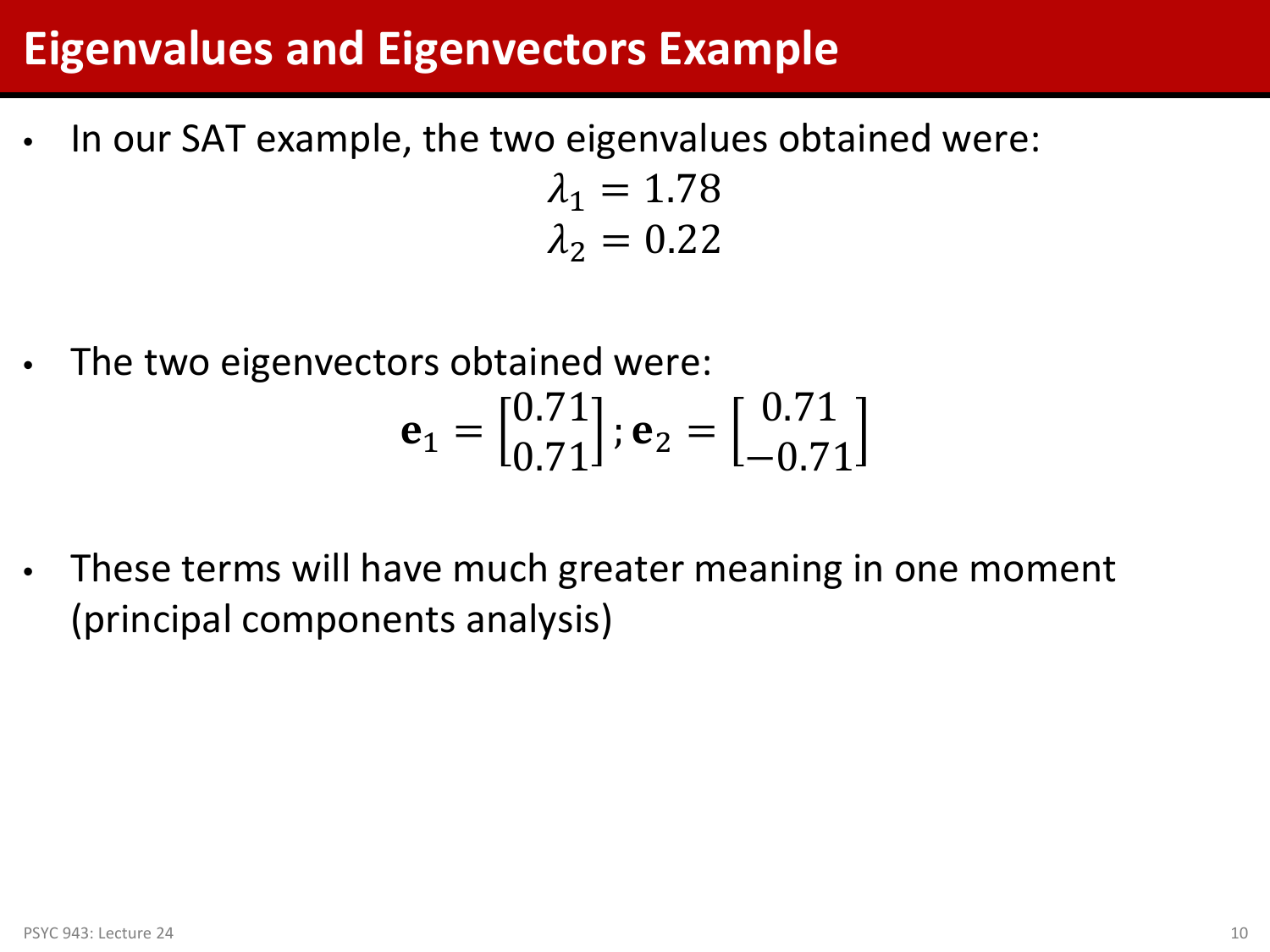#### **Spectral Decomposition**

• Using the eigenvalues and eigenvectors, we can reconstruct the original matrix using a spectral decomposition:

$$
\Sigma = \sum_{\nu=1}^{V} \lambda_{\nu} \mathbf{e}_{\nu} \mathbf{e}_{\nu}^{T}
$$

For our example, we can get back to our original matrix:

$$
\mathbf{R}_1 = \lambda_1 \mathbf{e}_1 \mathbf{e}_1^T = 1.78 \begin{bmatrix} .71 \\ .71 \end{bmatrix} [.71 \quad .71] = \begin{bmatrix} .89 & .89 \\ .89 & .89 \end{bmatrix}
$$

$$
\mathbf{R}_2 = \mathbf{R}_1 + \lambda_2 \mathbf{e}_2 \mathbf{e}_2^T = \begin{bmatrix} .89 & .89 \\ .89 & .89 \end{bmatrix} + 0.22 \begin{bmatrix} .71 \\ -.71 \end{bmatrix} \begin{bmatrix} .71 & -.71 \end{bmatrix}
$$

$$
= \begin{bmatrix} 1.00 & 0.78 \\ 0.78 & 1.00 \end{bmatrix}
$$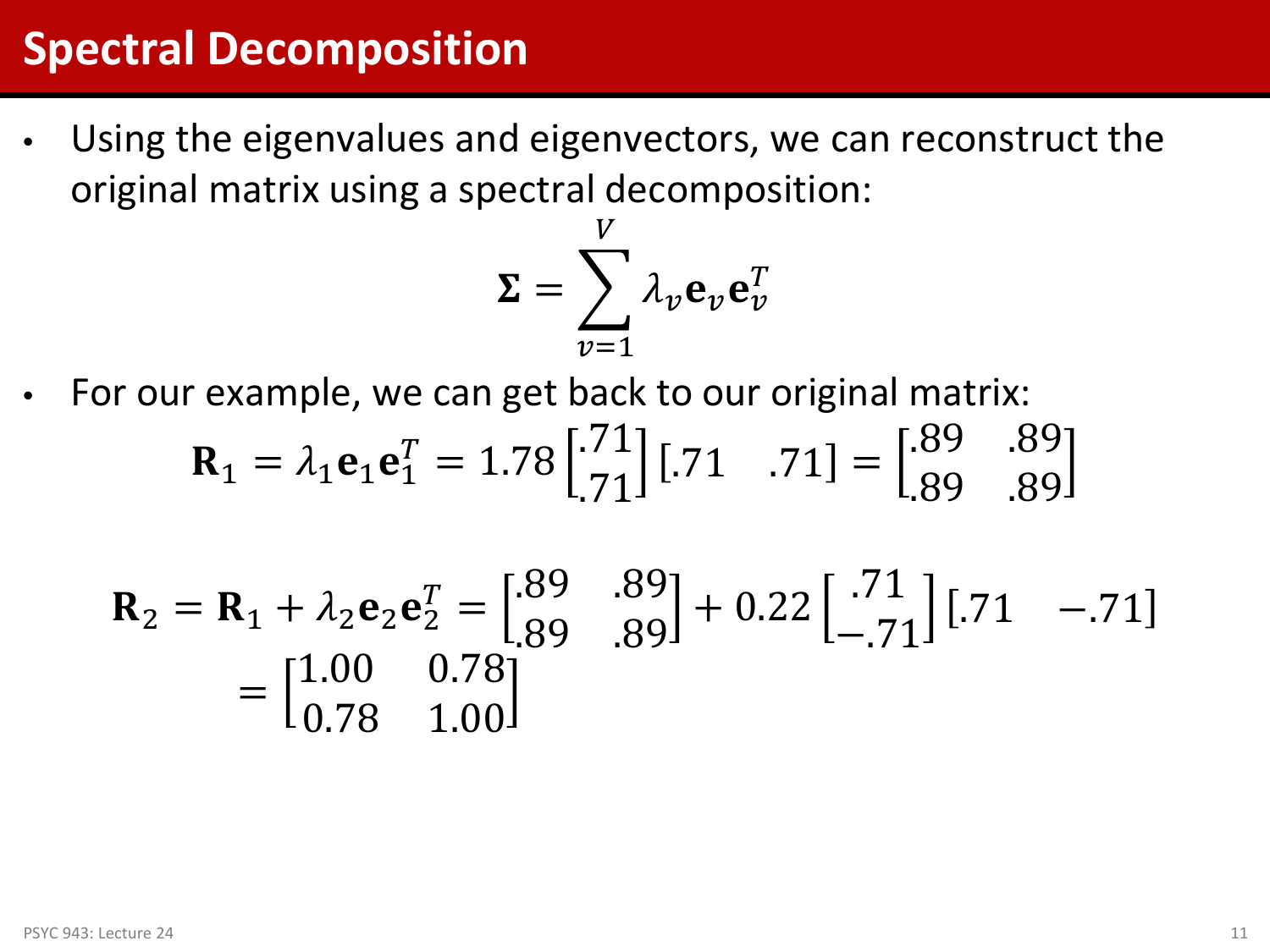#### **Additional Eigenvalue Properties**

• The matrix trace is the sum of the eigenvalues:

$$
tr\Sigma = \sum_{v=1}^{v} \lambda_v
$$

T T

 $>$  In our example, the  $tr$ **R** = 1.78 + .22 = 2

• The matrix determinant can be found by the product of the eigenvalues

$$
|\Sigma| = \prod_{v=1}^{V} \lambda_v
$$
  
\n> In our example  $|\mathbf{R}| = 1.78 * .22 = .3916$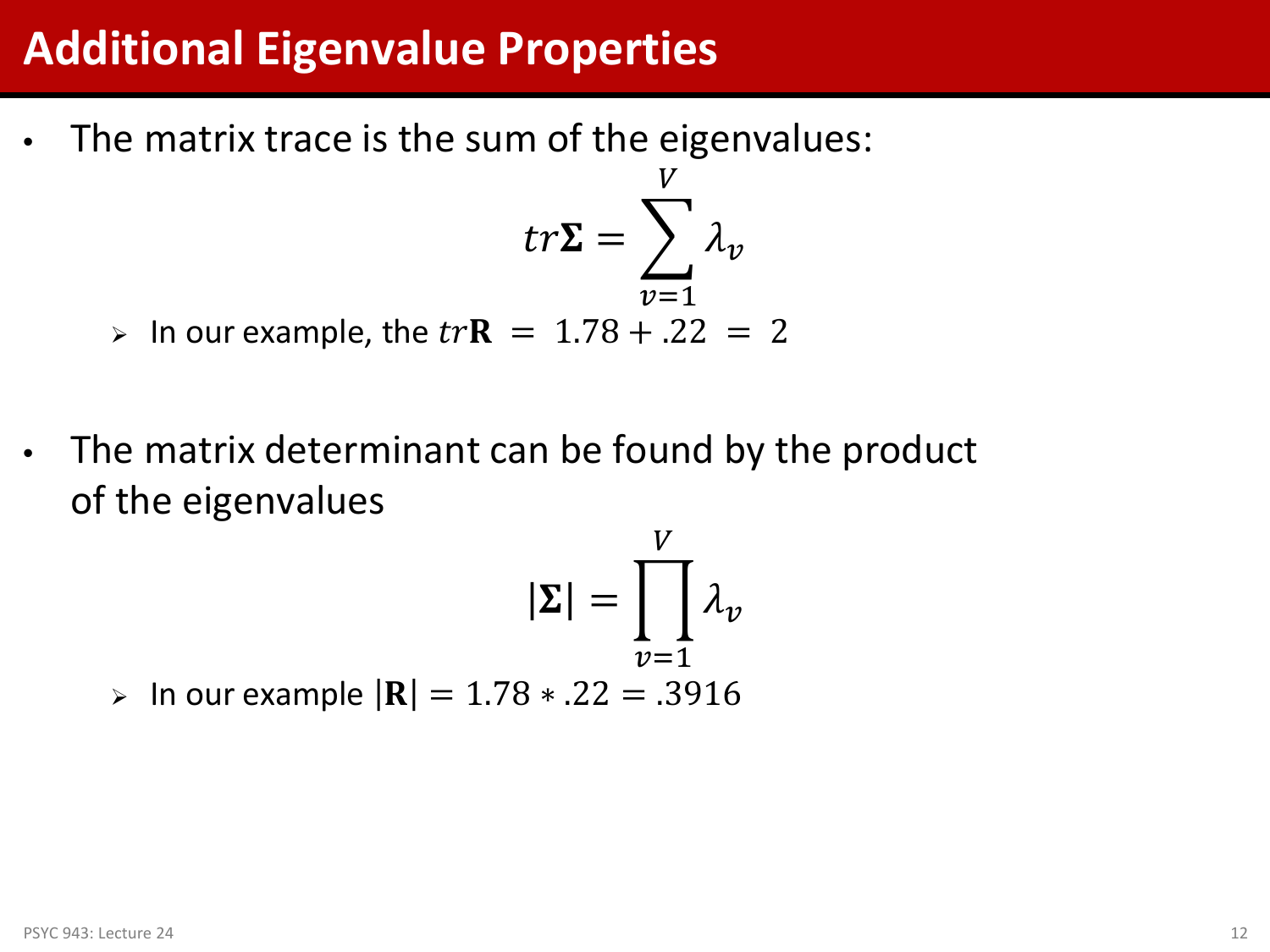# **AN INTRODUCTION TO PRINCIPAL COMPONENTS ANALYSIS**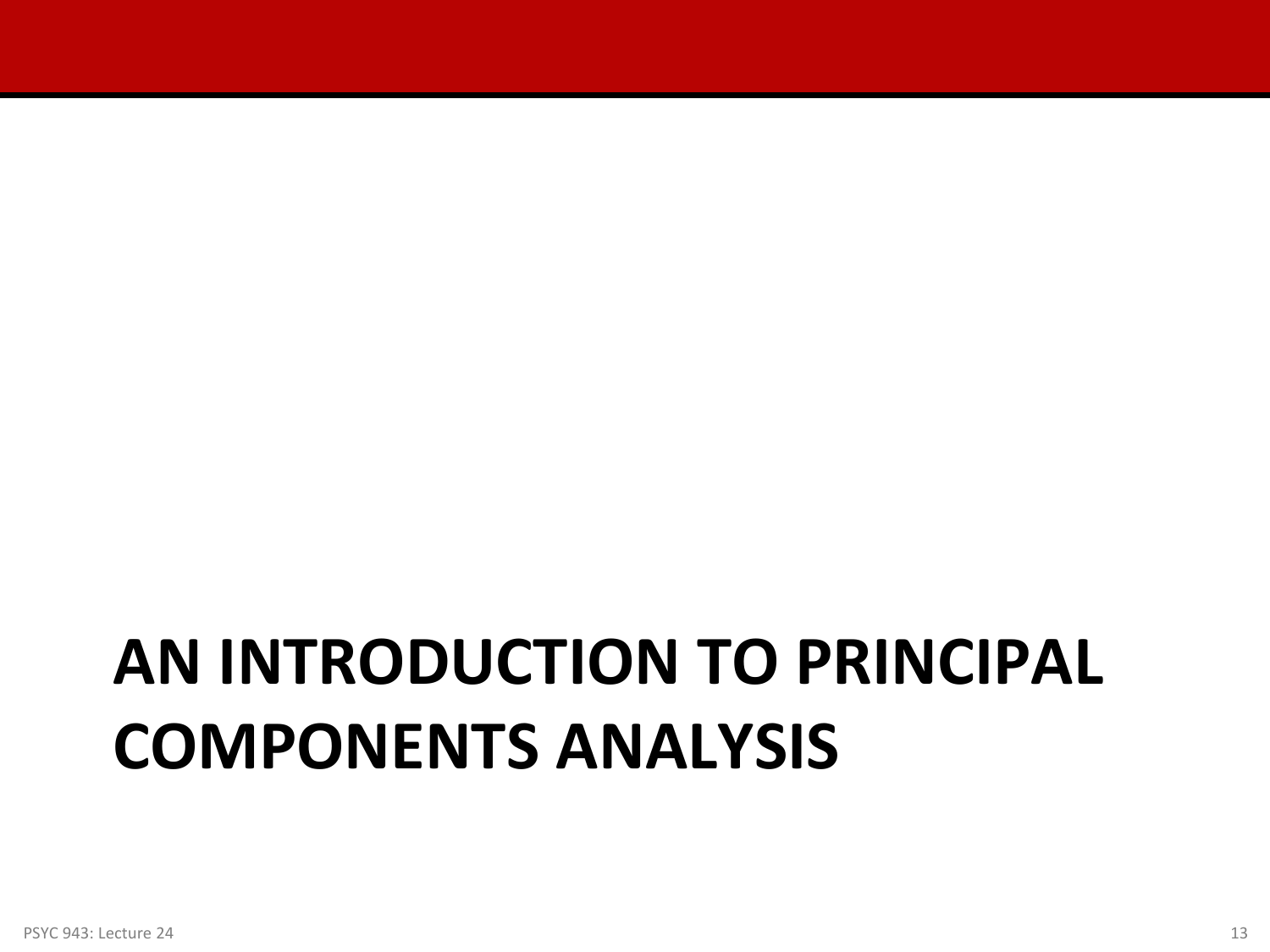#### **PCA Overview**

- Principal Components Analysis (PCA) is a method for re-expressing the covariance (or often correlation) between a set of variables
	- > The re-expression comes from creating a set of new variables (linear combinations) of the original variables
- PCA has two objectives:
	- 1. Data reduction
		- Moving from many original variables down to a few "components"
	- 2. Interpretation
		- Determining which original variables contribute most to the new "components"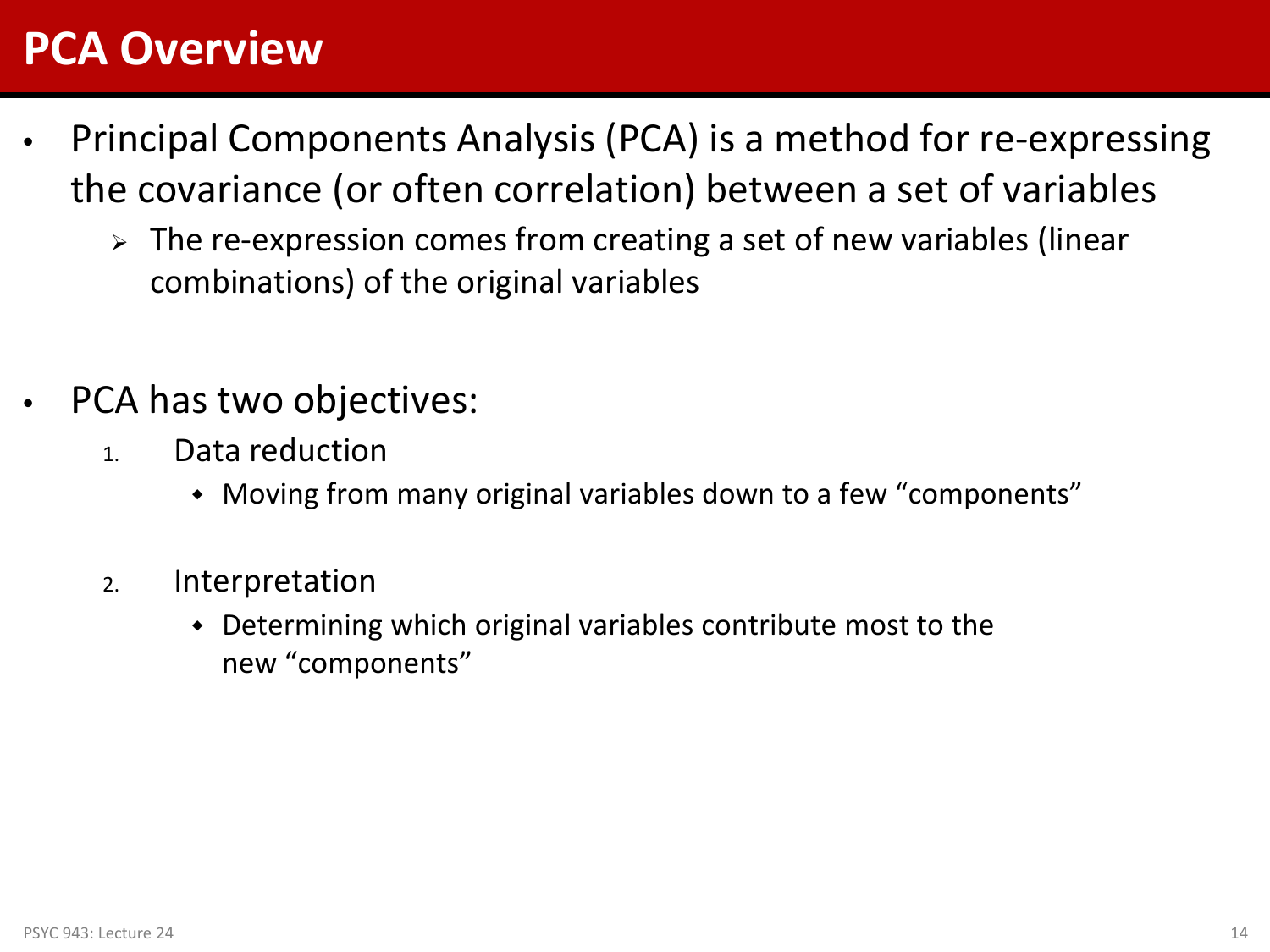### **Goals of PCA**

- The goal of PCA is to find a set of *k* principal components (composite variables) that:
	- Is much smaller in number than the original set of *V* variables
	- $\triangleright$  Accounts for nearly all of the total variance
		- $\bullet$  Total variance = trace of covariance/correlation matrix
- If these two goals can be accomplished, then the set of *k* principal components contains almost as much information as the original *V* variables
	- $\triangleright$  Meaning the components can now replace the original variables in any subsequent analyses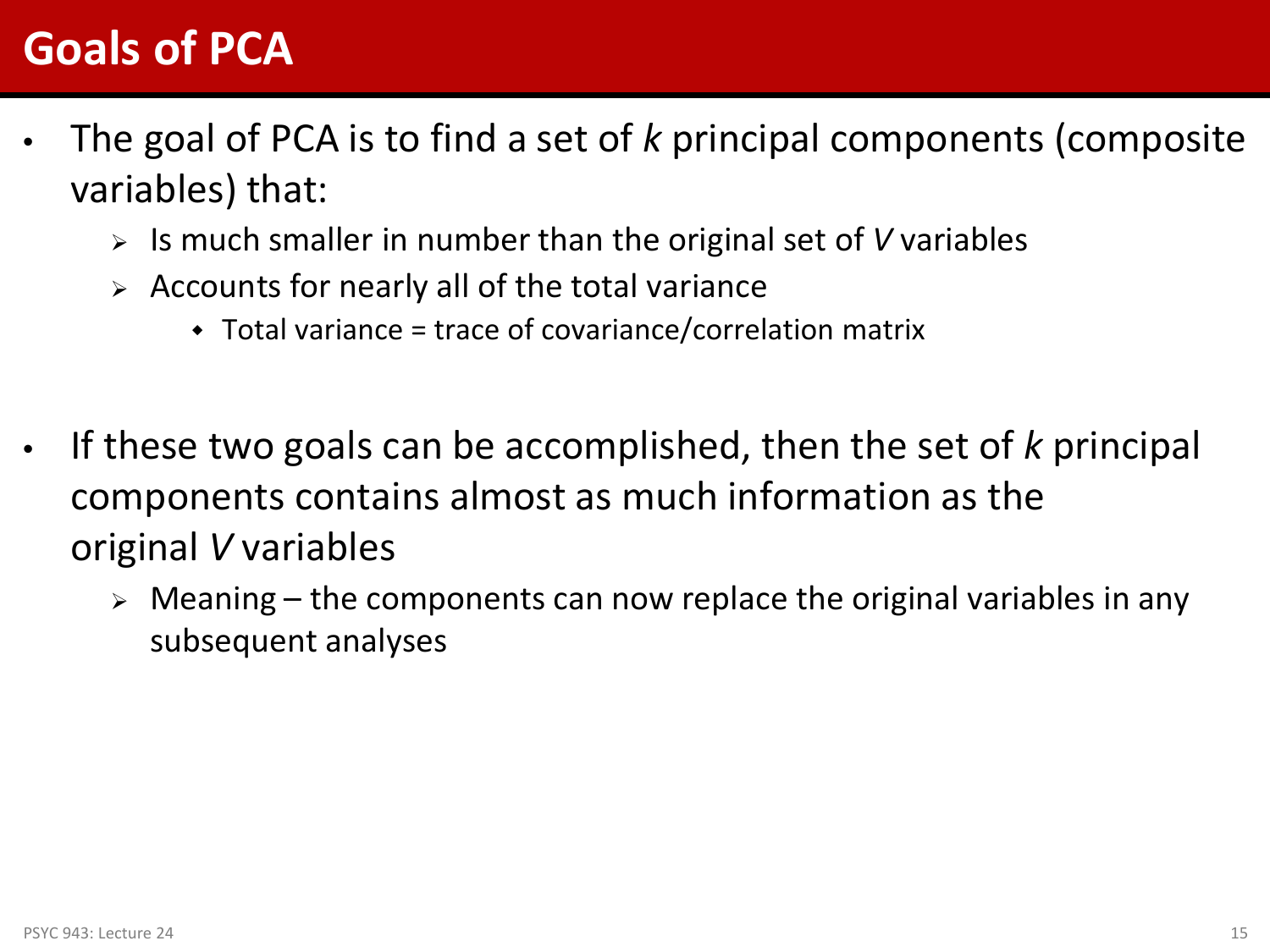- PCA analyses proceed by seeking the answers to two questions:
- 1. How many components (new variables) are needed to "adequately" represent the original data?
	- $\triangleright$  The term adequately is fuzzy (and will be in the analysis)
- 2. (once #1 has been answered): What does each component represent?
	- $\triangleright$  The term "represent" is also fuzzy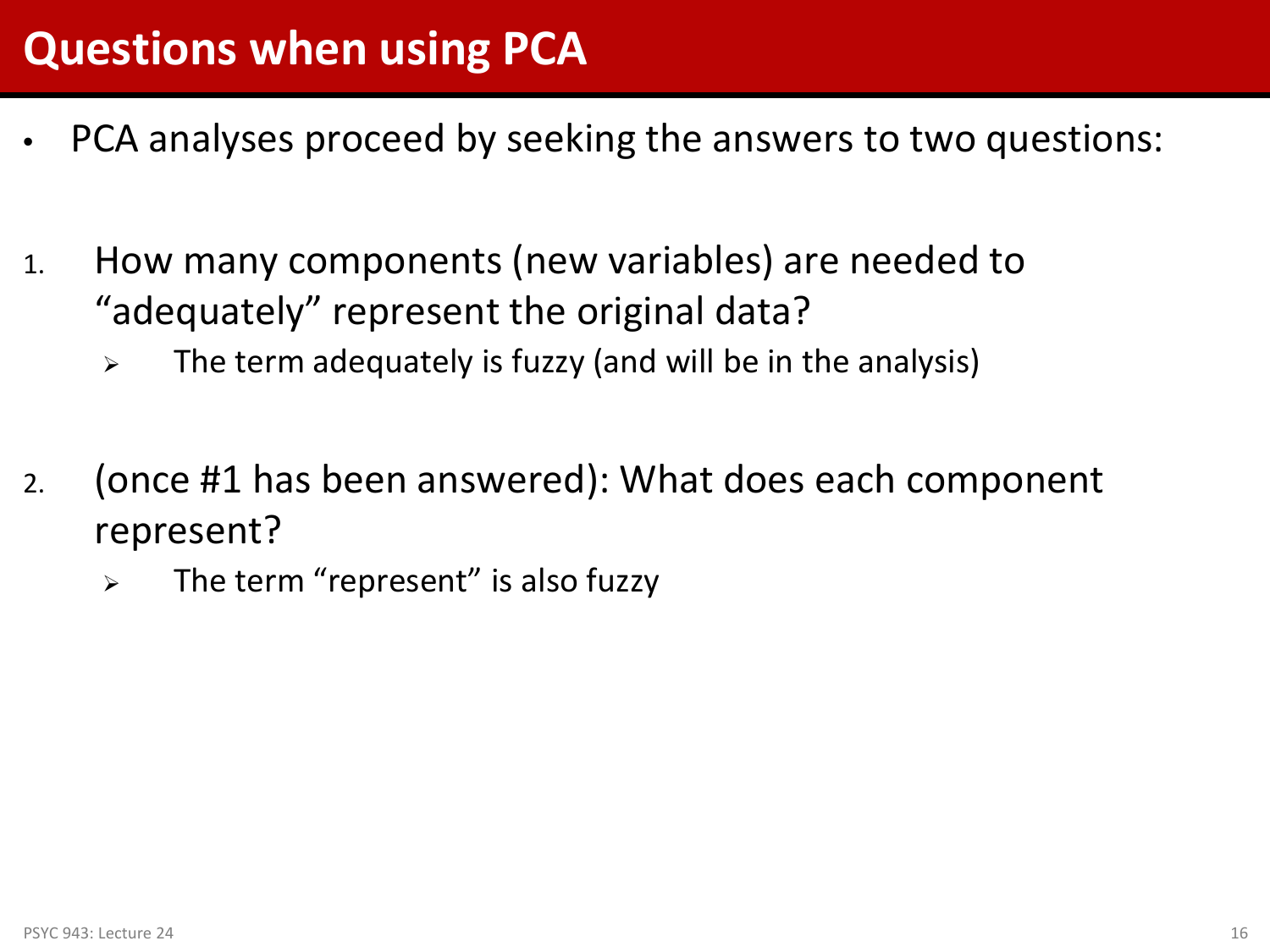#### **PCA Features**

- PCA often reveals relationships between variables that were not previously suspected
	- $\triangleright$  New interpretations of data and variables often stem from PCA
- PCA usually serves as more of a means to an end rather than an end it itself
	- $\triangleright$  Components (the new variables) are often used in other statistical techniques
		- Multiple regression/ANOVA
		- Cluster analysis
- Unfortunately, PCA is often intermixed with Exploratory Factor Analysis
	- $\triangleright$  Don't. Please don't. Please make it stop.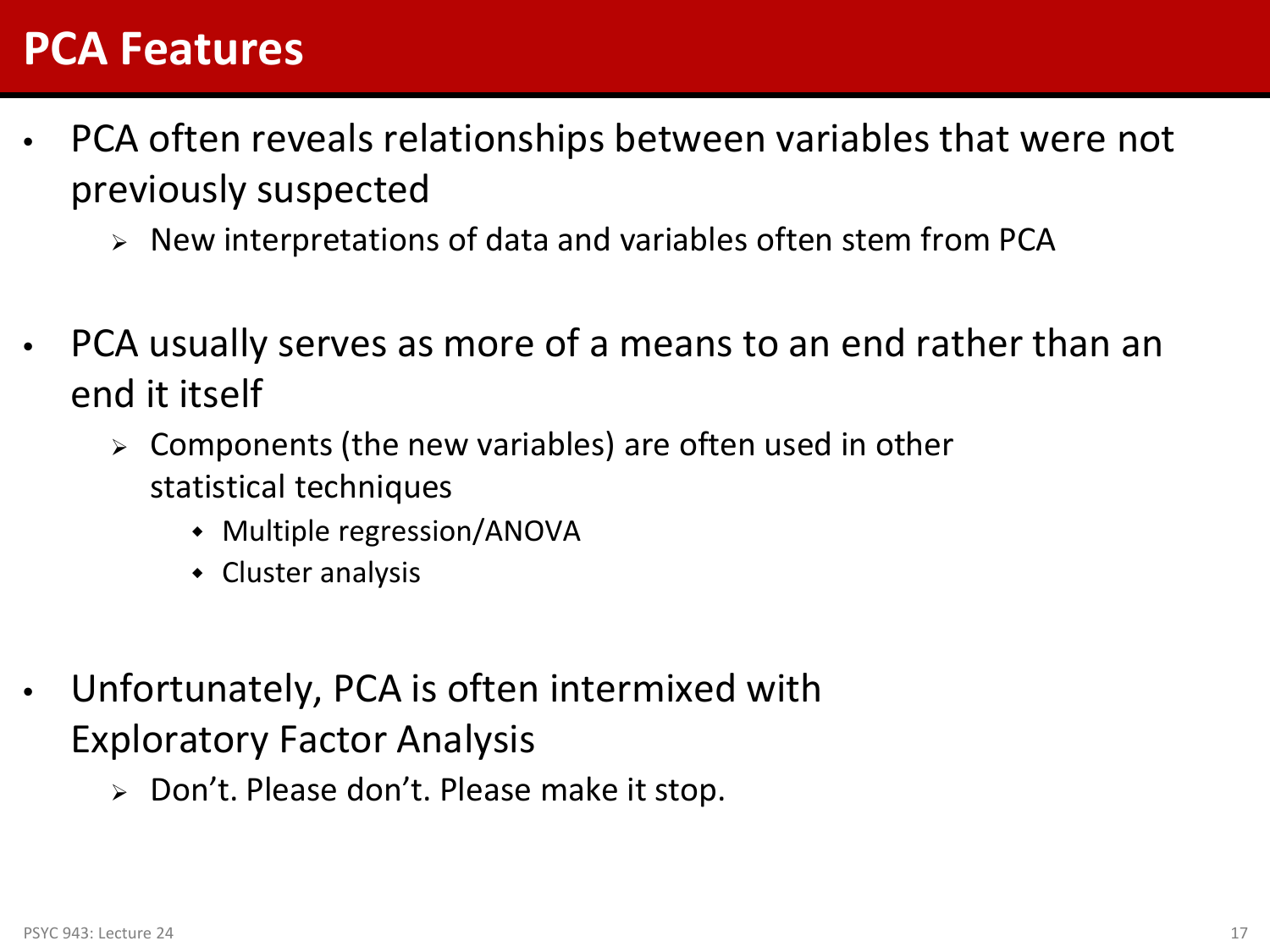#### **PCA Details**

- Notation:  $Z$  are our new components and Y is our original data matrix (with *N* observations and *V* variables)
	- $\triangleright$  We will let p be our index for a subject
- The new components are linear combinations:

$$
Z_{p1} = \mathbf{e}_1^T \mathbf{Y} = e_{11} Y_{p1} + e_{21} Y_{p2} + \dots + e_{V1} Y_{pV}
$$
  
\n
$$
Z_{p2} = \mathbf{e}_2^T \mathbf{Y} = e_{12} Y_{p1} + e_{22} Y_{p2} + \dots + e_{V2} Y_{pV}
$$
  
\n:  
\n:  
\n:  
\n
$$
Z_{pV} = \mathbf{e}_V^T \mathbf{Y} = e_{1V} Y_{p1} + e_{2V} Y_{p2} + \dots + e_{VV} Y_{pV}
$$

The weights of the components  $(e_{ik})$  come from the eigenvectors of the covariance or correlation matrix for component  $k$  and variable *j*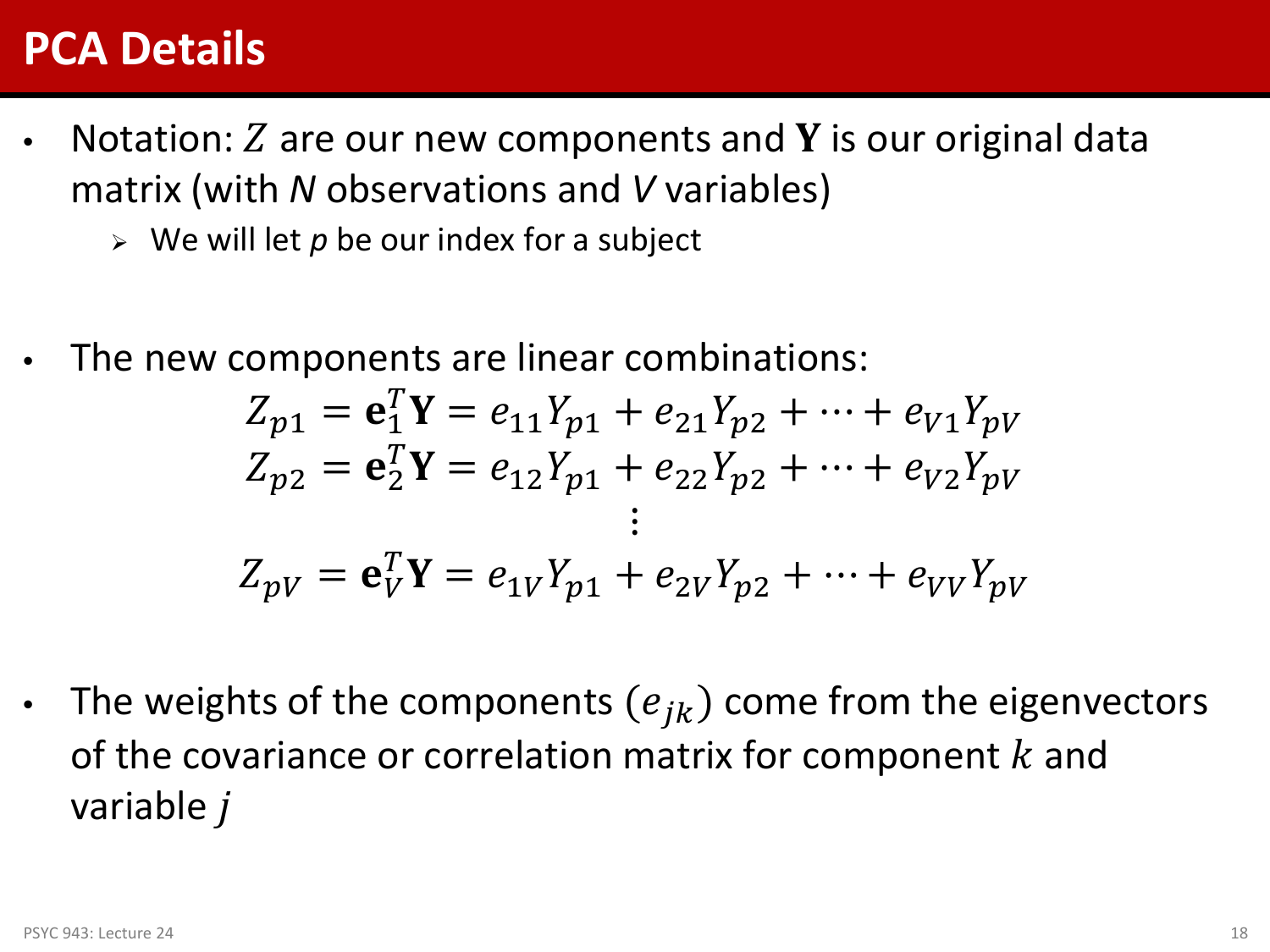### **Details About the Components**

- The components  $(Z)$  are formed by the weights of the eigenvectors of the covariance or correlation matrix of the original data
	- $\triangleright$  The variance of a component is given by the eigenvalue associated with the eigenvector for the component
- Using the eigenvalue and eigenvectors means:
	- $\triangleright$  Each successive component has lower variance
		- $Var(Z_1) > Var(Z_2) > ... > Var(Z_n)$
	- $\triangleright$  All components are uncorrelated
	- $\geq$  The sum of the variances of the principal components is equal to the total variance:

$$
\sum_{v=1}^{V} Var(Z_v) = tr\Sigma = \sum_{v=1}^{V} \lambda_v
$$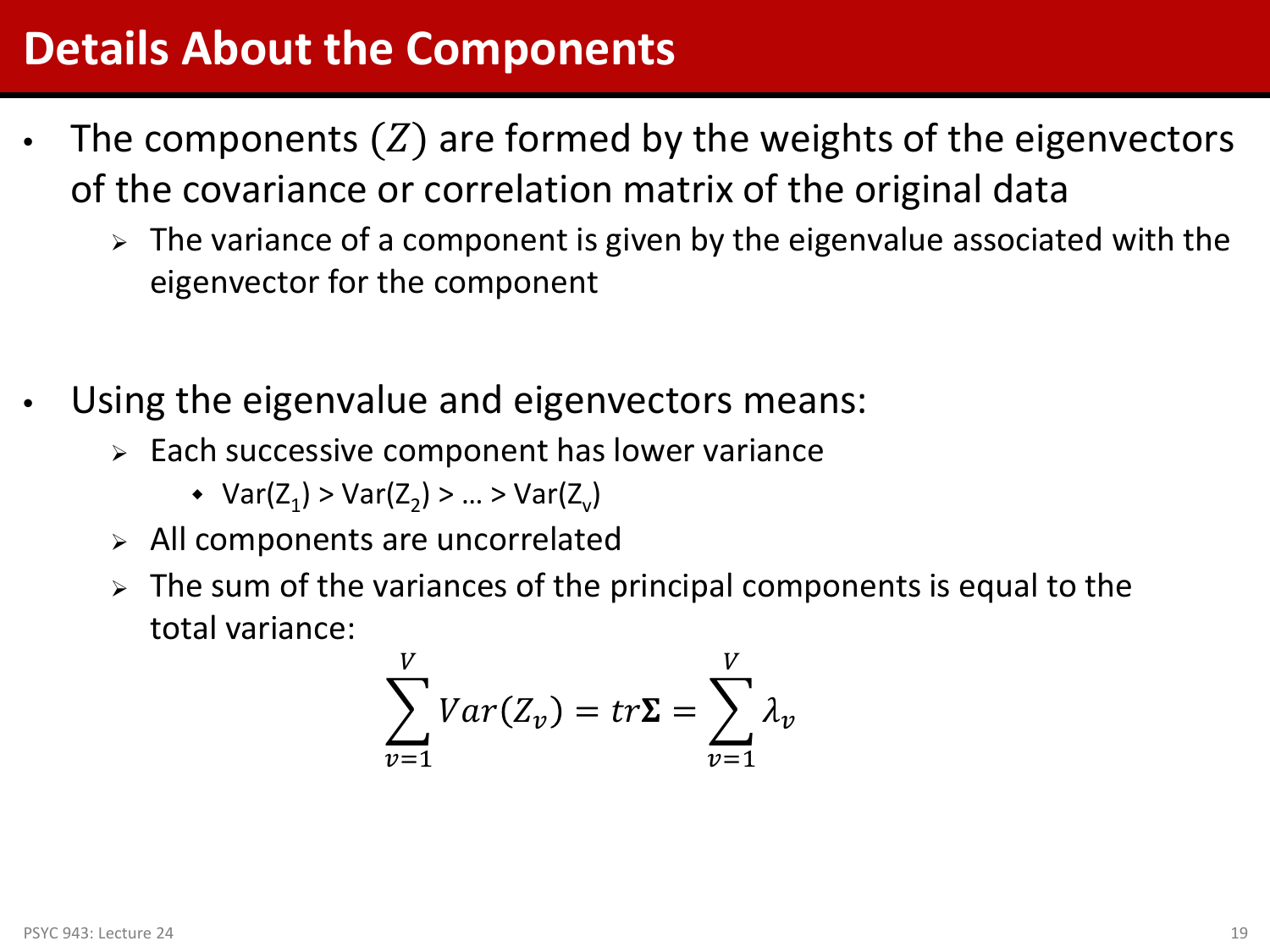### **PCA on our Example**

- We will now conduct a PCA on the **correlation matrix** of our sample data
	- $\triangleright$  This example is given for demonstration purposes typically we will not do PCA on small numbers of variables



**SATV**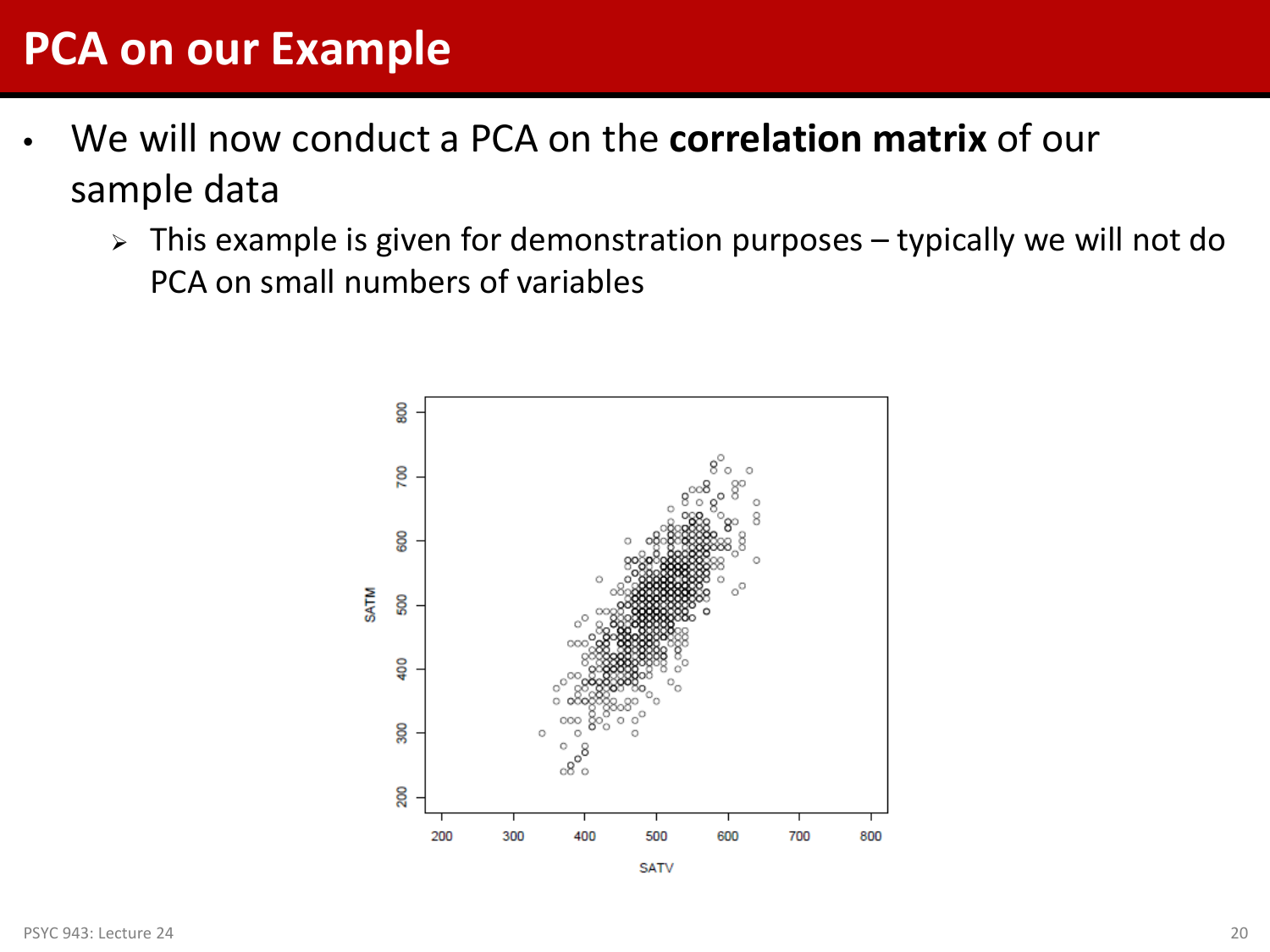#### **PCA in SAS**

- The SAS procedure that does principal components is called PROC PRINCOMP
	- $\triangleright$  Mplus does not compute principal components

```
PROC PRINCOMP DATA=sat OUT=pcsat;
VAR satv satm;
RUN;
```
#### Eigenvalues of the Correlation Matrix

| 0.8876                   | 0.8876<br>1.0000     |
|--------------------------|----------------------|
| 1.77522381<br>0.22477619 | 1.55044763<br>0.1124 |

#### Eigenvectors

|      | Print<br>こうこう スペインファイ | Prin <sub>2</sub> |  |
|------|-----------------------|-------------------|--|
| SATV | 0.707107              | 0.707107          |  |
| SATM | 0.707107              | $-.707107$        |  |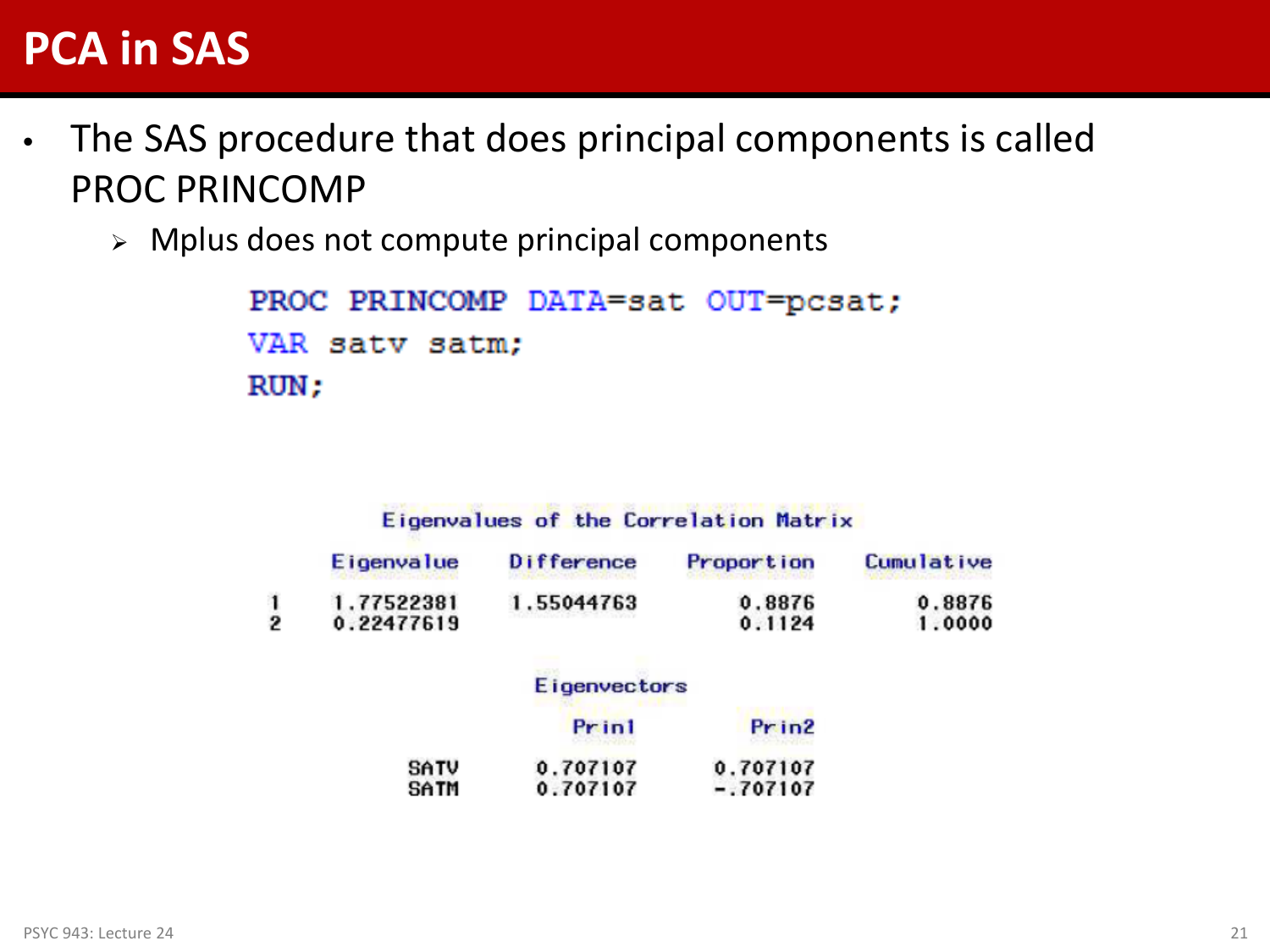# **Graphical Representation**

- Plotting the components and the original data side by side reveals the nature of PCA:
	- $\geq$  Shown from PCA of covariance matrix

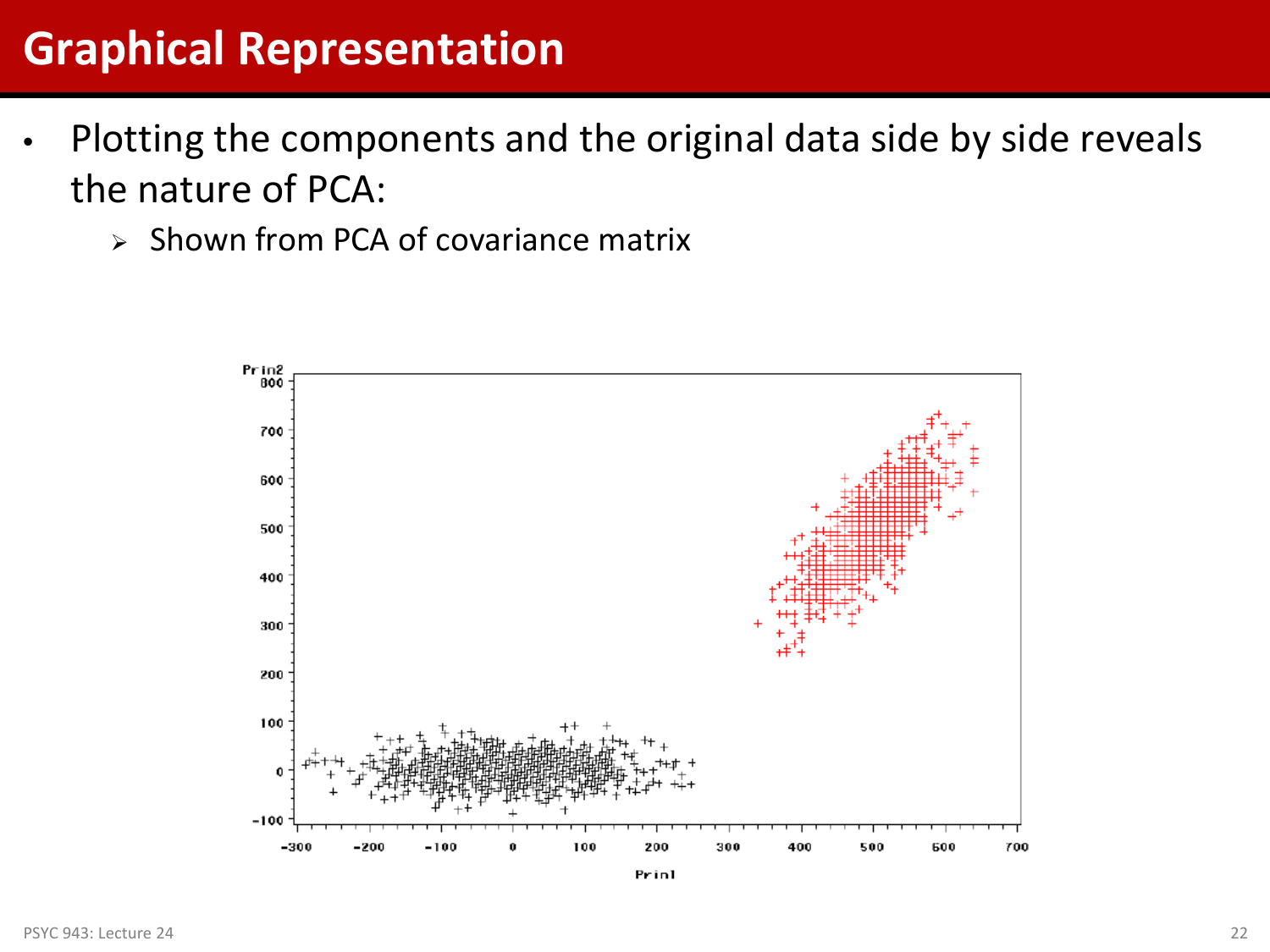# **The Growth of Gambling Access**

- In past 25 years:
	- $\triangleright$  An exponential increase in the accessibility of gambling
	- $\triangleright$  An increased rate of with problem or pathological gambling (Volberg, 2002, Welte et al., 2009)



- Hence, there is a need to better:
	- $\triangleright$  Understand the underlying causes of the disorder
	- $\triangleright$  Reliably identify potential pathological gamblers
	- $\triangleright$  Provide effective treatment interventions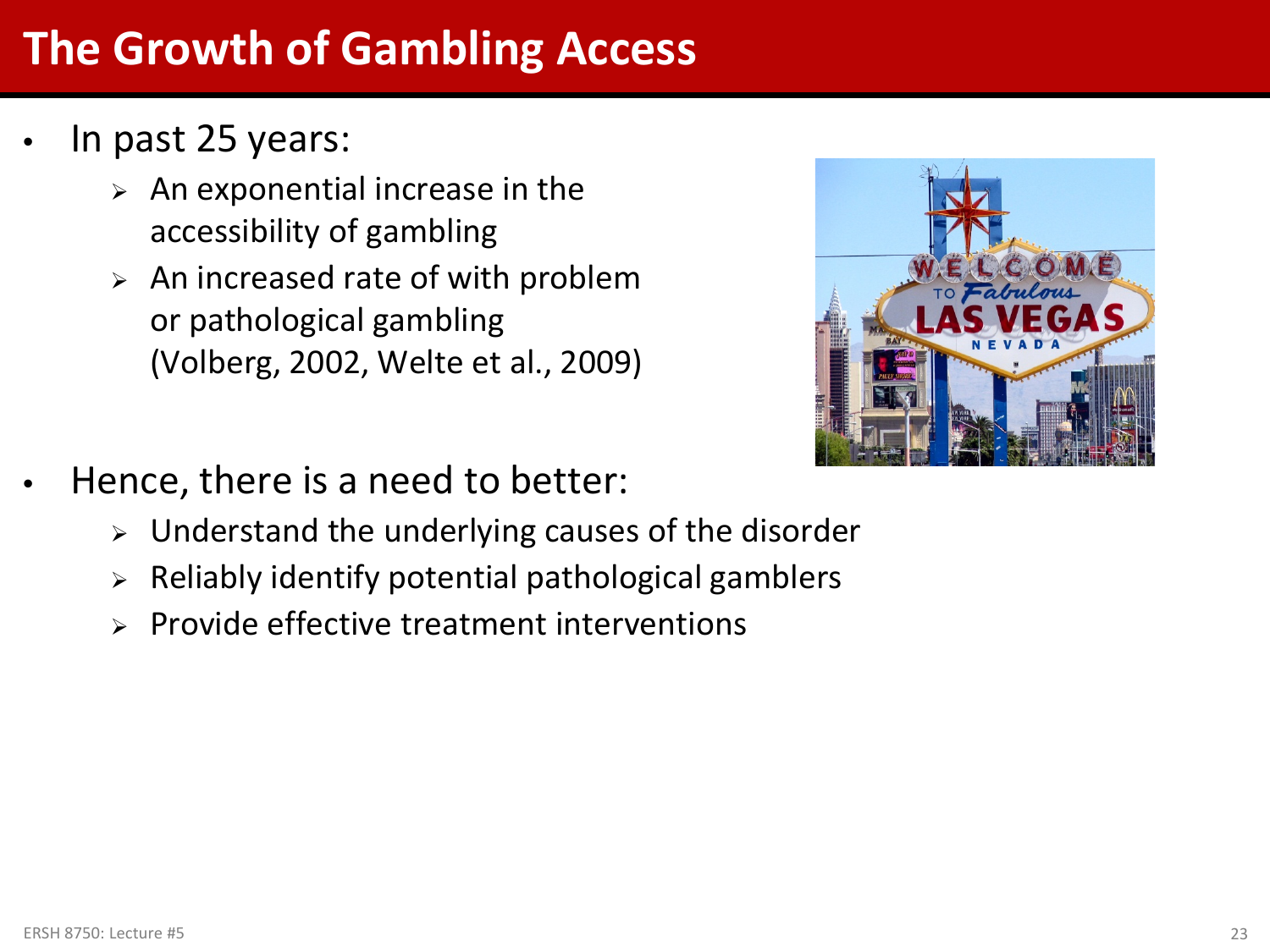# **Pathological Gambling: DSM Definition**

- To be diagnosed as a pathological gambler, an individual must meet 5 of 10 defined criteria:
- 1. Is preoccupied with gambling
- 2. Needs to gamble with increasing amounts of money in order to achieve the desired excitement
- 3. Has repeated unsuccessful efforts to control, cut back, or stop gambling
- 4. Is restless or irritable when attempting to cut down or stop gambling
- 5. Gambles as a way of escaping from problems or relieving a dysphoric mood
- 6. After losing money gambling, often returns another day to get even
- 7. Lies to family members, therapist, or others to conceal the extent of involvement with gambling
- 8. Has committed illegal acts such as forgery, fraud, theft, or embezzlement to finance gambling
- 9. Has jeopardized or lost a significant relationship, job, educational, or career opportunity because of gambling
- 10. Relies on others to provide money to relieve a desperate financial situation caused by gambling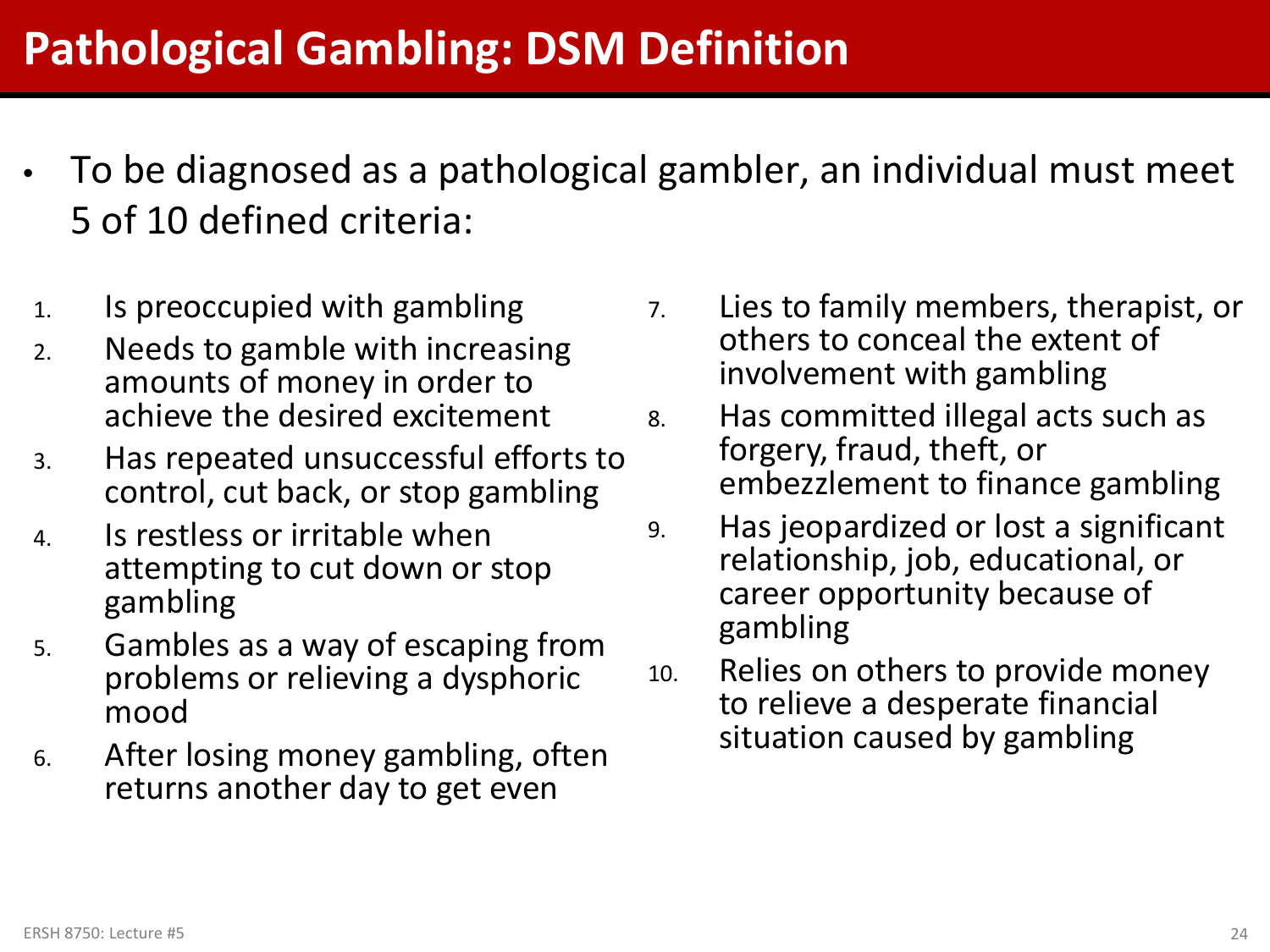# **Research on Pathological Gambling**

- In order to study the etiology of pathological gambling, more variability in responses was needed
- The Gambling Research Instrument (Feasel, Henson, & Jones, 2002) was created with 41 Likert-type items
	- $\triangleright$  Items were developed to measure each criterion
- Example items (ratings: Strongly Disagree to Strongly Agree):
	- $\triangleright$  I worry that I am spending too much money on gambling (C3)
	- $\triangleright$  There are few things I would rather do than gamble (C1)
- The instrument was used on a sample of experienced gamblers from a riverboat casino in a Flat Midwestern State
	- $\triangleright$  Casino patrons were solicited after playing roulette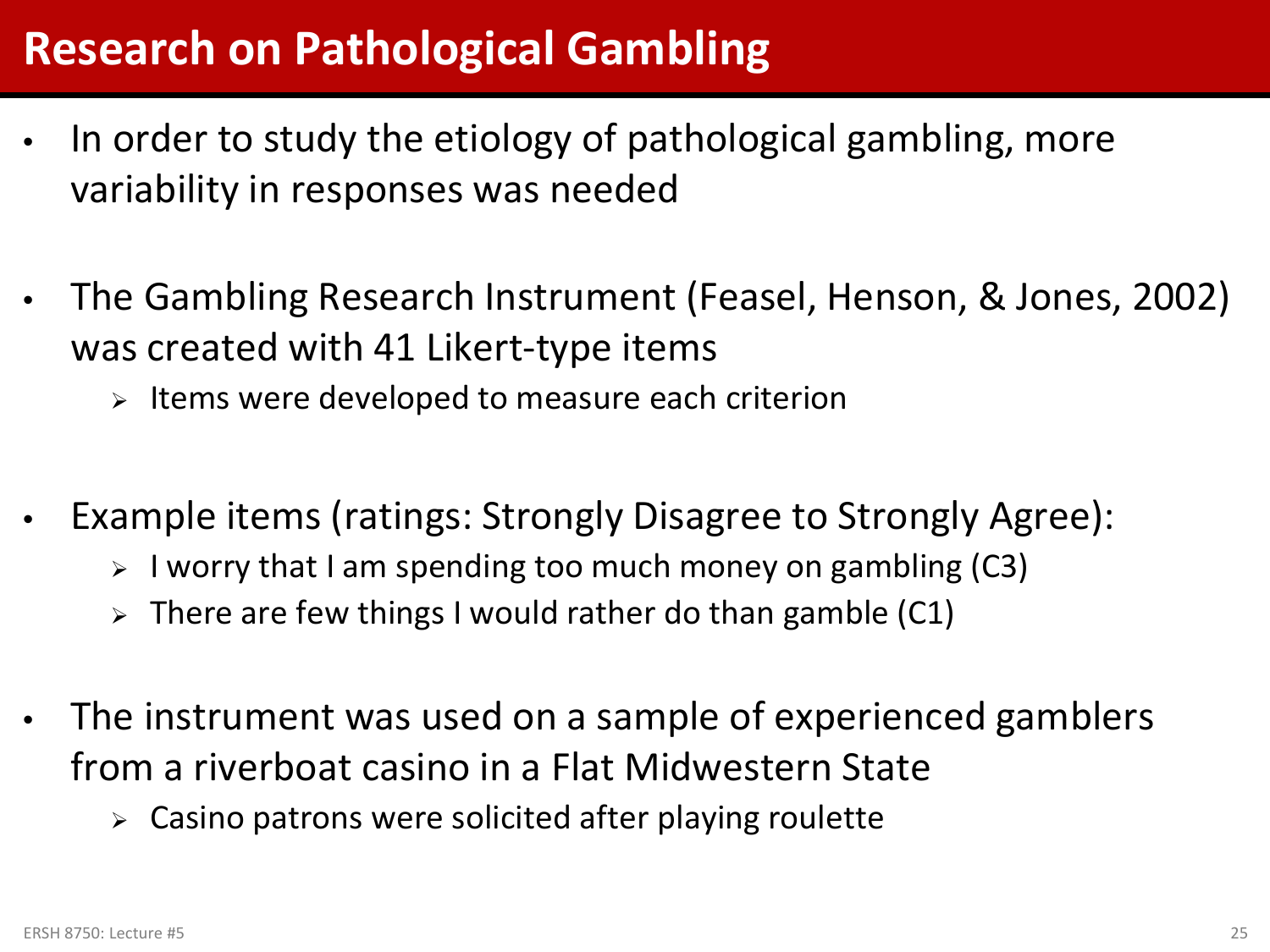#### **The GRI Items**

- The GRI used a 6-point Likert scale
	- > 1: Strongly Disagree
	- 2: Disagree
	- $> 3:$  Slightly Disagree
	- $\geq 4$ : Slightly Agree
	- $> 5:$  Agree
	- 6: Strongly Agree
- To meet the assumptions of factor analysis, we will treat these responses as being continuous
	- $\triangleright$  This is tenuous at best, but often is the case in factor analysis
	- $\ge$  Later we will discuss how to treat these as categorical items
		- Hint: Item Response Models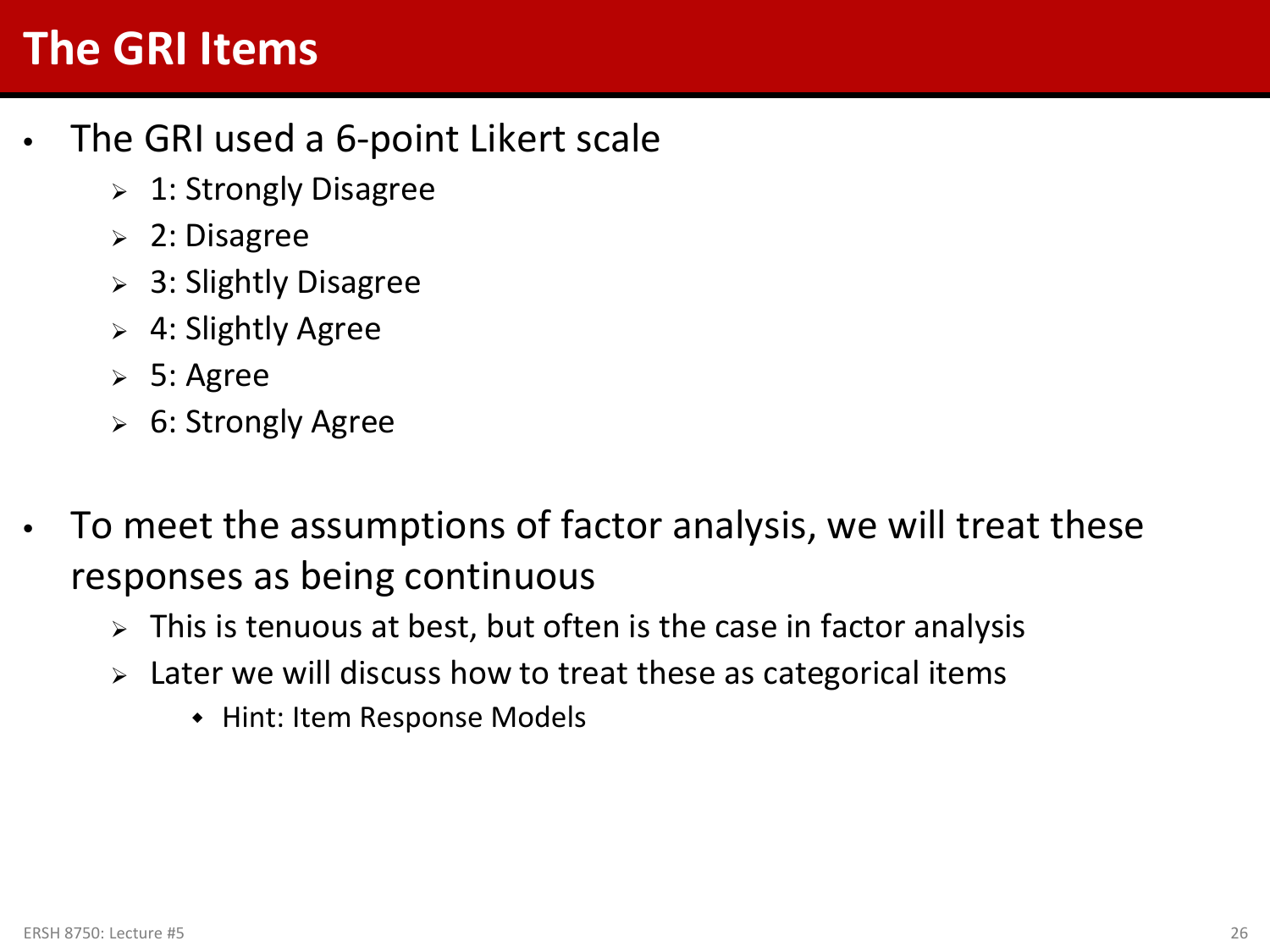# **The Sample**

- Data were collected from two sources:
	- $>$  112 "experienced" gamblers
		- Many from an actual casino
	- > 1192 college students from a "rectangular" midwestern state
		- Many never gambled before
- Today, we will combine both samples and treat them as homogenous – one sample of 1304 subjects
	- $\triangleright$  Later we will test this assumption measurement invariance (called differential item functioning in item response theory literature)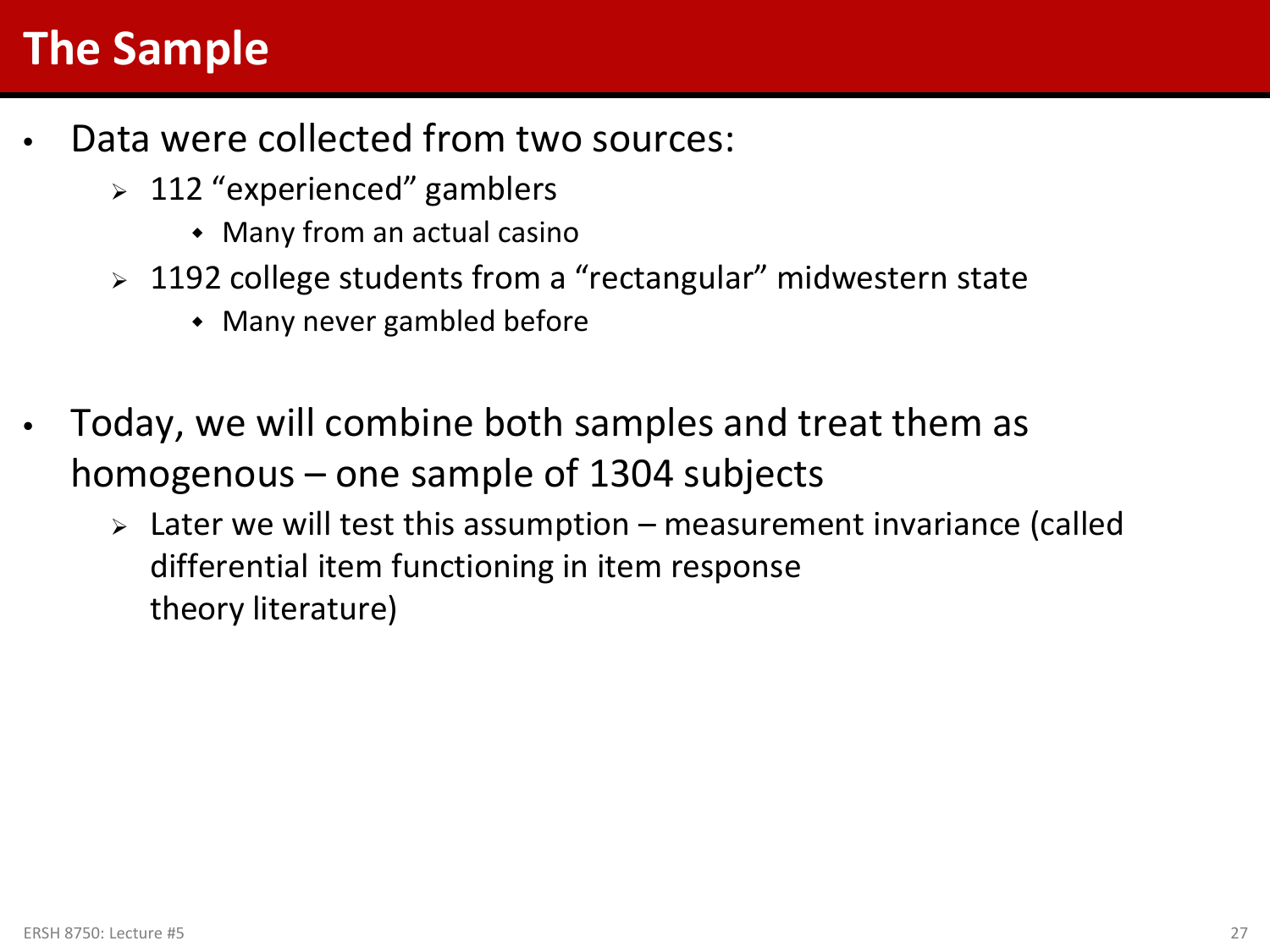| <b>Item</b>  | <b>Criterion</b> | <b>Question</b>                                                                                                        |
|--------------|------------------|------------------------------------------------------------------------------------------------------------------------|
| GRI1         | $\overline{3}$   | I would like to cut back on my gambling.                                                                               |
| GRI3         | 6                | If I lost a lot of money gambling one day, I would be more likely to want to play<br>again the following day.          |
| GRI5         | $\overline{2}$   | I find it necessary to gamble with larger amounts of money (than when I first<br>gambled) for gambling to be exciting. |
| GRI9         | $\overline{4}$   | I feel restless when I try to cut down or stop gambling.                                                               |
| <b>GRI10</b> | 1                | It bothers me when I have no money to gamble.                                                                          |
| <b>GRI13</b> | $\overline{3}$   | I find it difficult to stop gambling.                                                                                  |
| <b>GRI14</b> | $2^{\circ}$      | I am drawn more by the thrill of gambling than by the money I could win.                                               |
| <b>GRI18</b> | 9                | My family, coworkers, or others who are close to me disapprove of my gambling.                                         |
| <b>GRI21</b> | 1                | It is hard to get my mind off gambling.                                                                                |
| <b>GRI23</b> | 5                | I gamble to improve my mood.                                                                                           |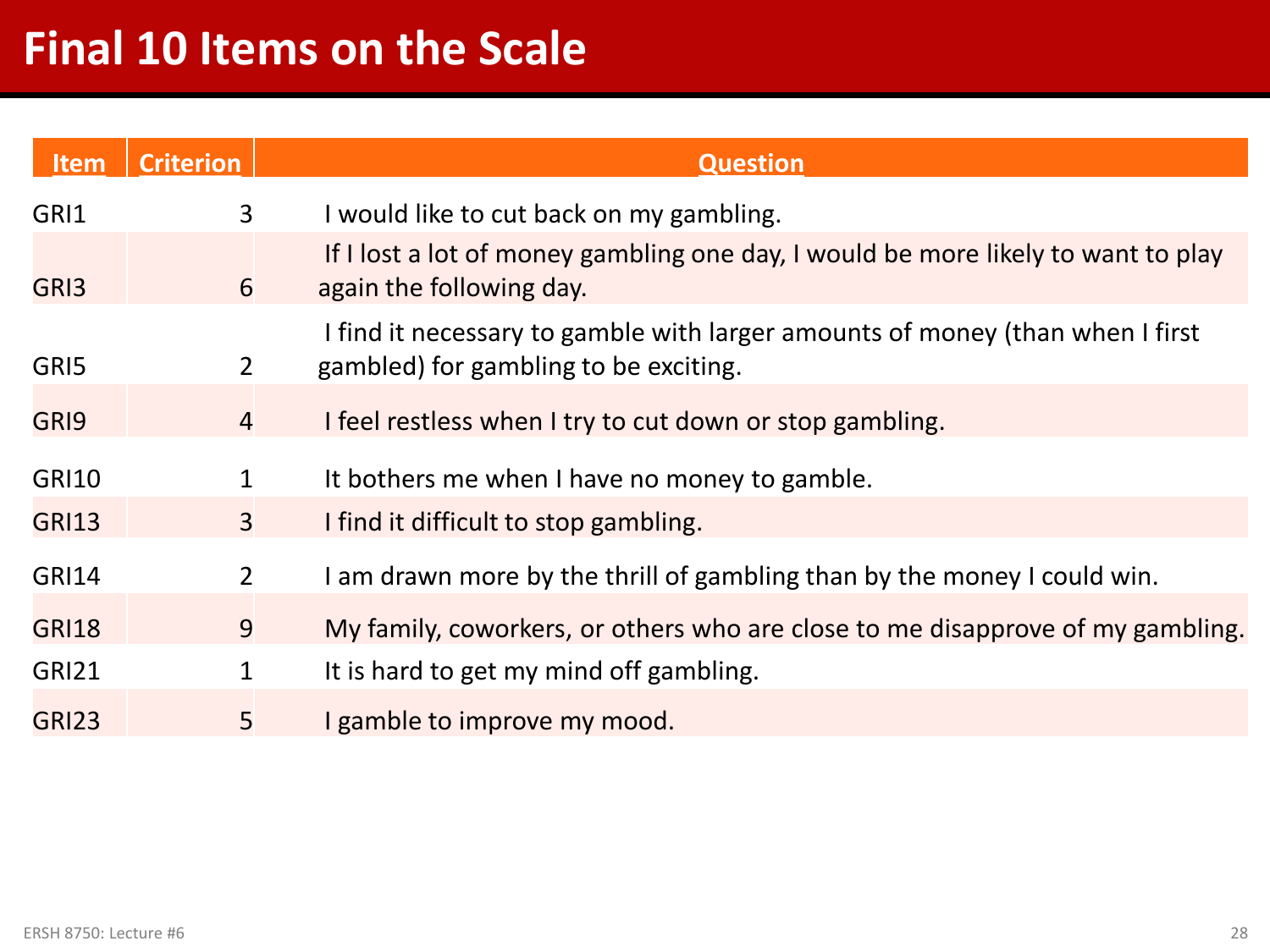# **PCA with Gambling Items**

• To show how PCA works with a larger set of items, we will examine the 10 GRI items (the ones that fit a one-factor CFA model)

#### • **TO DO THIS YOU MUST IMAGINE:**

- **EXAMPLE SET WERE THE ONLY 10 ITEMS YOU HAD**
- YOU WANTED TO REDUCE THE 10 ITEMS INTO 1 OR 2 COMPONENT VARIABLES
- $\triangleright$  CAPITAL LETTERS ARE USED AS YOU SHOULD NEVER DO A PCA AFTER RUNNING A CFA – THEY ARE FOR DIFFERENT PURPOSES!
- I will use SAS for this analysis but will switch to Mplus for ML EFA (see this and the next class)

PROC PRINCOMP DATA=qri10 COV OUT=princomp; VAR GRI1 GRI3 GRI5 GRI9 GRI10 GRI13 GRI14 GRI18 GRI21 GRI23:  $RUN:$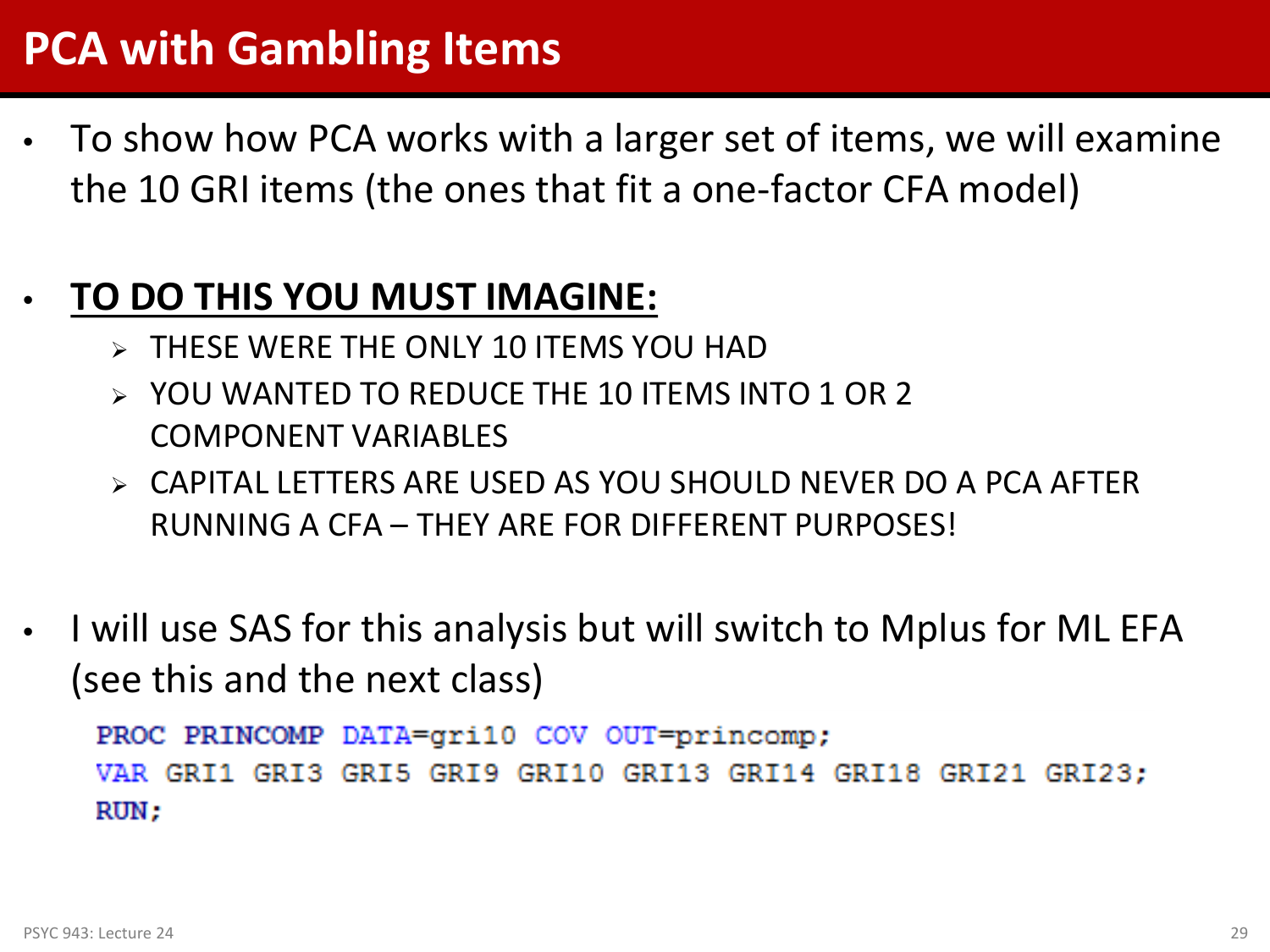## **Question #1: How Many Components?**

- To answer the question of how many components, two methods are used:
	- $\triangleright$  Scree plot of eigenvalues (looking for the "elbow")
	- $\triangleright$  Variance accounted for (should be  $> 70\%$ )
- We will go with 4 components: (variance accounted for VAC = 75%)
- Here variance accounted for is for the **total sample variance**

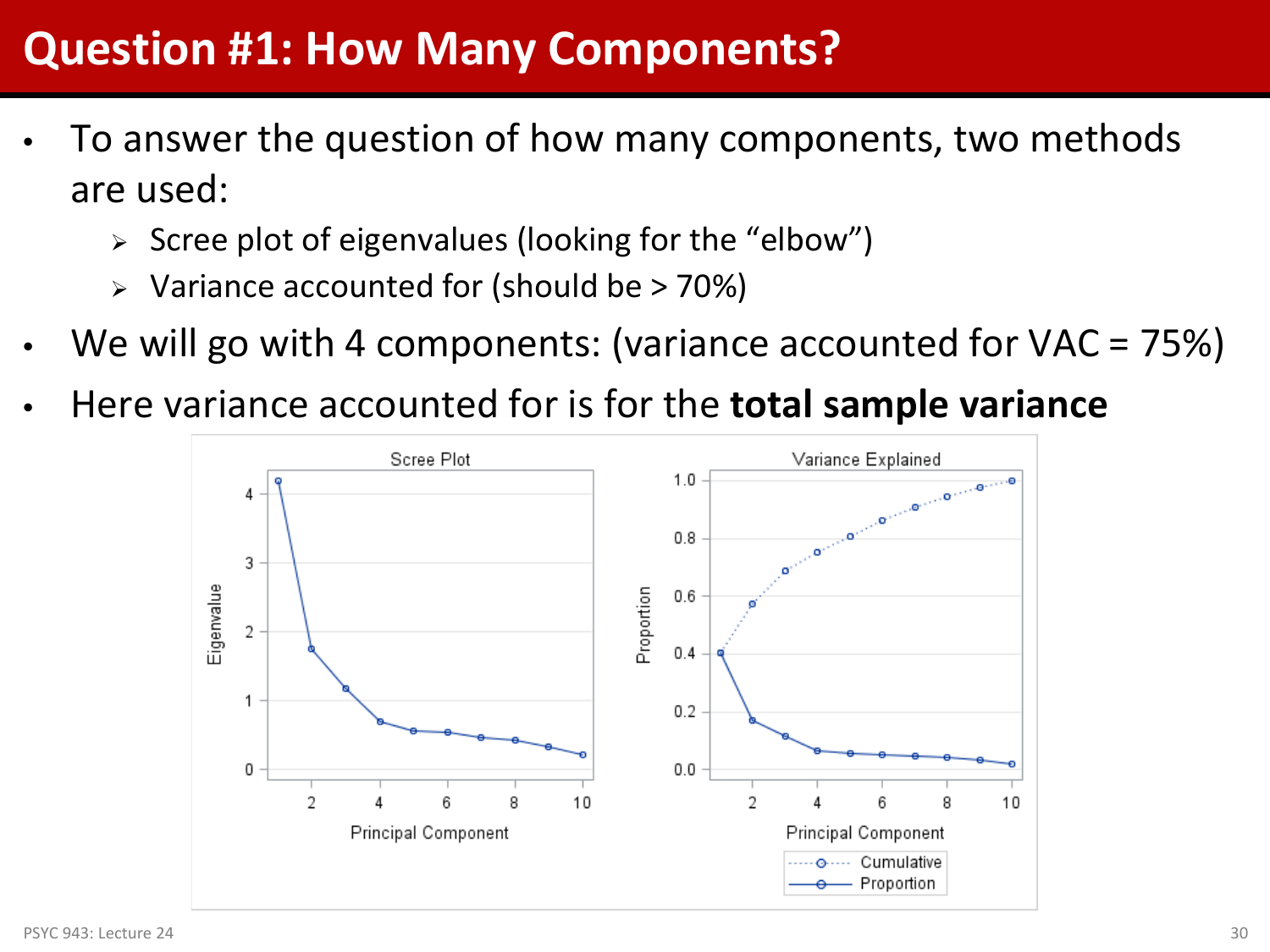• To answer question #2 – we look at the weights of the eigenvectors (here is the unrotated solution)

|              |       | Eigenvectors      |         |         |
|--------------|-------|-------------------|---------|---------|
|              | Prin1 | Prin <sub>2</sub> | Prin3   | Prin4   |
| GRI1         | 0.31  | 0.10              | 0.17    | 0.84    |
| GRI3         | 0.23  | 0.08              | 0.18    | 0.13    |
| GRI5         | 0.32  | 0.09              | 0.23    | $-0.03$ |
| GRI9         | 0.24  | 0.09              | 0.16    | $-0.03$ |
| <b>GRI10</b> | 0.28  | 0.09              | 0.24    | $-0.08$ |
| <b>GRI13</b> | 0.33  | 0.16              | 0.19    | $-0.22$ |
| <b>GRI14</b> | 0.45  | $-0.86$           | $-0.23$ | $-0.01$ |
| <b>GRI18</b> | 0.35  | 0.40              | $-0.83$ | 0.03    |
| <b>GRI21</b> | 0.27  | 0.14              | 0.06    | $-0.20$ |
| <b>GRI23</b> | 0.33  | 0.10              | 0.14    | $-0.42$ |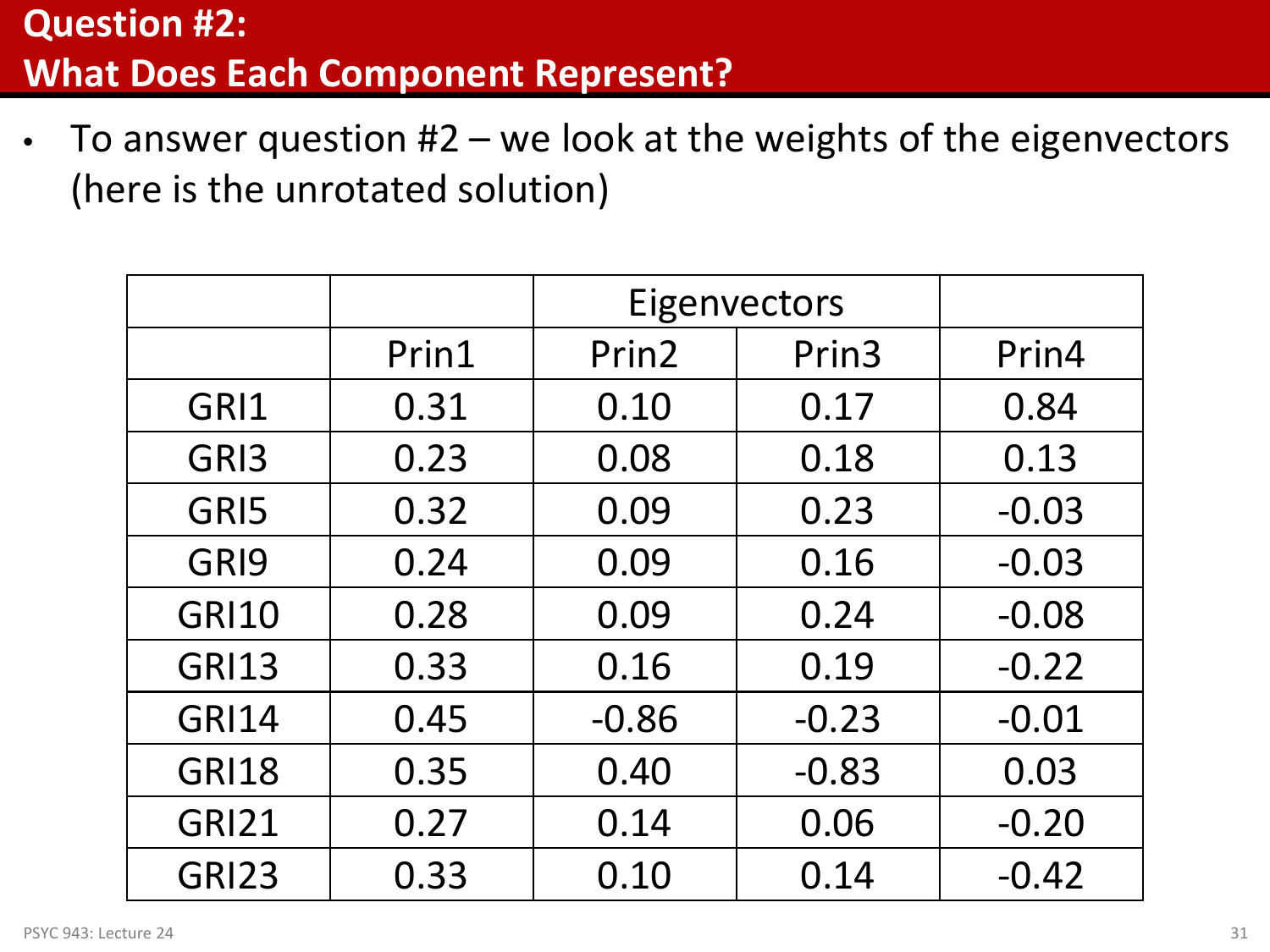## **Final Result: Four Principal Components**

- Using the weights of the eigenvectors, we can create four new variables – the four principal components
	- $\triangleright$  SAS does this for our standardized variables

| Prin 1         | Prin <sub>2</sub> | Pin <sub>3</sub> | Prin4          |  |
|----------------|-------------------|------------------|----------------|--|
| 2.544888869    | 1.2879589791      | 1.5823332302     | 1.8230315368   |  |
| $-2.185140823$ | 0.364612547       | 0.1984710943     | $-0.264276829$ |  |
| 0.6179049702   | 0.6644431285      | 0.2403178049     | -0.378428365   |  |
| $-0.144307756$ | 1.126940873       | 1.5393138875     | 0.1311429292   |  |
| $-0.144307756$ | 1.126940873       | 1.5393138875     | 0.1311429292   |  |
| -2.185140823   | 0.364612547       | 0.1984710943     | -0.264276829   |  |
| $-2.185140823$ | 0.364612547       | 0.1984710943     | $-0.264276829$ |  |
| $-2.185140823$ | 0.364612547       | 0.1984710943     | $-0.264276829$ |  |
| $-1.872493616$ | 0.469205857       | 0.364758028      | 0.5794583213   |  |
| $-1.872493616$ | 0.469205857       | 0.364758028      | 0.5794583213   |  |

- Each of these is uncorrelated with each other
	- $\triangleright$  The variance of each is equal to the corresponding eigenvalue
- We would then use these in subsequent analyses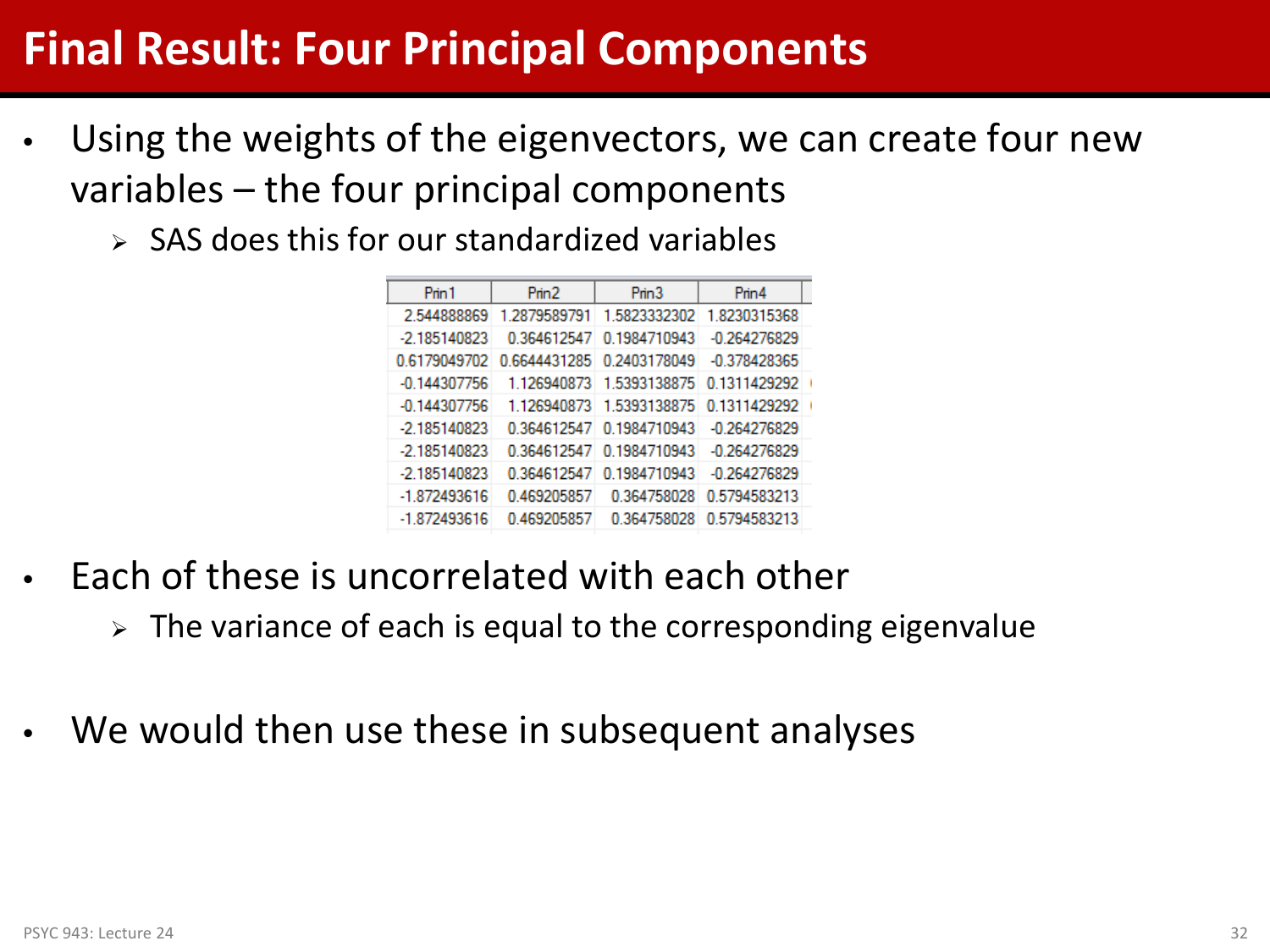#### **PCA Summary**

- PCA is a **data reduction** technique that relies on the mathematical properties of eigenvalues and eigenvectors
	- **Used to create new variables (small number) out of the old data (lots of variables)**
	- $\triangleright$  The new variables are principal components (they are not factor scores)
- PCA appeared first in the psychometric literature
	- Many "factor analysis" methods used variants of PCA before likelihoodbased statistics were available
- Currently, PCA (or variants) methods are the default option in SPSS and SAS (PROC FACTOR)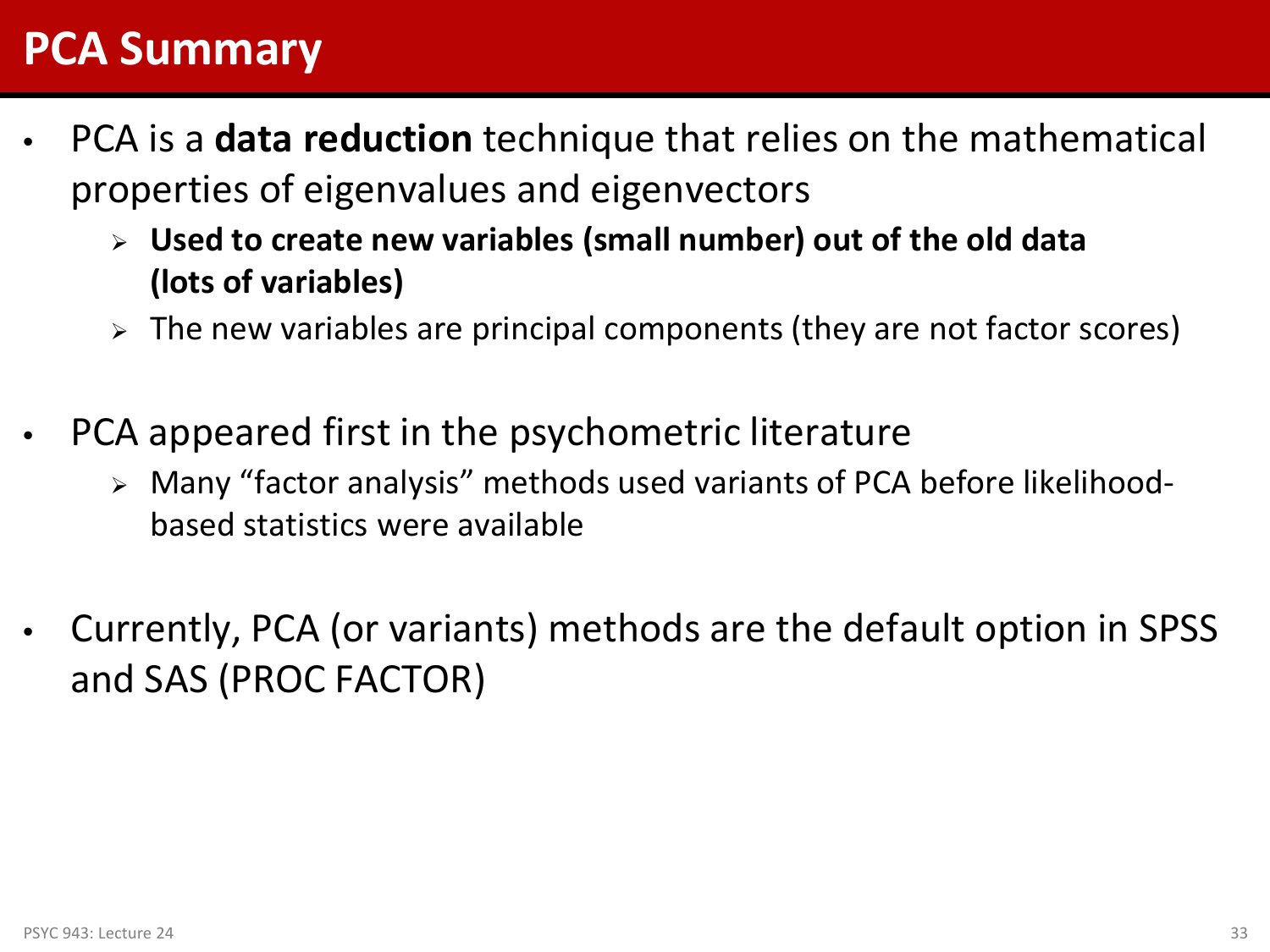# **Potentially Solvable Statistical Issues in PCA**

- The typical PCA analysis also has a few statistical concerns
	- $\geq$  Some of these can be solved if you know what you are doing
	- $\geq$  The typical analysis (using program defaults) does not solve these
- Missing data is omitted using listwise deletion biases possible
	- $\triangleright$  Could use ML to estimate covariance matrix, but then would have to assume multivariate normality
- The distributions of variables can be anything…but variables with much larger variances will look like they contribute more to each component
	- $\triangleright$  Could standardize variables but some can't be standardized easily (think gender)
- The lack of standard errors makes the component weights (eigenvector elements) hard to interpret
	- Can use a resampling/bootstrap analysis to get SEs (but not easy to do)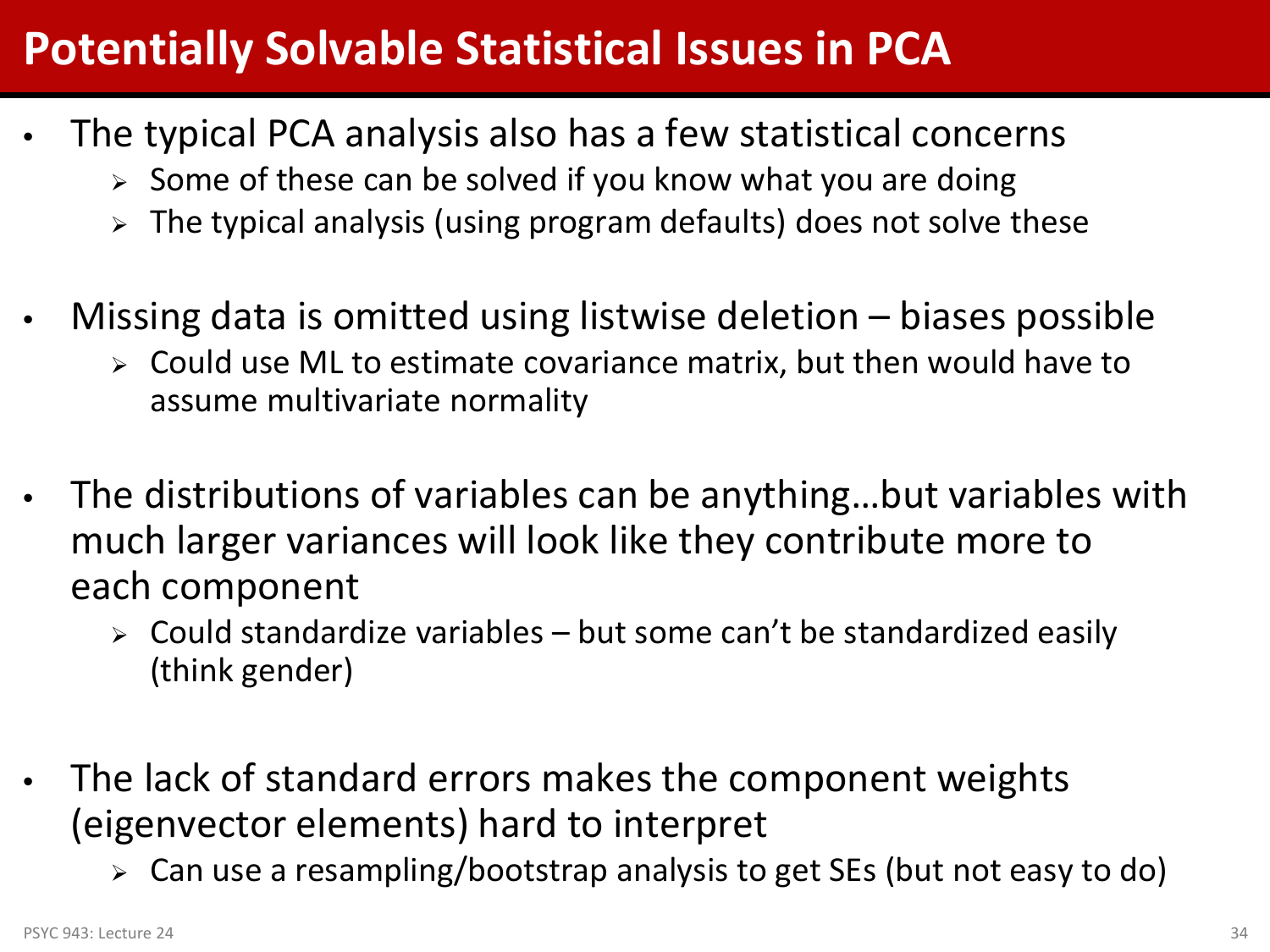# **My (Unsolvable) Issues with PCA**

- My issues with PCA involve the two questions in need of answers for any use of PCA:
- 1. The number of components needed is not based on a statistical hypothesis test and hence is subjective
	- $\triangleright$  Variance accounted for is a descriptive measure
	- $\triangleright$  No statistical test for whether an additional component significantly accounts for more variance
- 2. The relative meaning of each component is questionable at best and hence is subjective
	- $\triangleright$  Typical packages provide no standard errors for each eigenvector weight (can be obtained in bootstrap analyses)
	- $\triangleright$  No definitive answer for component composition
- In sum, I feel it is very easy to be mislead (or purposefully mislead) with PCA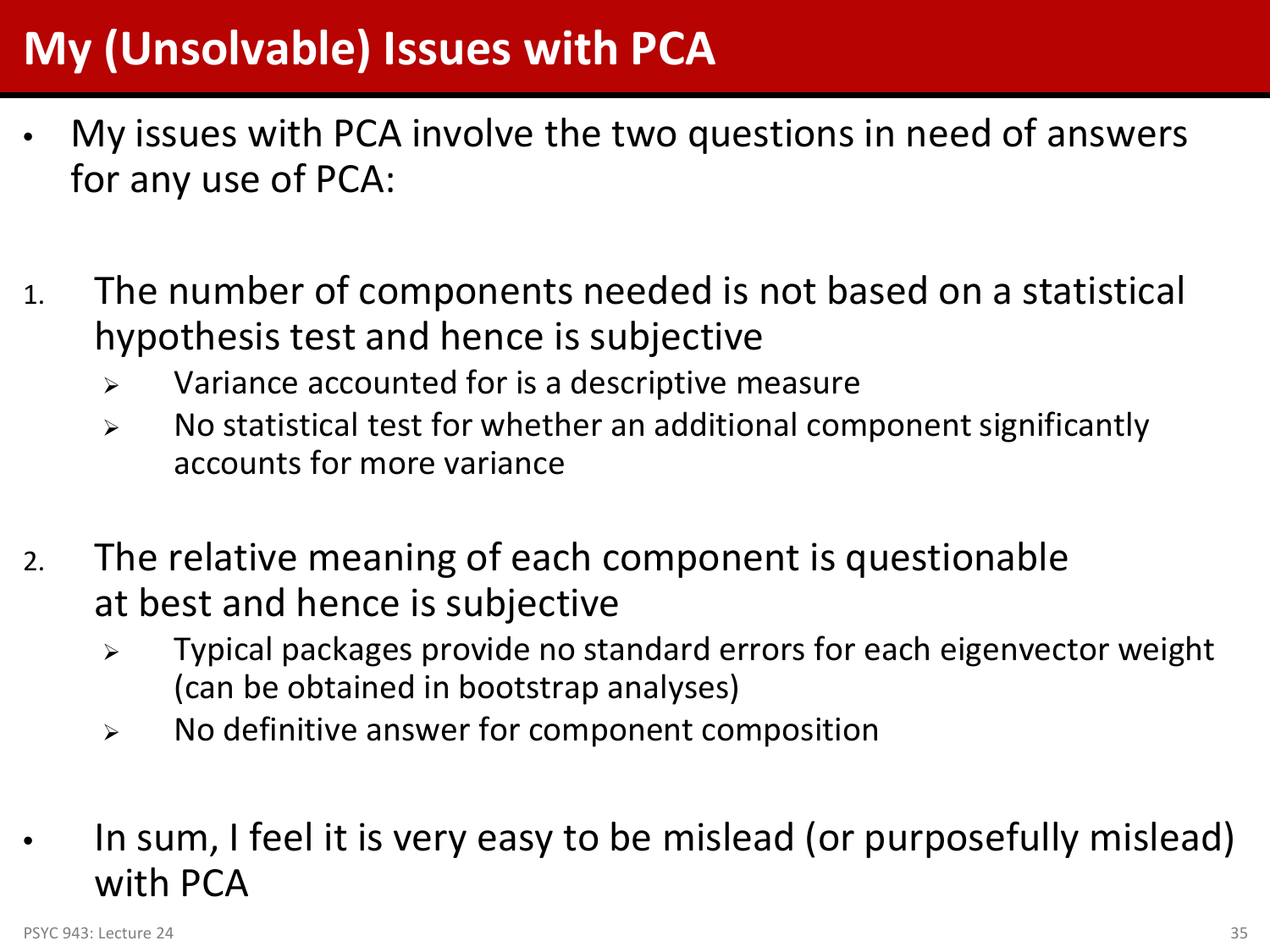# **EXPLORATORY FACTOR ANALYSIS**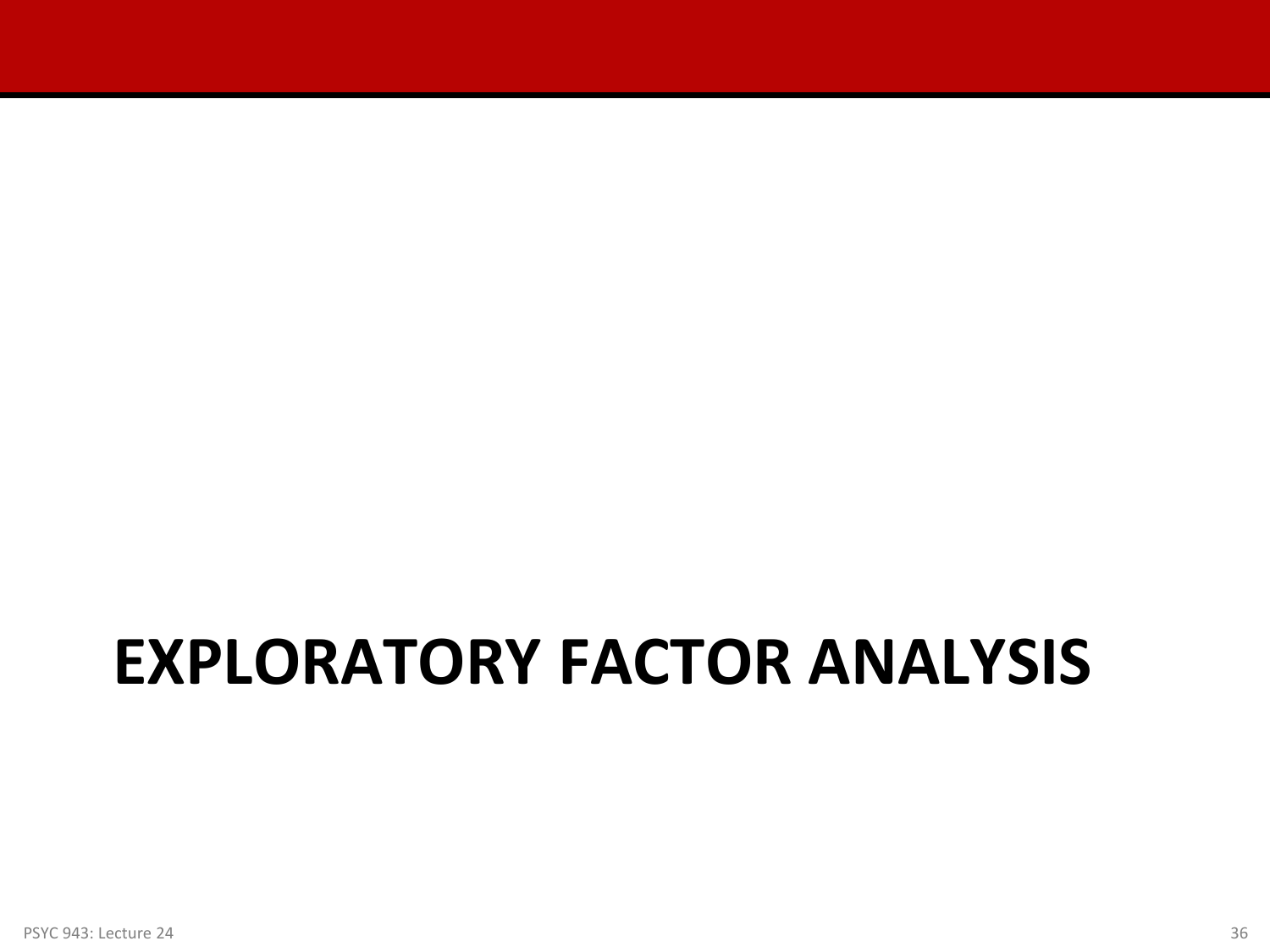### **Primary Purpose of EFA**

- **EFA**: "Determine nature and number of latent variables that account for observed variation and covariation among set of observed indicators ( $\approx$  items or variables)"
	- $\triangleright$  In other words, what causes these observed responses?
	- $\triangleright$  Summarize patterns of correlation among indicators
	- Solution is an end (i.e., is of interest) in and of itself
- Compared with **PCA**: "Reduce multiple observed variables into fewer components that summarize their variance"
	- $\triangleright$  In other words, how can I abbreviate this set of variables?
	- Solution is usually a means to an end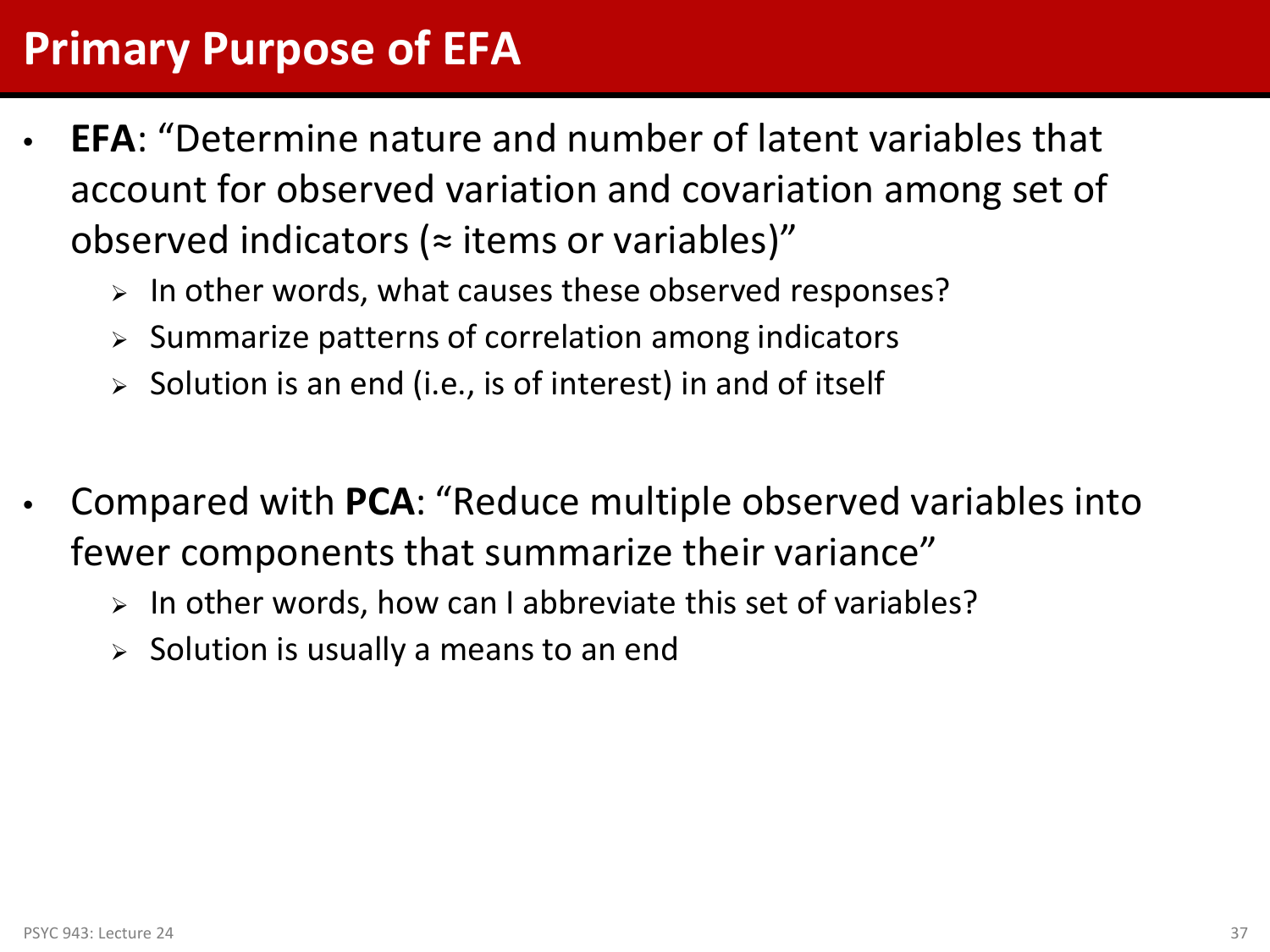## **Methods for EFA**

- You will see many different types of methods for "extraction" of factors in EFA
	- Many are PCA-based
	- Most were developed before computers became relevant or likelihood theory was developed
- You can ignore all of them and focus on one:

# **Only Use Maximum Likelihood for EFA**

- The maximum likelihood method of EFA extraction:
	- Uses the same log-likelihood as confirmatory factor analyses/SEM
		- Default assumption: multivariate normal distribution of data
	- $\triangleright$  Provides consistent estimates with good statistical properties (assuming you have a large enough sample)
	- $\triangleright$  Missing data using all the data that was observed (MAR)
- $\triangleright$  Is consistent with modern statistical practices PSYC 943: Lecture 24 **38** 38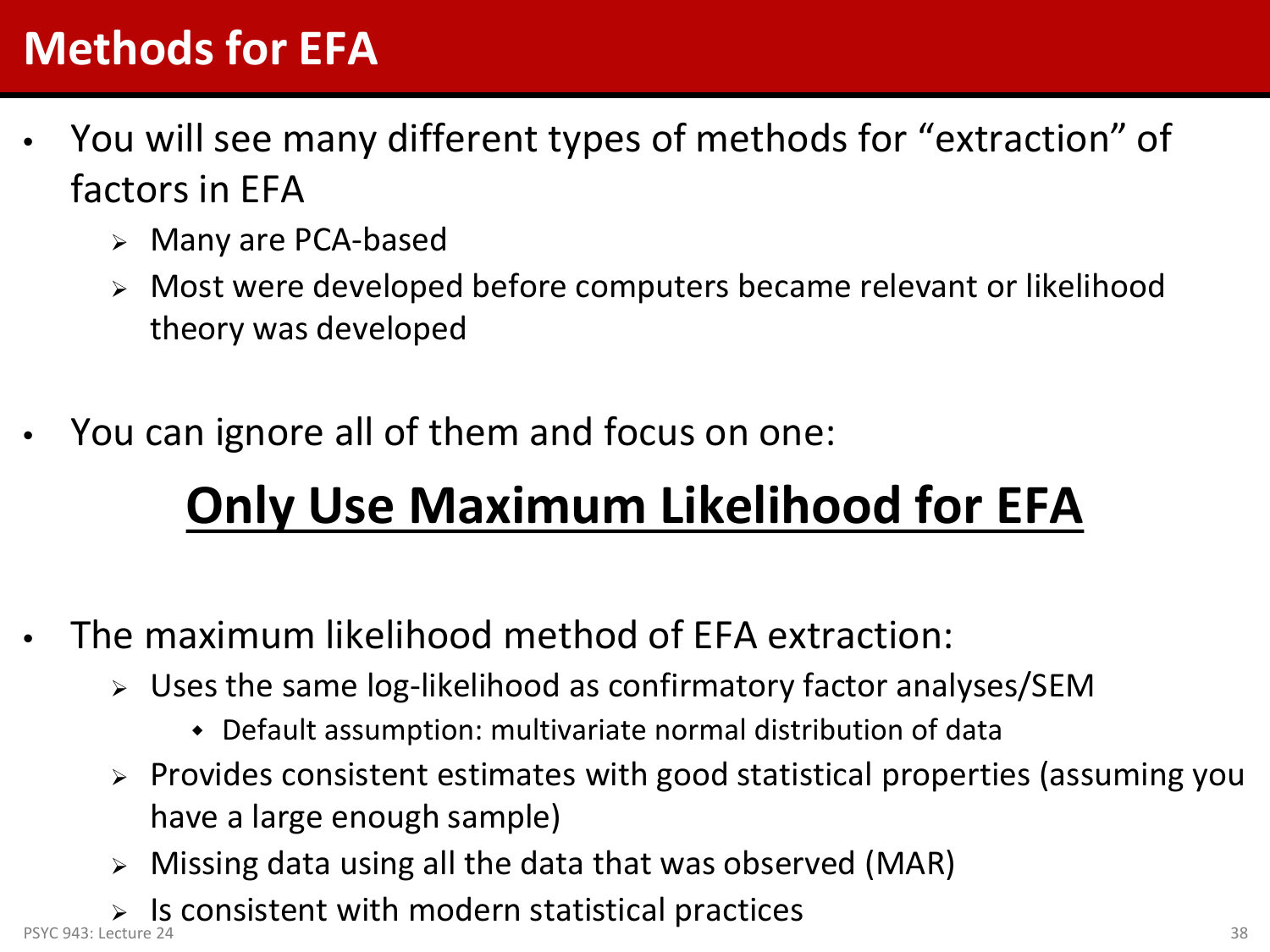### **Questions when using EFA**

- EFAs proceed by seeking the answers to two questions: (the same questions posed in PCA; but with different terms)
- 1. How many latent factors are needed to "adequately" represent the original data?
	- $\triangleright$  "Adequately" = does a given EFA model fit well?
- 2. (once #1 has been answered): What does each factor represent?
	- $\triangleright$  The term "represent" is fuzzy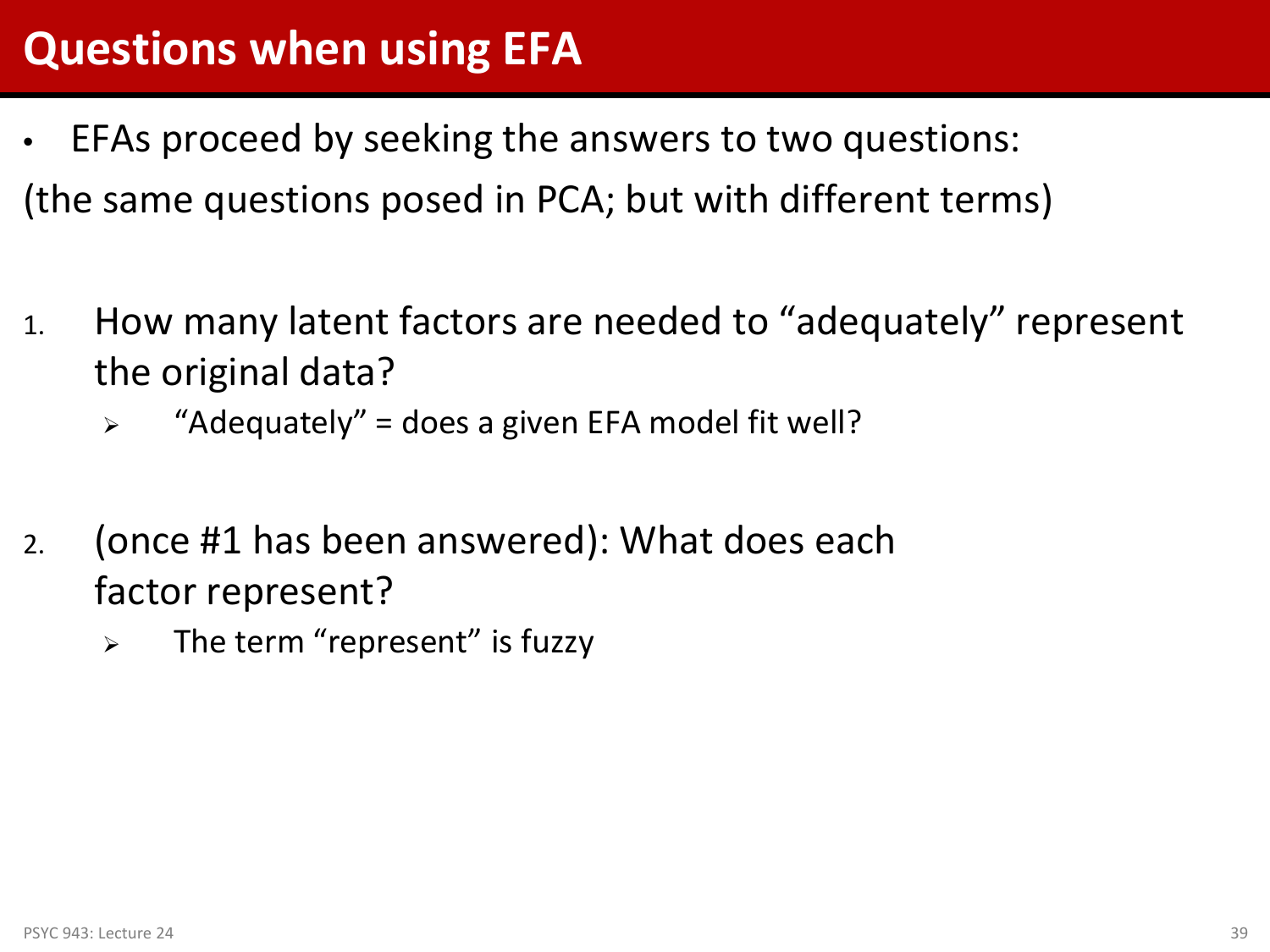### **The Syntax of Factor Analysis**

- Factor analysis works by hypothesizing that a set of latent factors helps to determine a person's response to a set of variables
	- $\triangleright$  This can be explained by a system of simultaneous linear models
	- $\triangleright$  Here Y = observed data, p = person, v = variable, F = factor score (Q factors)

$$
Y_{p1} = \mu_{y_1} + \lambda_{11}F_{p1} + \lambda_{12}F_{p2} + \dots + \lambda_{1Q}F_{pQ} + e_{p1}
$$
  
\n
$$
Y_{p2} = \mu_{y_2} + \lambda_{21}F_{p1} + \lambda_{22}F_{p2} + \dots + \lambda_{2Q}F_{pQ} + e_{p2}
$$
  
\n
$$
\vdots
$$

$$
Y_{pV} = \mu_{yV} + \lambda_{V1}F_{p1} + \lambda_{V2}F_{p2} + \dots + \lambda_{VQ}F_{pQ} + e_{pV}
$$

- $\mu_{y_v}$  = mean for variable  $v$
- $\lambda_{vf}$  = factor loading for variable v onto factor f (regression slope)
	- Factors are assumed distributed MVN with zero mean and (for EFA) identity covariance matrix (uncorrelated factors – to start)
- $e_{pv}$  = residual for person p and variable v
	- Residuals are assumed distributed MVN (across items) with a zero mean and a diagonal covariance matrix  $\Psi$  containing the unique variances
- Often, this gets shortened into matrix form:

$$
\mathbf{Y}_p = \boldsymbol{\mu}_Y + \boldsymbol{\Lambda}\mathbf{F}_p^T + \mathbf{e}_p
$$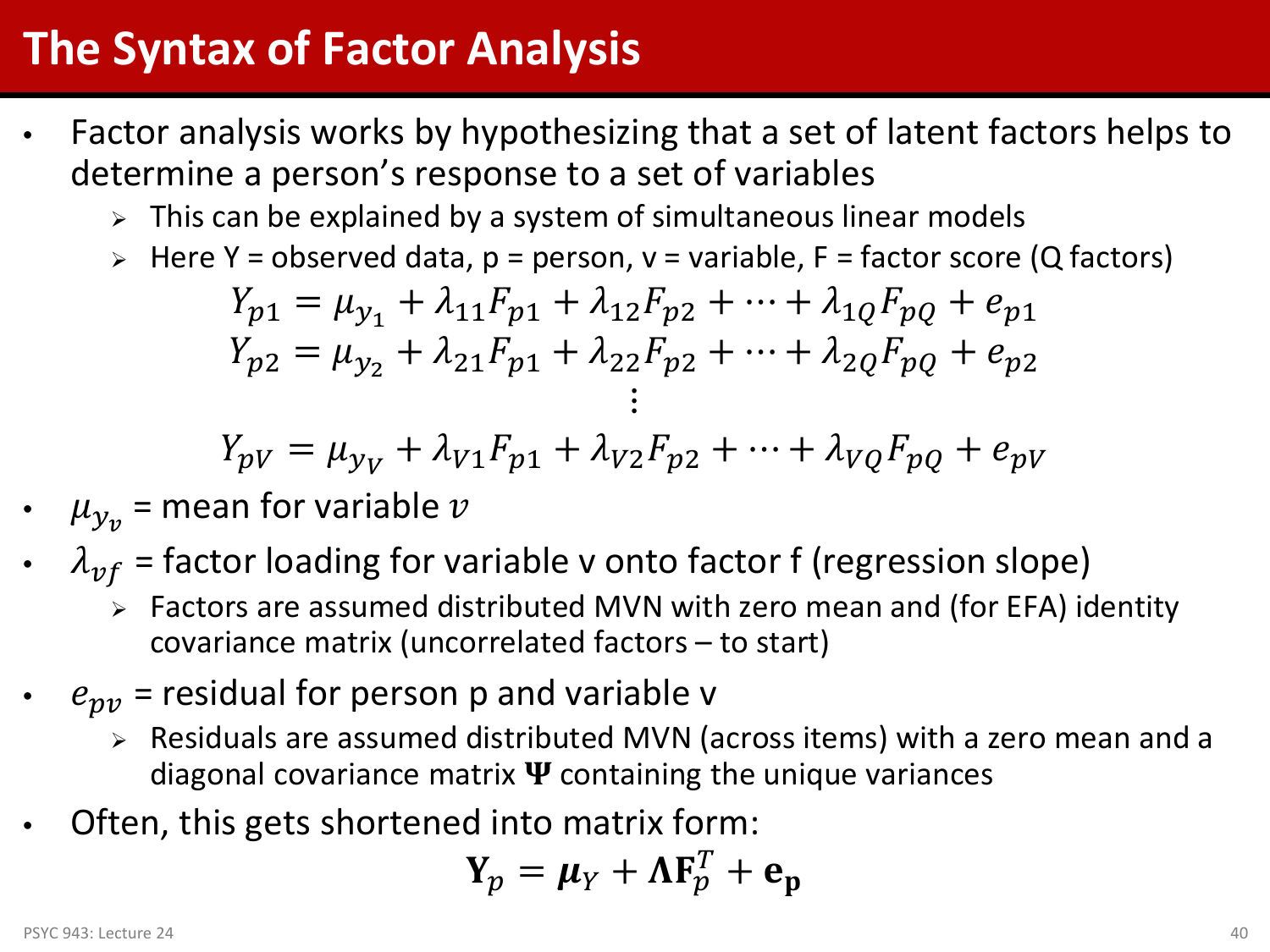### **How Maximum Likelihood EFA Works**

- Maximum likelihood EFA assumes the data follow a multivariate normal distribution
	- > The basis for the log-likelihood function (same log-likelihood we have used in every analysis to this point)
- The log-likelihood function depends on two sets of parameters: the mean vector and the covariance matrix
	- $\triangleright$  Mean vector is saturated (just uses the item means for item intercepts) so it is often not thought of in analysis
		- Denoted as  $\mu_Y = \mu_I$
	- $\triangleright$  Covariance matrix is what gives "factor structure"
		- EFA models provide a structure for the covariance matrix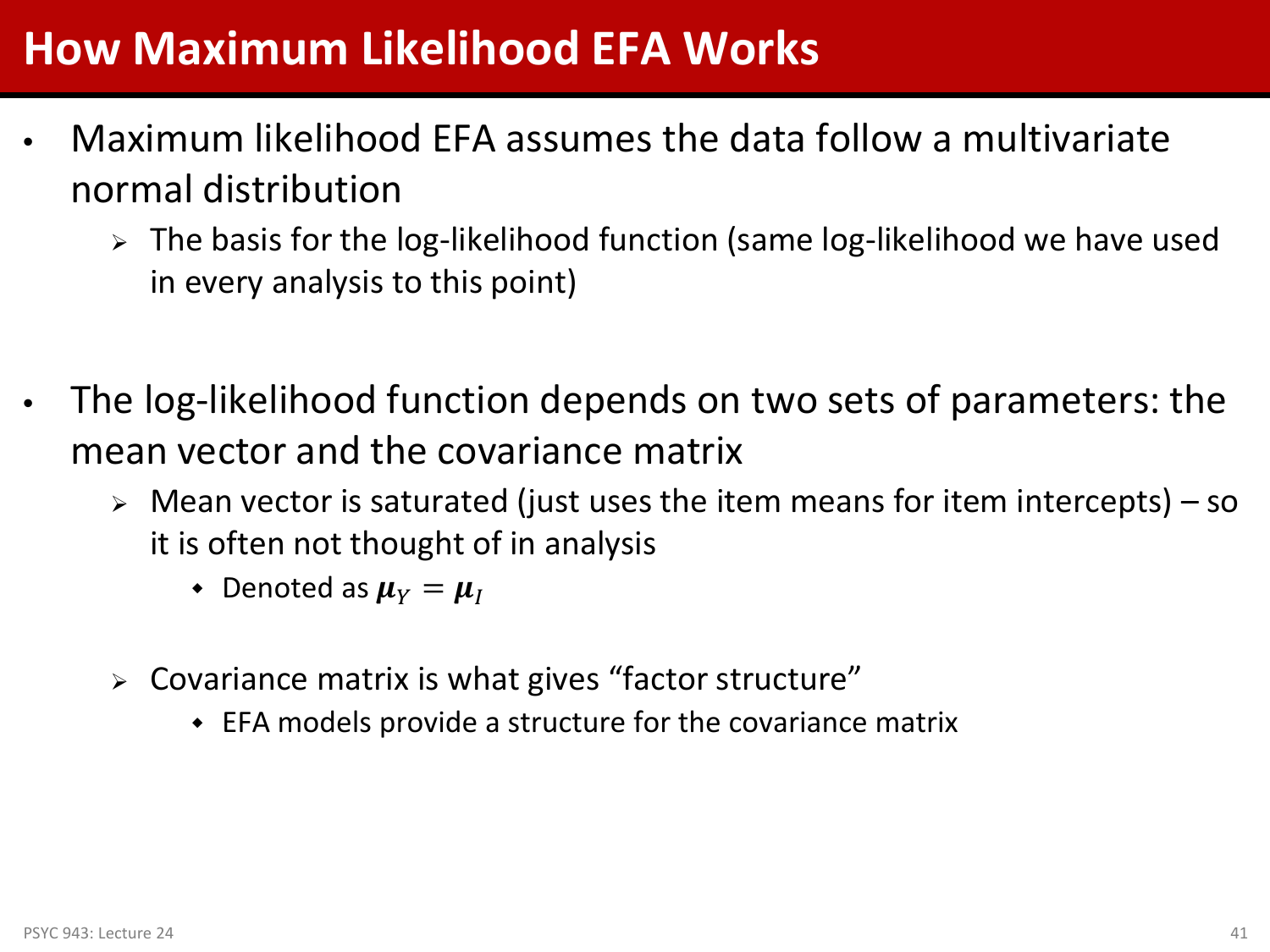### **The EFA Model for the Covariance Matrix**

- The covariance matrix is modeled based on how it would look if a set of hypothetical (latent) factors had caused the data
- For an analysis measuring  $F$  factors, each item in the EFA:
	- $\triangleright$  Has 1 unique variance parameter
	- $\triangleright$  Has F factor loadings
- The initial estimation of factor loadings is conducted based on the assumption of uncorrelated factors
	- $\triangleright$  Assumption is dubious at best yet is the cornerstone of the analysis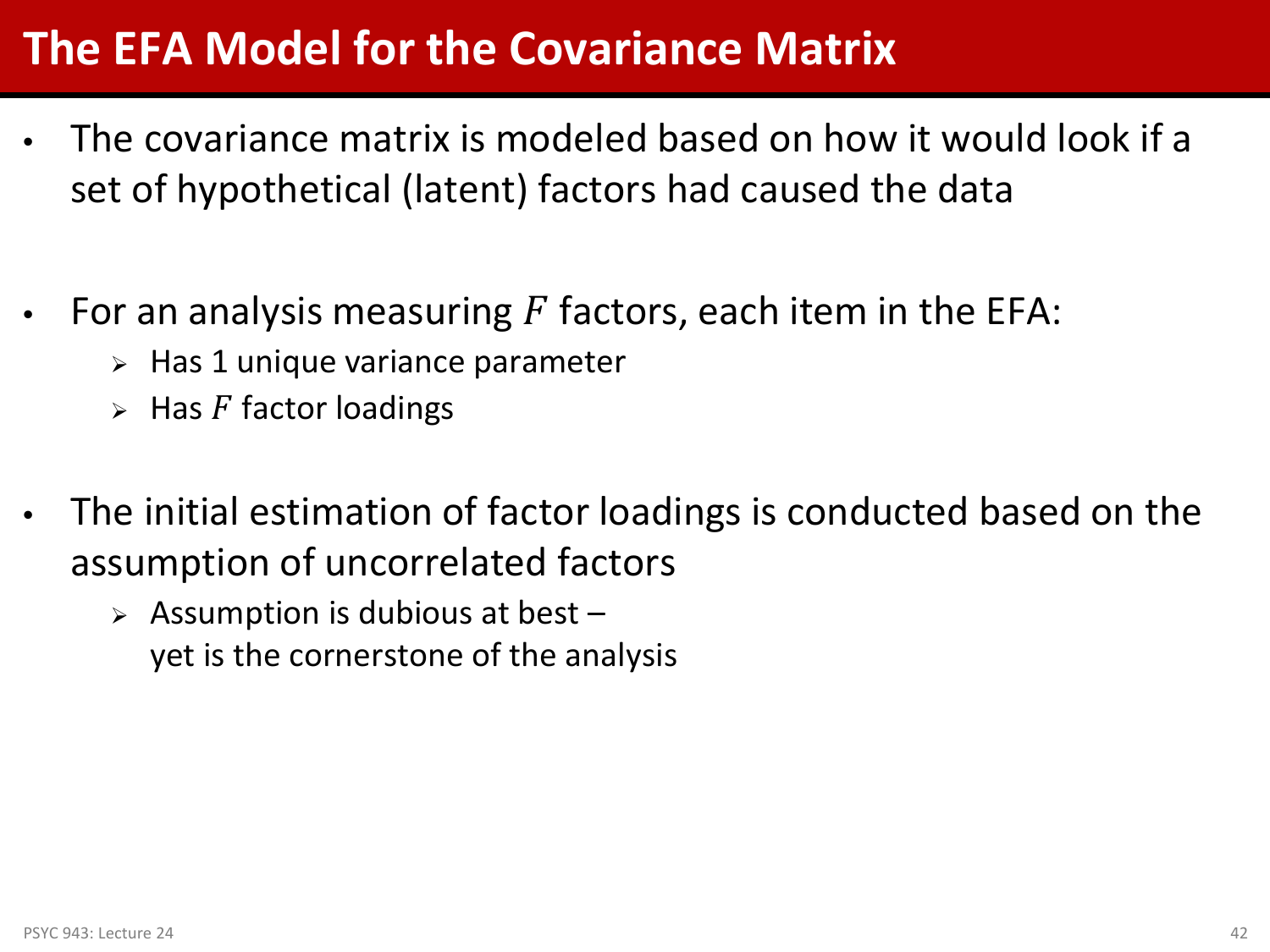### **Model Implied Covariance Matrix**

- The factor model implied covariance matrix is  $\Sigma_{V} = \Lambda \Phi \Lambda^{T} + \Psi$ 
	- Where:
		- $\bullet$   $\Sigma_{Y}$  = model implied covariance matrix of the observed data (size *I x I*)
		- $\bullet$   $\Lambda$  = matrix of factor loadings (size *I* x *F*)
			- In EFA: all terms in  $\Lambda$  are estimated
		- $\bullet$   $\Phi$  = factor covariance matrix (size F x F)
			- In EFA:  $\Phi = I$  (all factors have variances of 1 and covariances of 0)
			- In CFA: this is estimated
		- $\bullet \ \Psi$  = matrix of unique (residual) variances (size *I x I*)
			- In EFA:  $\Psi$  is diagonal by default (no residual covariances)
- Therefore, the EFA model-implied covariance matrix is:  $\Sigma_{V} = \Lambda \Lambda^{T} + \Psi$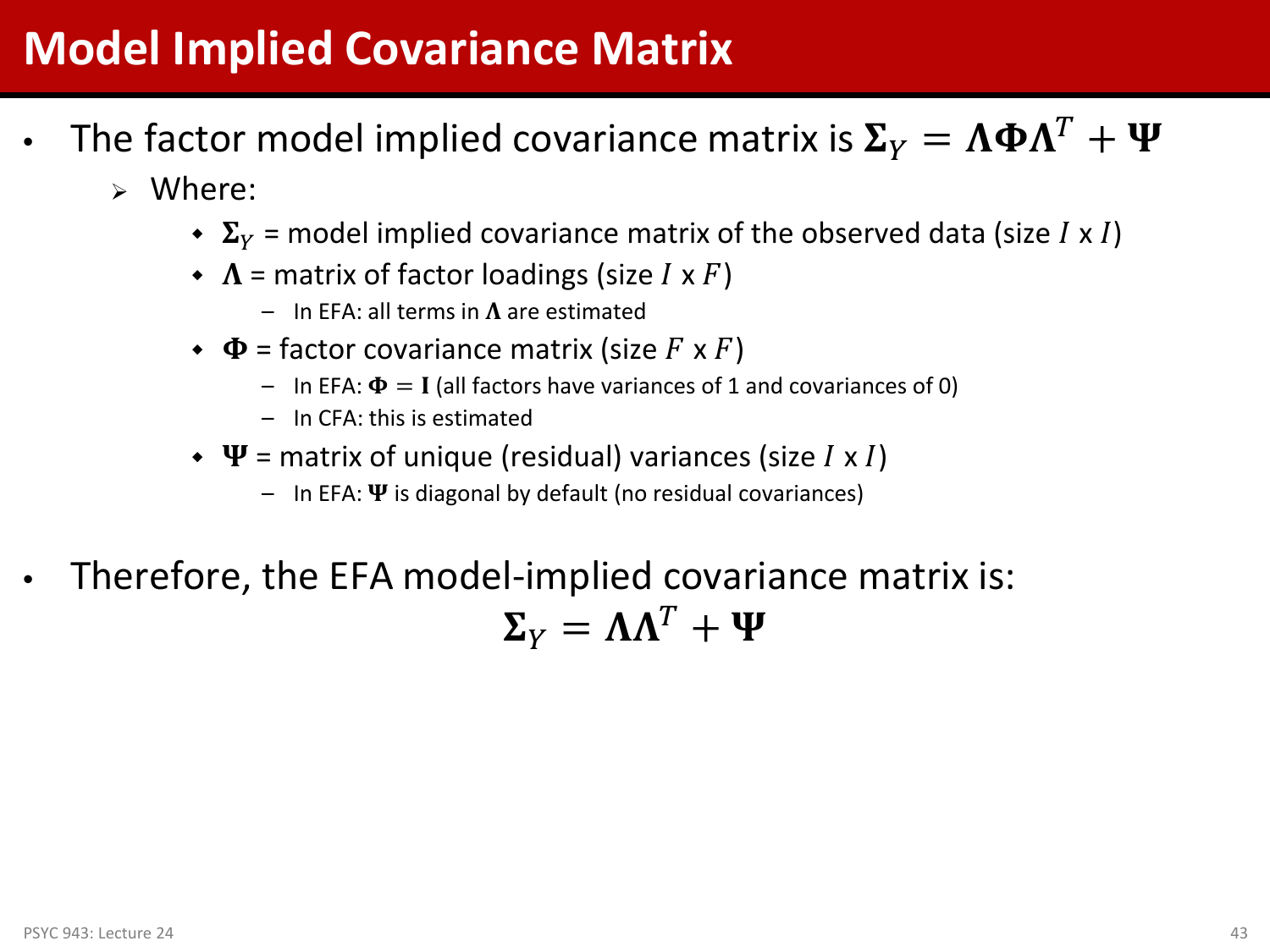### **EFA Model Identifiability**

- Under the ML method for EFA, the same rules of identification apply to EFA as to Path Analysis
	- T-rule: Total number of EFA model parameters must not exceed unique elements in saturated covariance matrix of data
		- For an analysis with a number of factors  $F$  and a set number of items I there are  $F^*I + I = I(F + 1)$  EFA model parameters
		- As we will see, there must be  $\frac{F(F-1)}{2}$ constraints for the model to work

• Therefore, 
$$
I(F + 1) - \frac{F(F-1)}{2} < \frac{I(I+1)}{2}
$$

- $\triangleright$  Local-identification: each portion of the model must be locally identified
	- With all factor loadings estimated local identification fails
		- No way of differentiating factors without constraints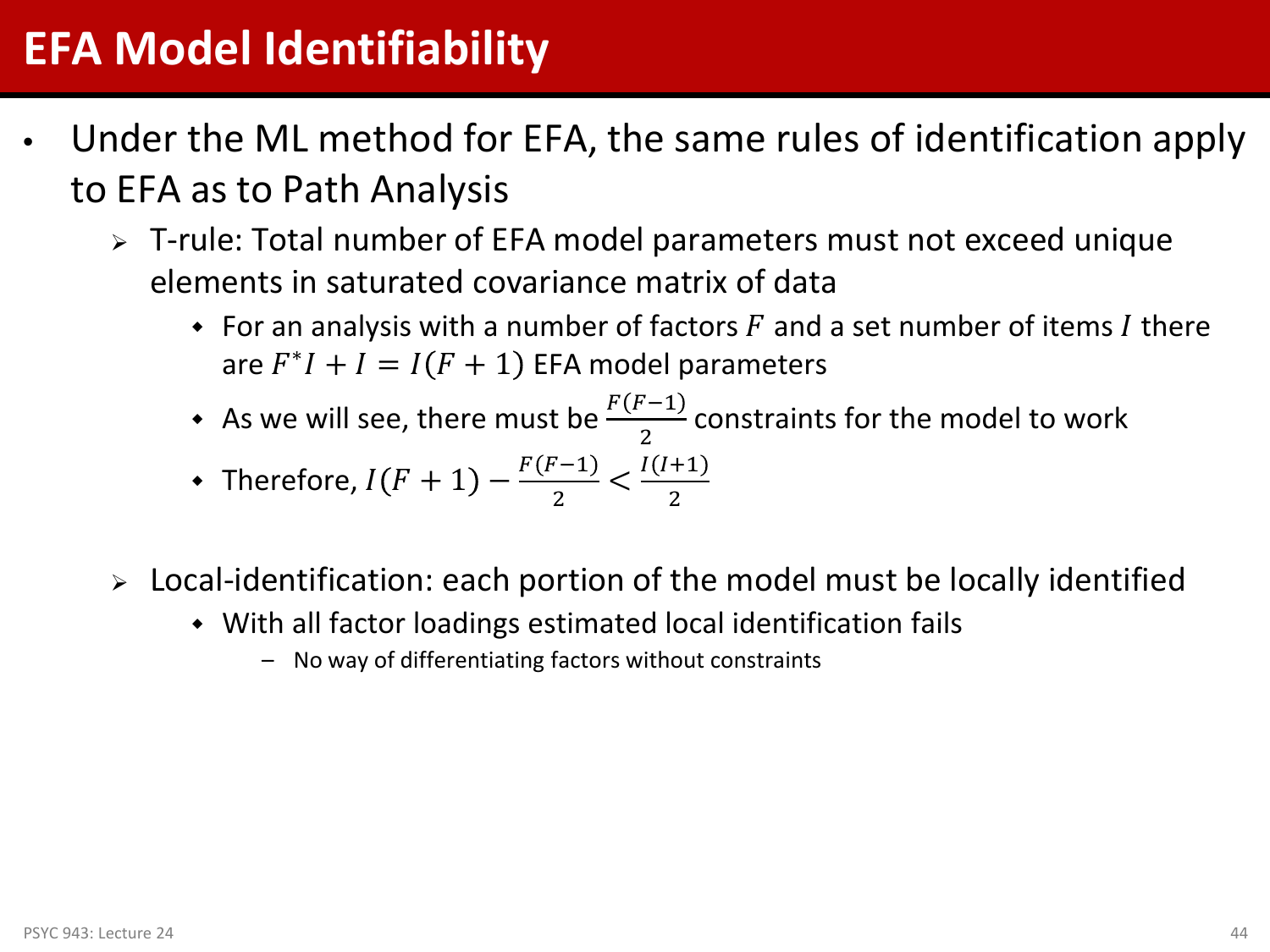### **Constraints to Make EFA in ML Identified**

• The EFA model imposes the following constraint:  $\Lambda^T \Psi \Lambda = \Lambda$ 

such that  $\Delta$  is a diagonal matrix

- This puts  $\frac{F(F-1)}{2}$  constraints on the model (that many fewer parameters to estimate)
- This constraint is not well known and how it functions is hard to describe
	- $\triangleright$  For a 1-factor model, the results of EFA and CFA will match
- Note: the other methods of EFA "extraction" avoid this constraint by not being statistical models in the first place

 $\triangleright$  PCA-based routines rely on matrix properties to resolve identification PSYC 943: Lecture 24 **45**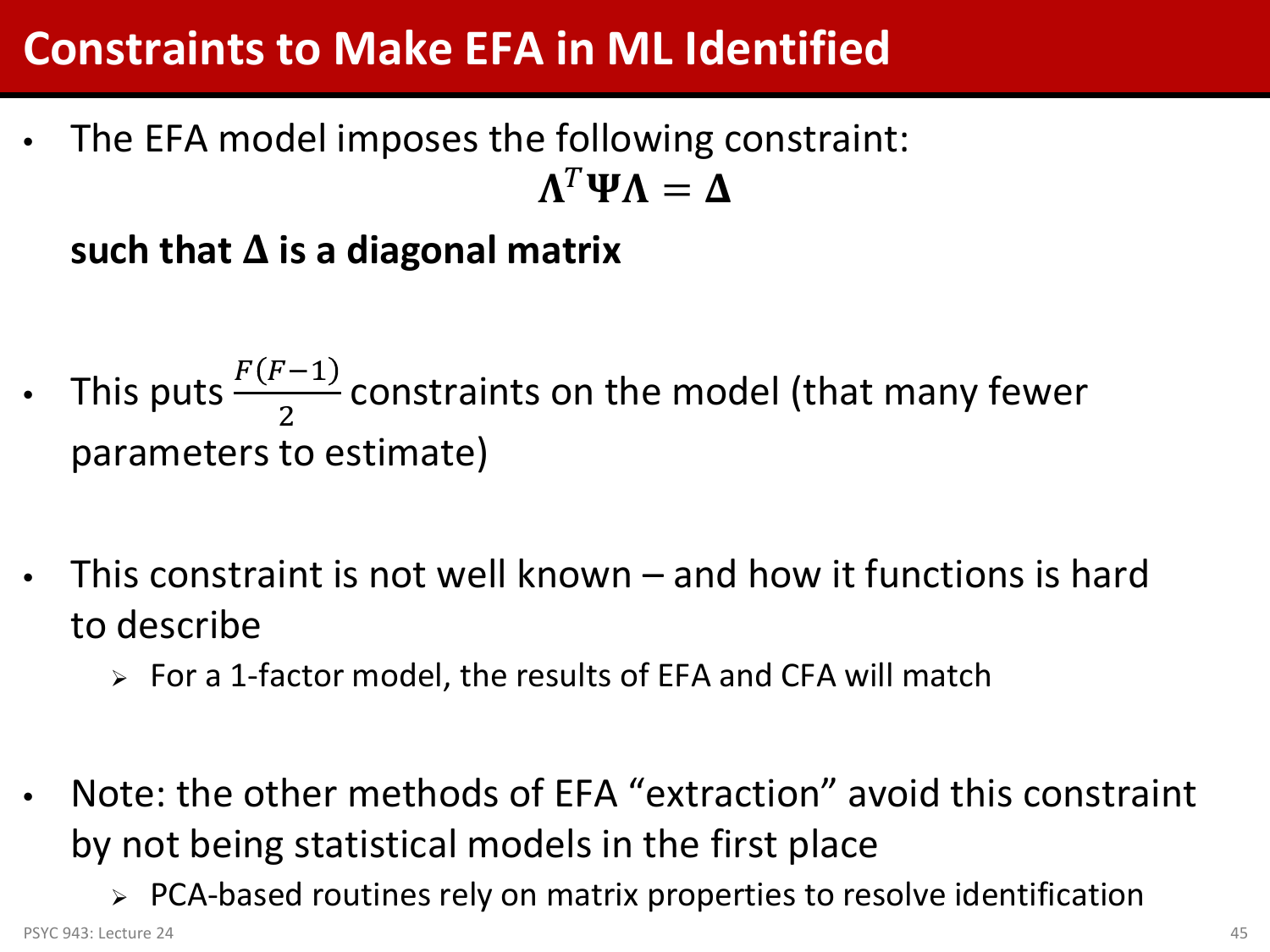### **The Nature of the Constraints in EFA**

- The EFA constraints provide some detailed assumptions about the nature of the factor model and how it pertains to the data
- For example, take a 2-factor model (one constraint):

$$
\sum_{\nu=1}^{V} \psi_{\nu}^2 \prod_{f=1}^{Q=2} \lambda_{\nu f} = 0
$$

- In short, some combinations of factor loadings and unique variances (across and within items) cannot happen
	- $\triangleright$  This goes against most of our statistical constraints which must be justifiable and understandable (therefore testable)
	- $\triangleright$  This constraint is not testable in CFA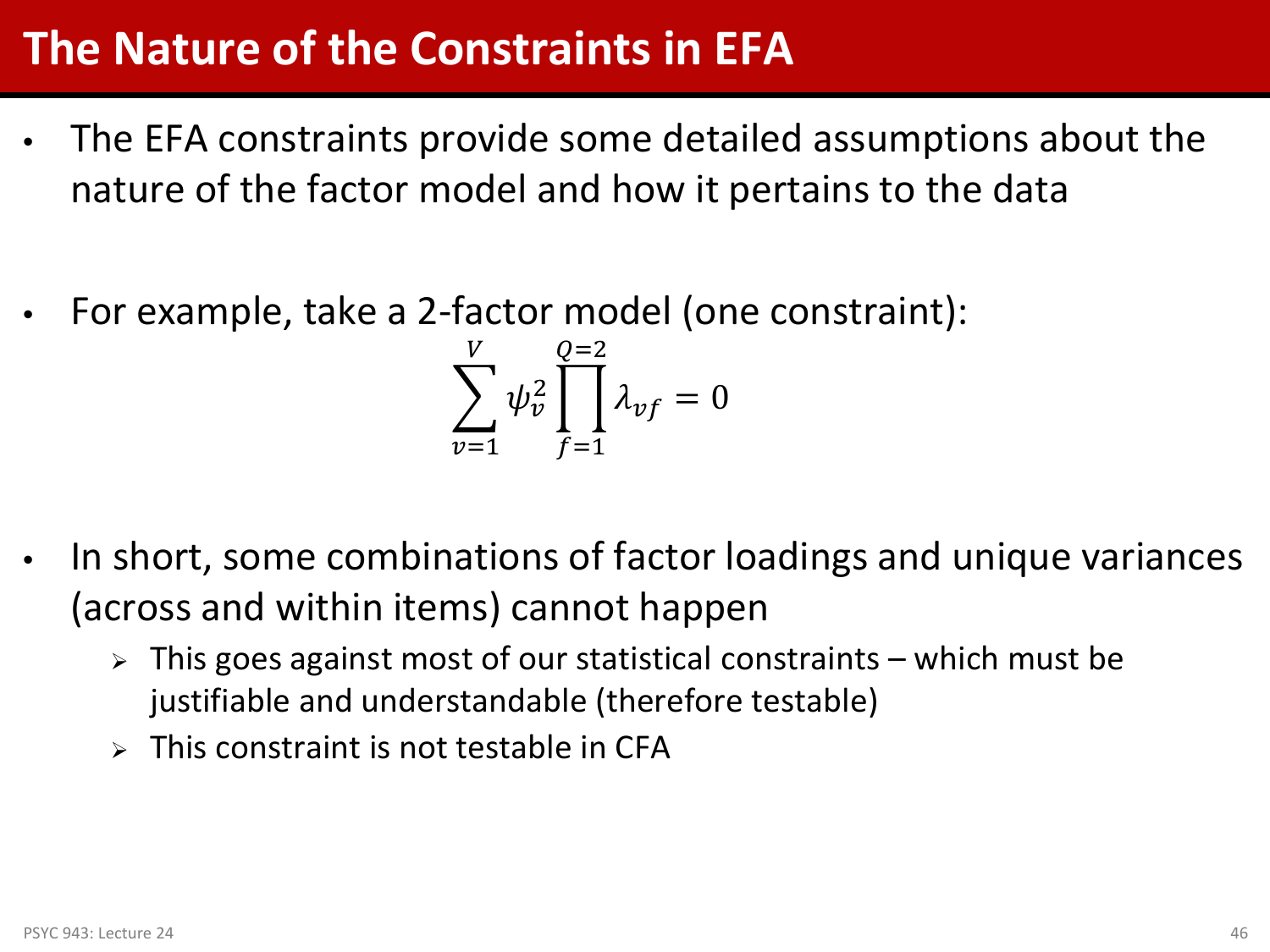### **The Log-Likelihood Function**

- Given the model parameters, the EFA model is estimated by maximizing the multivariate normal log-likelihood
	- $\triangleright$  For the data

$$
\log L = \log \left[ = (2\pi)^{-\frac{NV}{2}} |\Sigma|^{-\frac{N}{2}} \exp \left[ \sum_{p=1}^{N} -\frac{\left( Y_p - \mu_y \right)^T \Sigma^{-1} \left( Y_p - \mu_y \right)}{2} \right] \right] = -\frac{NV}{2} \log(2\pi) - \frac{N}{2} \log(|\Sigma|) - \sum_{p=1}^{N} \frac{\left( Y_p - \mu_y \right)^T \Sigma^{-1} \left( Y_p - \mu_y \right)}{2}
$$

Under EFA, this becomes:

$$
\log L = -\frac{NV}{2}\log(2\pi) - \frac{N}{2}\log(|\Lambda\Lambda^T + \Psi|)
$$

$$
-\sum_{p=1}^N \frac{(\boldsymbol{Y}_p - \boldsymbol{\mu}_I)^T (\boldsymbol{\Lambda}\Lambda^T + \boldsymbol{\Psi})^{-1}(\boldsymbol{Y}_p - \boldsymbol{\mu}_I)}{2}
$$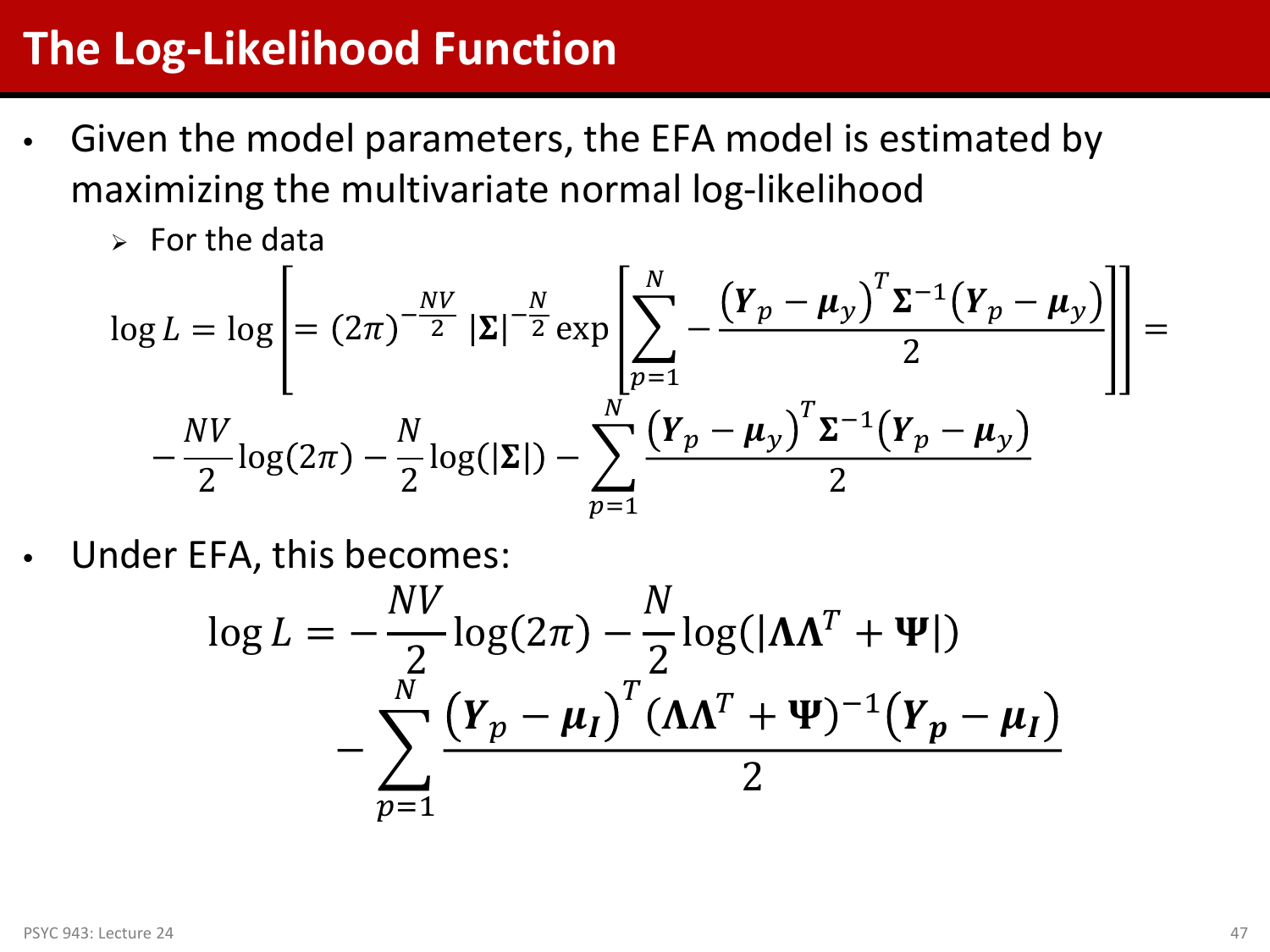### **Benefits and Consequences of EFA with ML**

- The parameters of the EFA model under ML retain the same benefits and consequences of any model (i.e., CFA)
	- $\triangleright$  Asymptotically (large N) they are consistent, normal, and efficient
	- $\triangleright$  Missing data are "skipped" in the likelihood, allowing for incomplete observations to contribute (assumed MAR)
- Furthermore, the same types of model fit indices are available in EFA as are in CFA
- As with CFA, though, an EFA model must be a close approximation to the saturated model covariance matrix if the parameters are to be believed
	- $\triangleright$  This is a marked difference between EFA in ML and EFA with other methods – quality of fit is statistically rigorous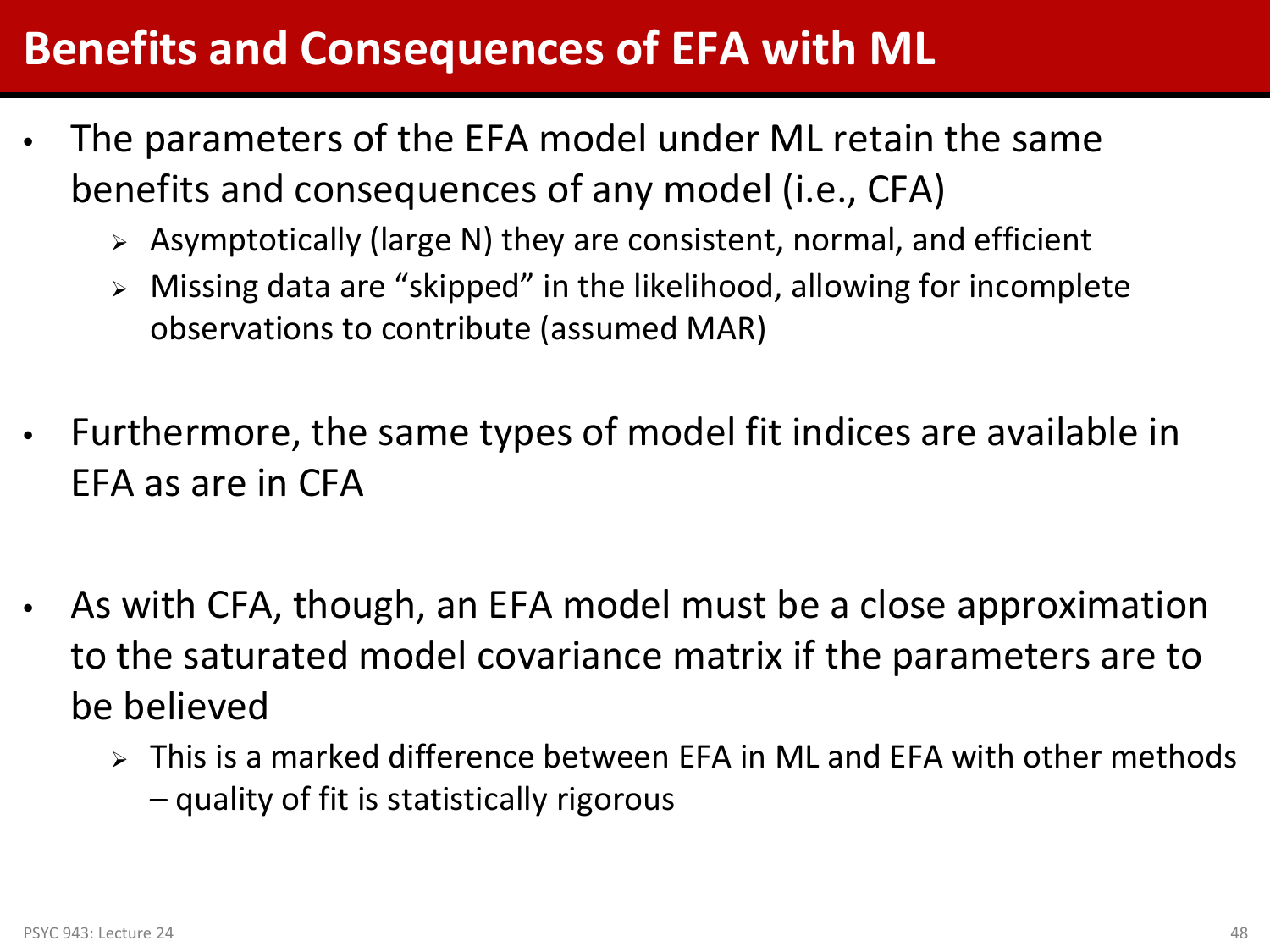# **FACTOR LOADING ROTATIONS IN EFA**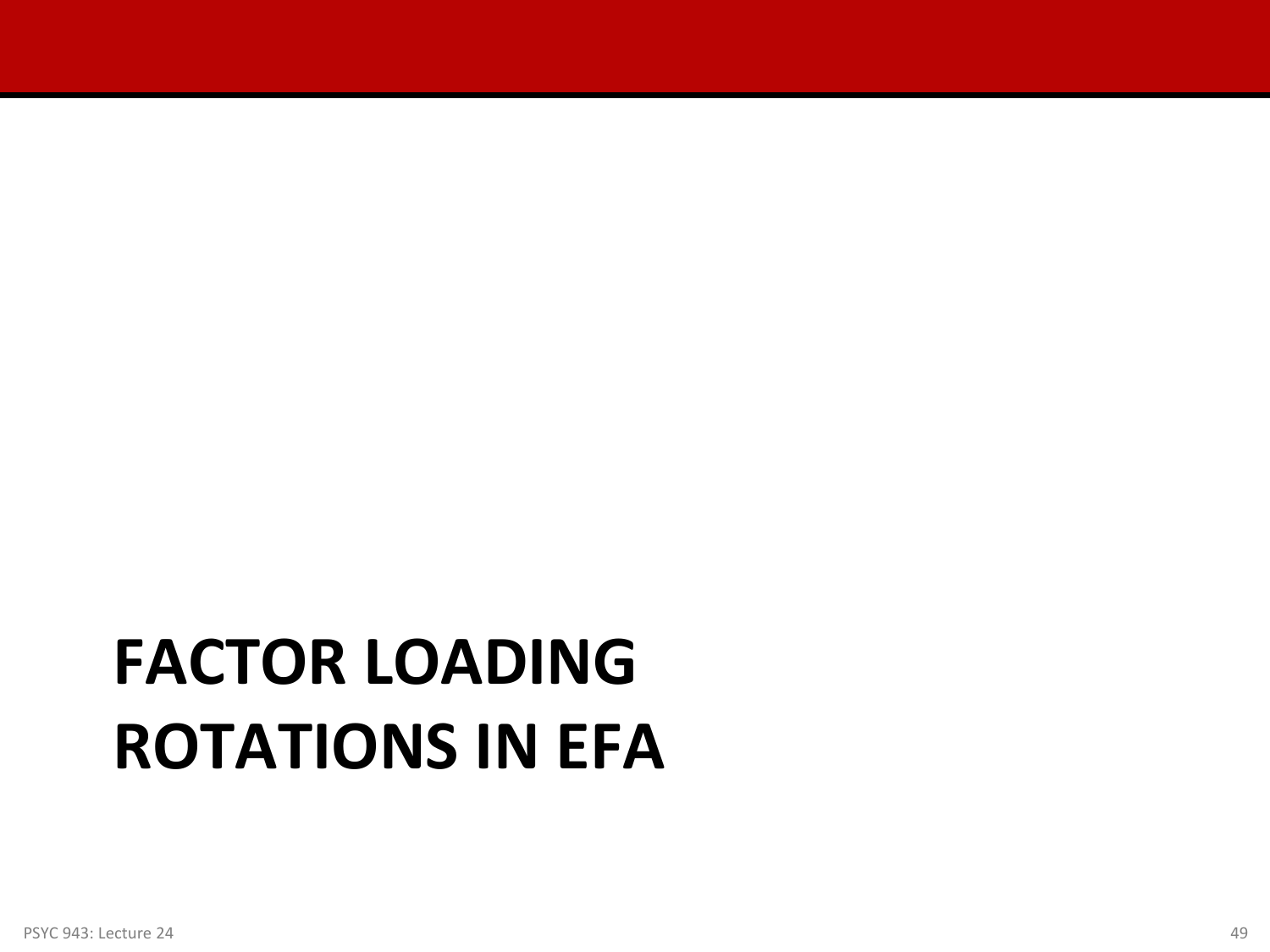### **Rotations of Factor Loadings in EFA**

- Transformations of the factor loadings are possible as the matrix of factor loadings is only unique up to an orthogonal transformation
	- $\triangleright$  Don't like the solution? Rotate!
- Historically, rotations use the properties of matrix algebra to adjust the factor loadings to more interpretable numbers
- Modern versions of rotations/transformations rely on "target functions" that specify what a "good" solution should look like
	- $\triangleright$  The details of the modern approach are lacking in most texts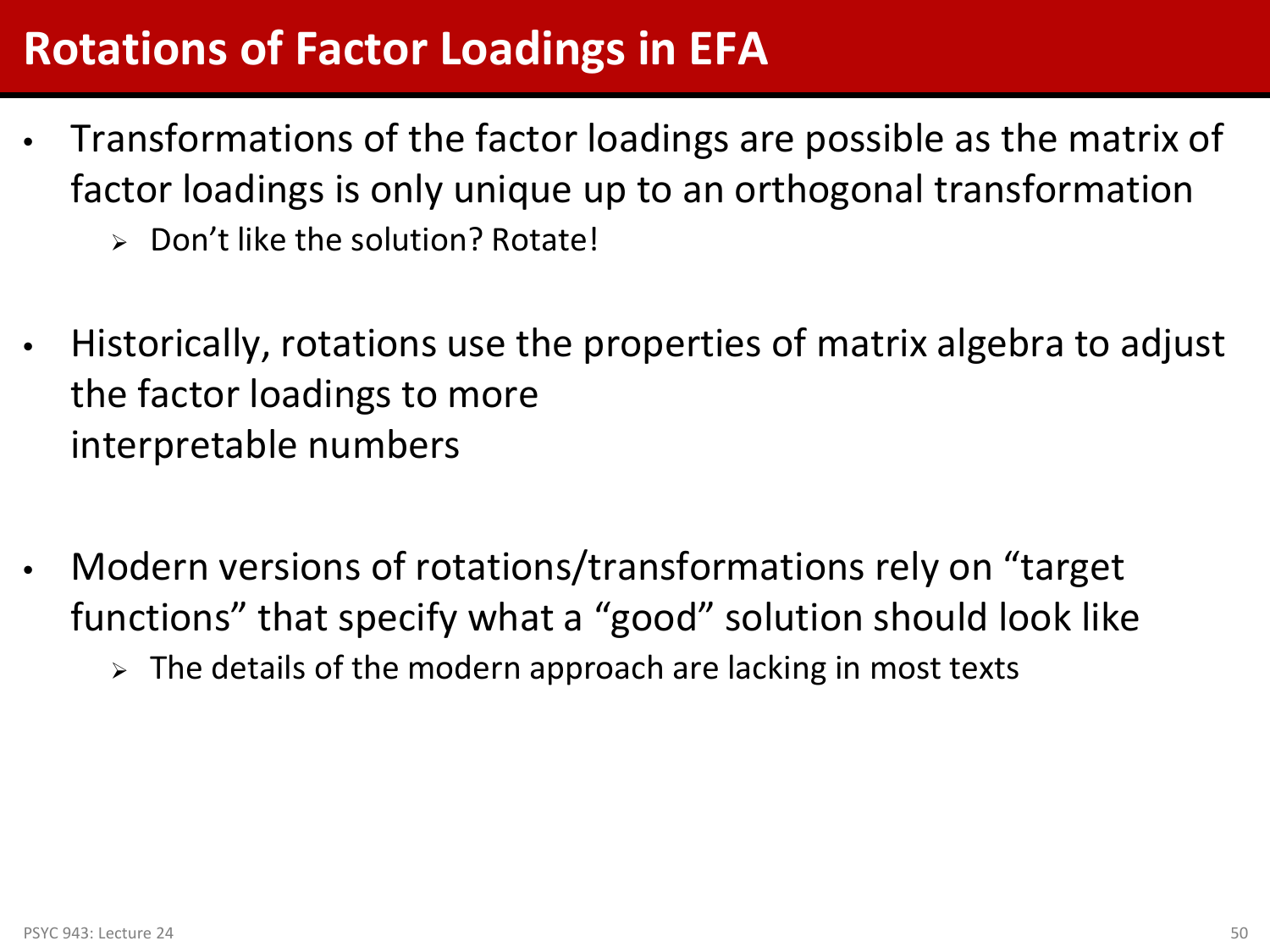### **Types of Classical Rotated Solutions**

- Multiple types of rotations exist but two broad categories seem to dominate how they are discussed:
- **Orthogonal rotations:** rotations that force the factor correlation to zero (orthogonal factors). The name orthogonal relates to the angle between axes of factor solutions being 90 degrees. The most prevalent is the varimax rotation.
- **Oblique rotations:** rotations that allow for non-zero factor correlations. The name orthogonal relates to the angle between axes of factor solutions not being 90 degrees. The most prevalent is the promax rotation.
	- These rotations provide an estimate of "factor correlation"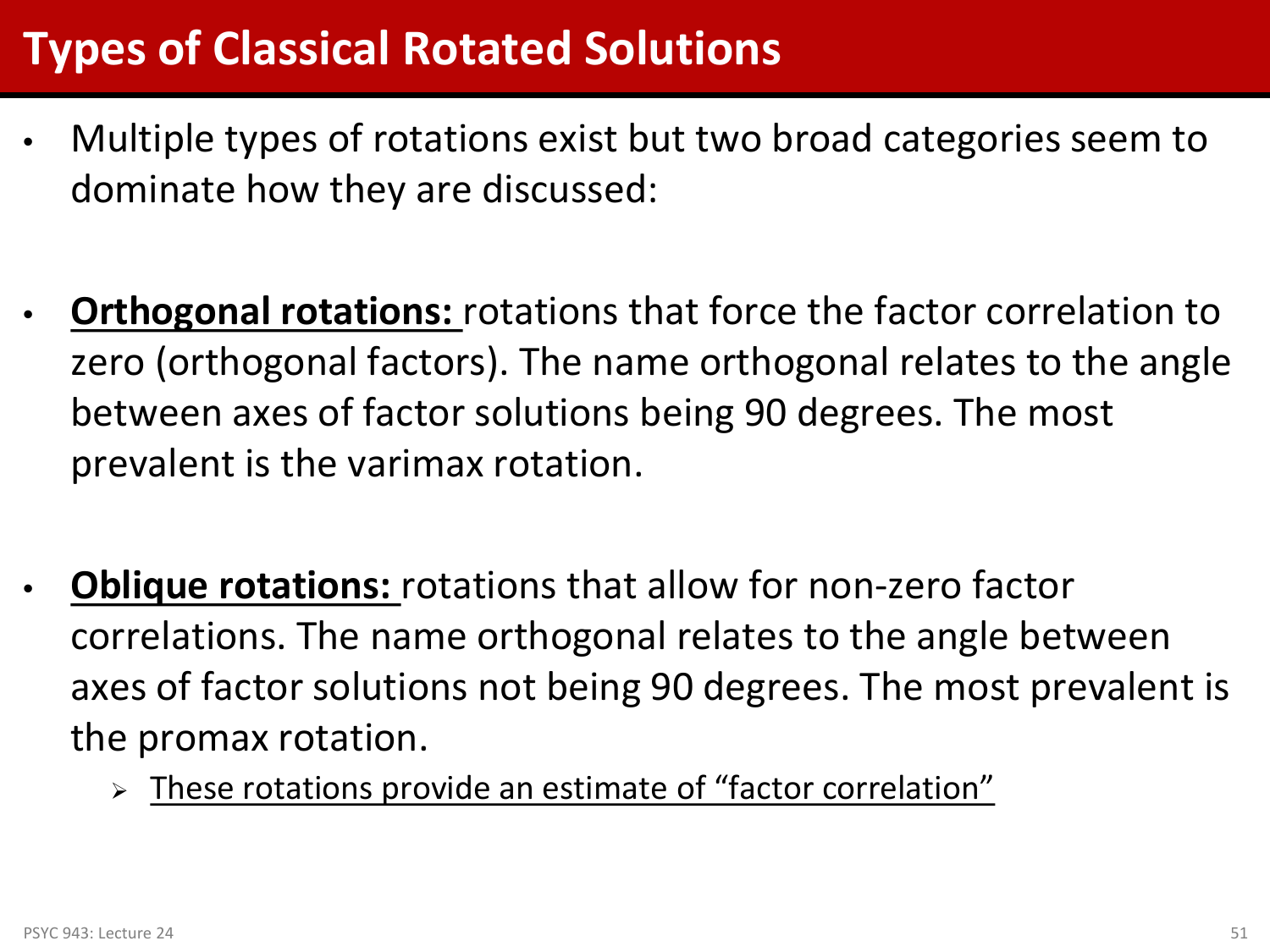### **How Classical Orthogonal Rotation Works**

• Classical orthogonal rotation algorithms work by defining a new rotated set of factor loadings  $\Lambda^*$  as a function of the original (nonrotated) loadings  $\Lambda$  and an orthogonal rotation matrix T

$$
\Lambda^* = \Lambda T
$$

where:  $TT^T = T^T T = I$ 

• These rotations do not alter the fit of the model as  $\Sigma_V = \Lambda^* \Lambda^{*T} + \Psi = \Lambda T (\Lambda T)^T + \Psi = \Lambda T T^T \Lambda^T + \Psi = \Lambda \Lambda^T + \Psi$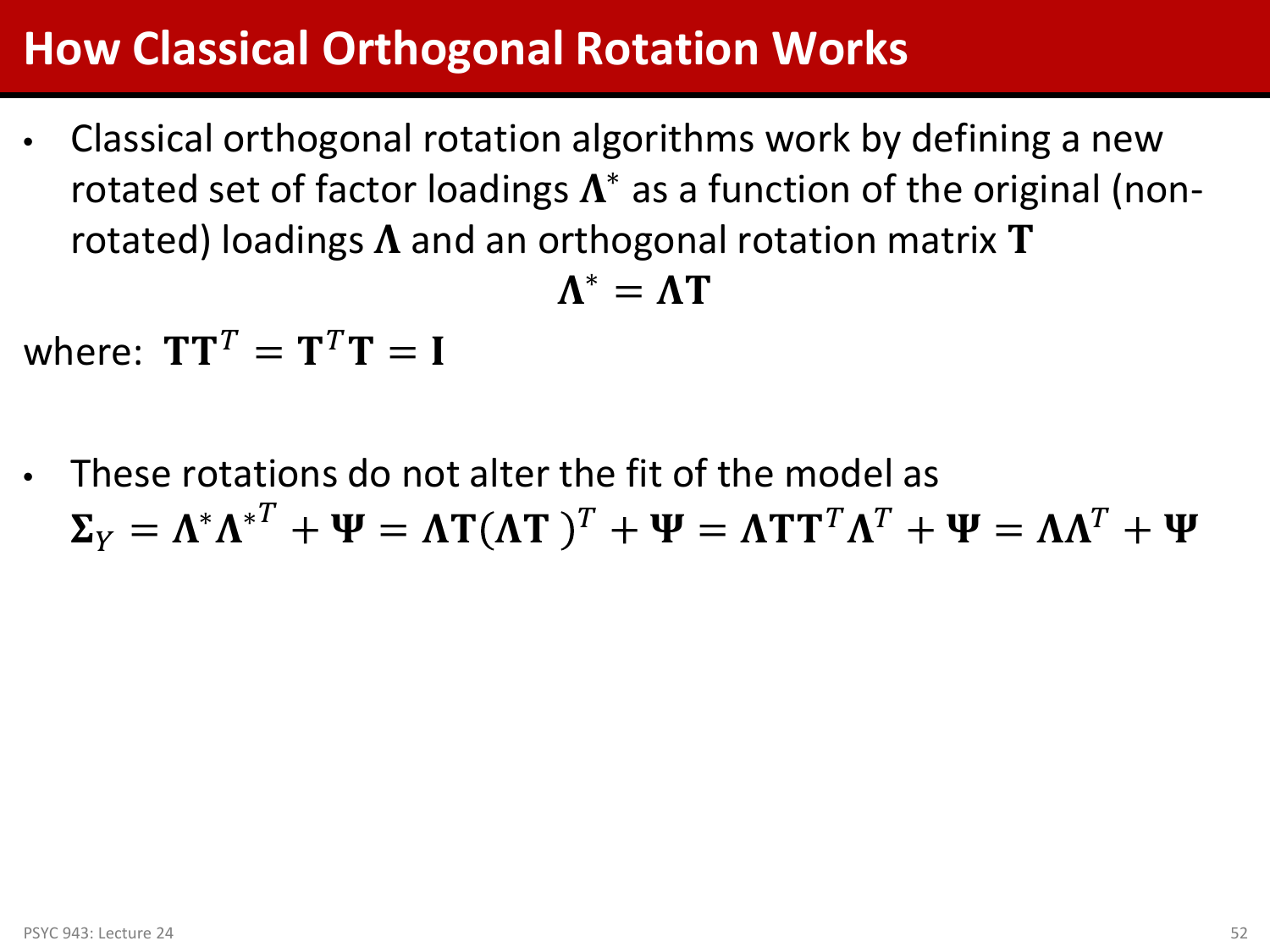### **Modern Versions of Rotation**

- Most studies using EFA use the classical rotation mechanisms, likely due to insufficient training
- Modern methods for rotations rely on the use of a target function for how an optimal loading solution should look

$$
\mathbf{L} = \begin{bmatrix} x & 0 & 0 \\ x & 0 & 0 \\ x & 0 & 0 \\ x & 0 & 0 \\ 0 & x & 0 \\ 0 & x & 0 \\ 0 & 0 & x \\ 0 & 0 & x \\ 0 & 0 & x \\ 0 & 0 & x \\ 0 & 0 & x \end{bmatrix}
$$

From Browne (2001)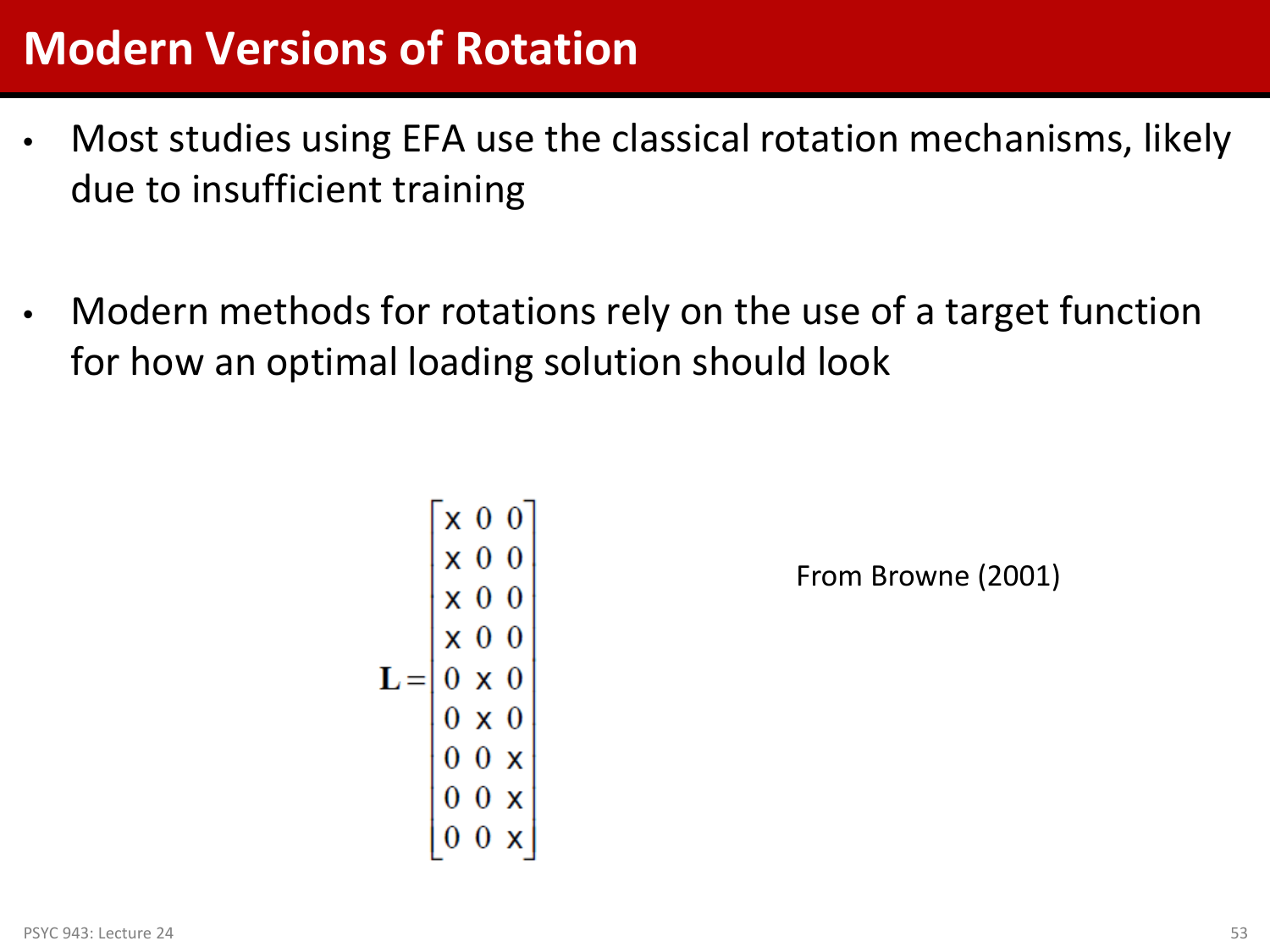### **Rotation Algorithms**

- Given a target function, rotation algorithms seek to find a rotated solution that simultaneously:
	- 1. Minimizes the distance between the rotated solution and the original factor loadings
	- 2. Fits best to the target function
	- Rotation algorithms are typically iterative meaning they can fail to converge
- Rotation searches typically have multiple optimal values
	- $\triangleright$  Need many restarts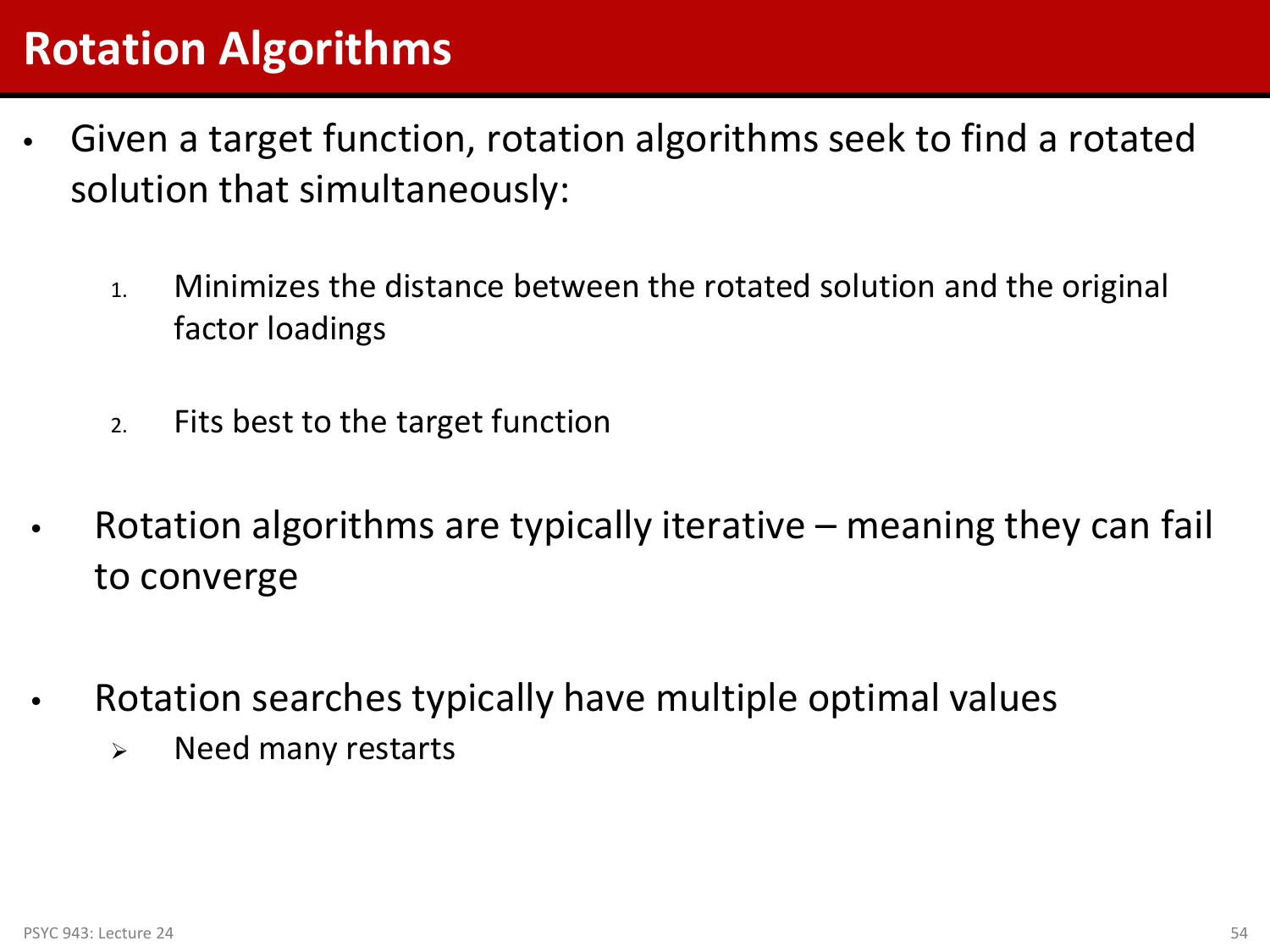# **EFA IN MPLUS**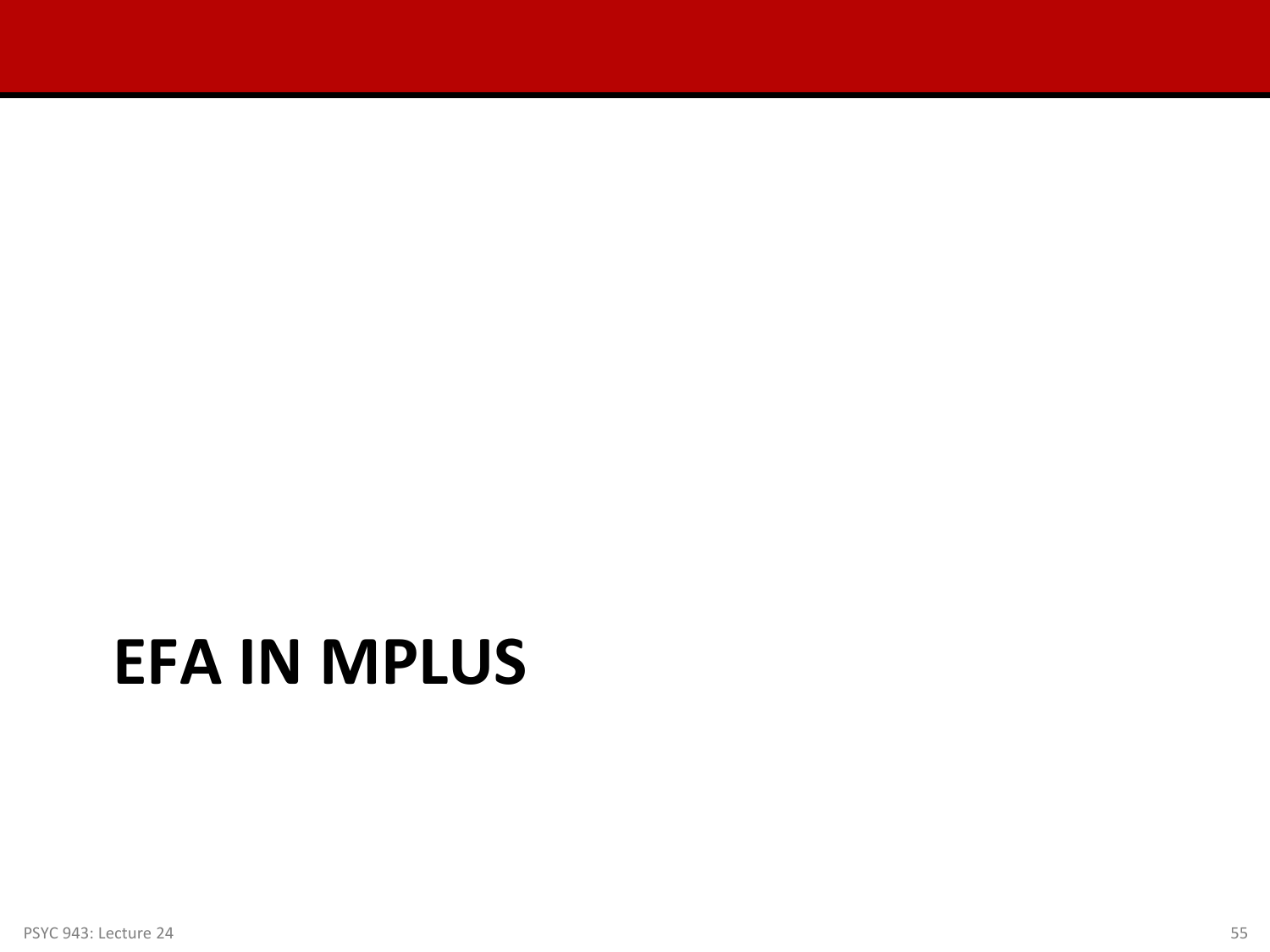### **EFA in Mplus**

- Mplus has an extensive set of rotation algorithms
	- $\triangleright$  The default is the Geomin rotation procedure
- The Geomin procedure is the default as it was shown to have a good performance for a classic Thurstone data set (see Browne, 2001)
- We could spend an entire semester on rotations, so I will focus on the default option in Mplus and let the results generalize across most methods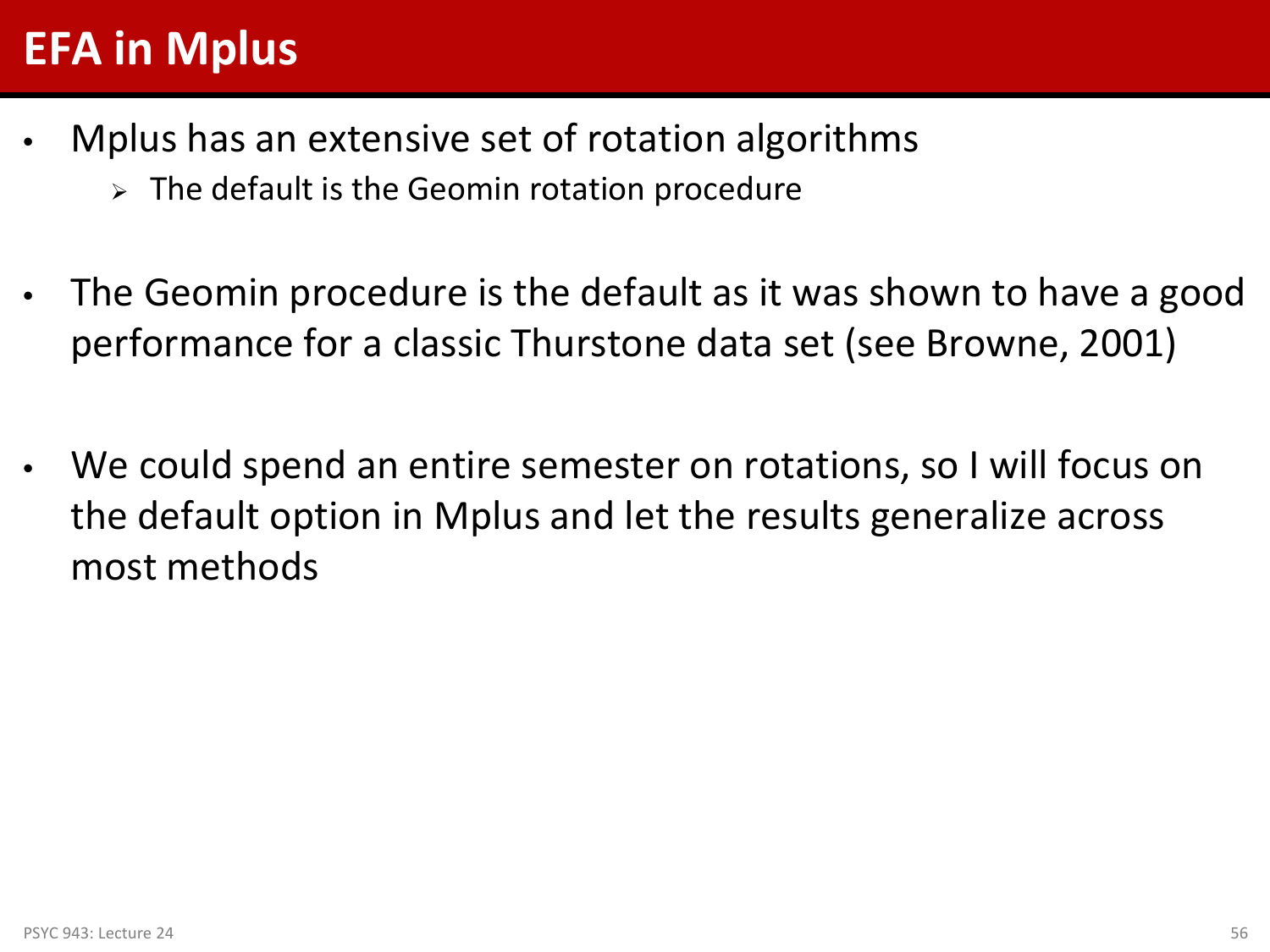### **Steps in an ML EFA Analysis**

- To determine number of factors:
	- 1. Run a 1-factor model (note: same fit as CFA model)
		- Check model fit (RMSEA, CFI, TLI) stop if model fits adequately
	- 2. Run a 2-factor model
		- Check model fit (RMSEA, CFI, TLI) stop if model fits adequately
	- 3. Run a 3-factor model (if possible remember maximum number of parameters possible)
		- Check model fit (RMSEA, CFI, TLI) stop if model fits adequately
	- $\triangleright$  And so on...
- One huge note: unlike in PCA analyses, there are no model-based eigenvalues to report (nor VAC for the whole model)
	- $\triangleright$  These are no longer useful in determining the number of factors
	- Mplus will give you a plot (PLOT command, TYPE=PLOT2)
		- These are from the H1 model correlation matrix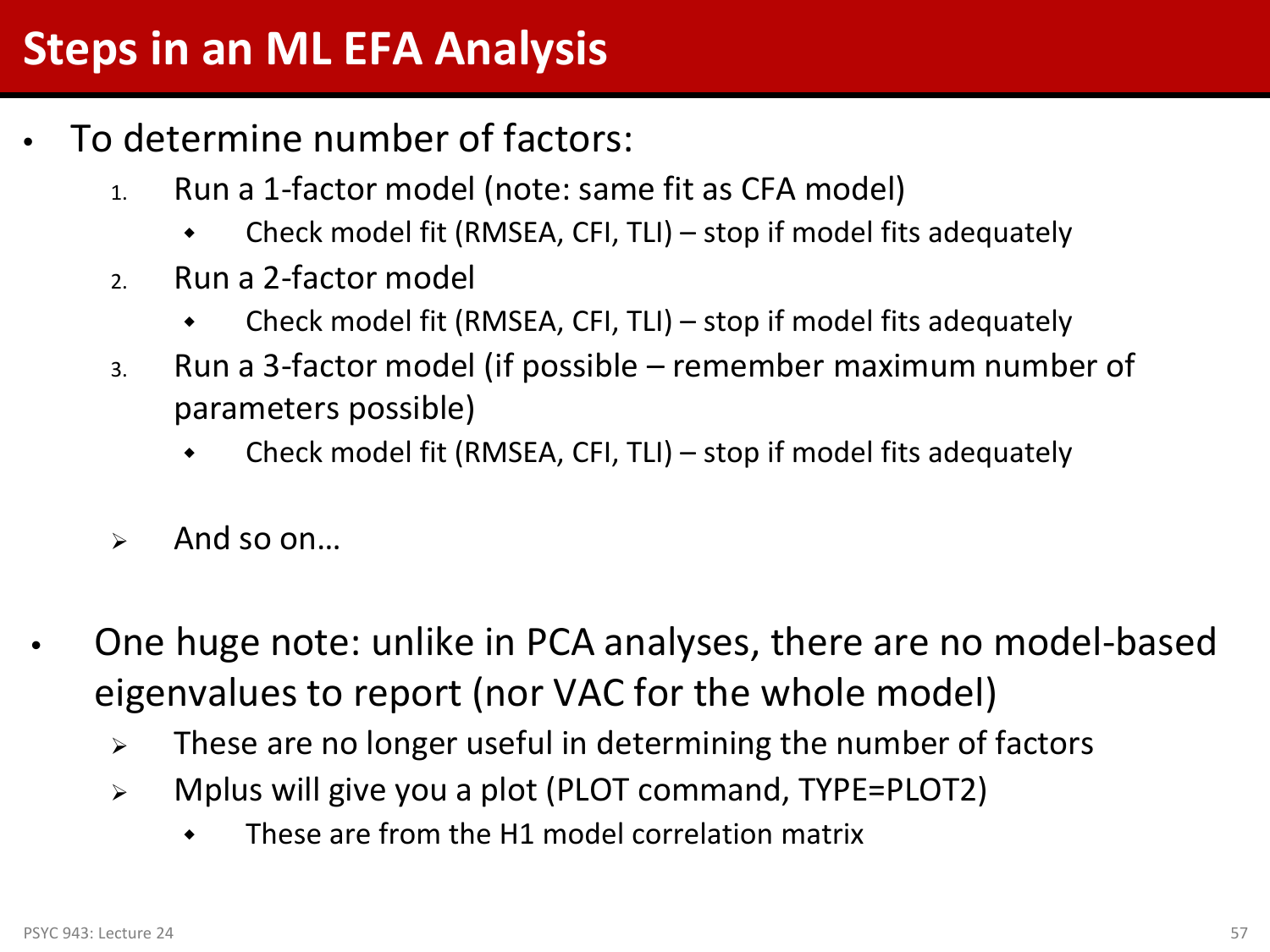### **10 Item GRI: EFA Using ML in Mplus**

- The 10 item GRI has a  $\frac{10(10+1)}{2}$ 2  $= 55$  unique parameters in the H1 (saturated) covariance matrix
	- $\triangleright$  The limit of parameters possible in an EFA model
	- $\triangleright$  In theory, we could estimate 6 factors
		- In practice, 6 factors is impossible with 10 items

| <b>Factors</b> | <b>Factor</b><br><b>Loadings</b> | <b>Unique</b><br>Variances | <b>Constraints</b> | <b>Total</b><br><b>Covariance</b><br><b>Parameters</b> |
|----------------|----------------------------------|----------------------------|--------------------|--------------------------------------------------------|
| 1              | 10                               | 10                         | $\Omega$           | 20                                                     |
| $\overline{2}$ | 20                               | 10                         | $\mathbf{1}$       | 29                                                     |
| 3              | 30                               | 10                         | 3                  | 37                                                     |
| $\overline{4}$ | 40                               | 10                         | 6                  | 46                                                     |
| 5              | 50                               | 10                         | 10                 | 50                                                     |
| 6              | 60                               | 10                         | 15                 | 55                                                     |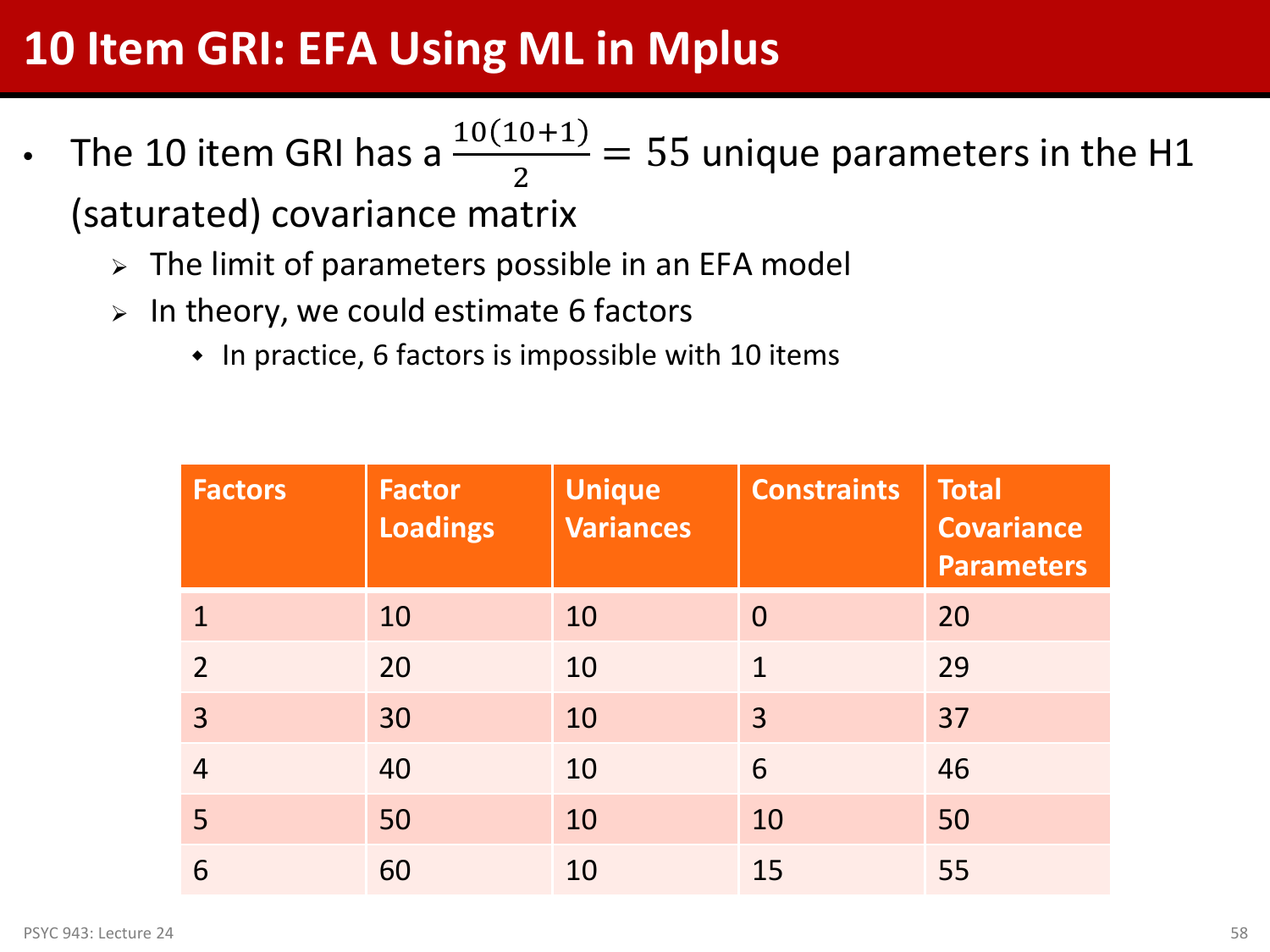```
TITIE:
   Gambling Research Instrument Items
   Data from 1192 College Students/144 Gamblers
   41 Likert Items (1-6): GRI1-GRI41
   12 SOGS items (SOGS4-SOGS15), mostly dichotomous
   Identification: Marker Item Factor Variance, Zero Factor Mean
   All 41 Items: EFA Analysis
DATA:
   FILE = gamblingdata.csv;VARIABLE:
   NAMES = GRI1-GRI41 SOGS4-SOGS15 Student ID;
   USEVARIABLES = GRI1 GRI3 GRI5 GRI9 GRI10 GRI13
               GRI14 GRI18 GRI21 GRI23;
   IDVARIABLE = ID;
   MISSING = ALL(99);
ANALYSIS:
   TYPE = EFA 1 6;
   ROTATION = GEOMIN;
   RSTARTS = 100;PLOT:
   TYPE = PLOT1 PLOT2 PLOT3;
OUTPUT:
   SAMPSTAT;
```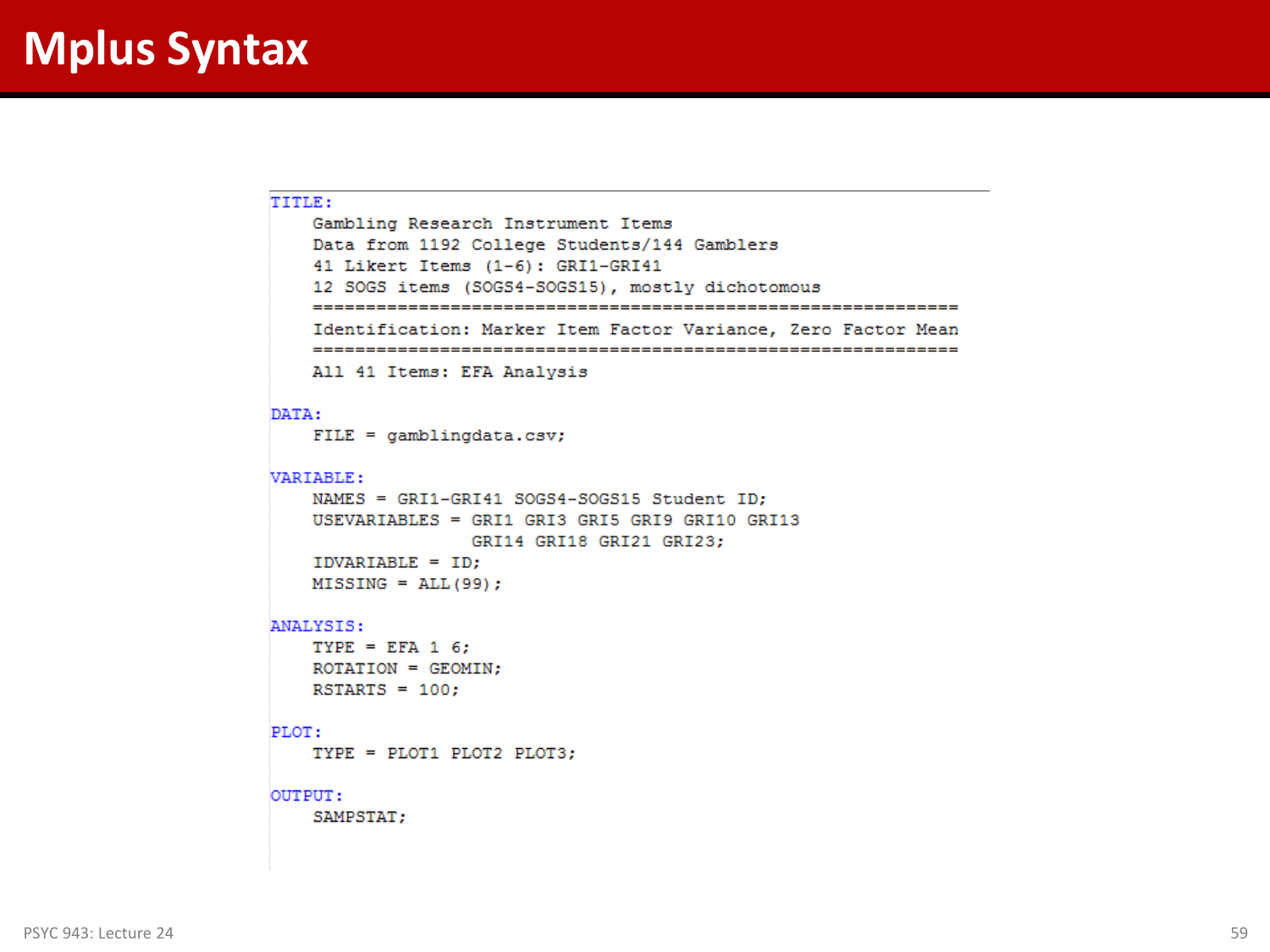### **Model Comparison: Fit Statistics**

| F              | Log-Likelihood | #Ptrs | <b>AIC</b> | <b>BIC</b> | <b>SSA BIC</b> | <b>RMSEA</b> | <b>CFI</b> | <b>TLI</b> |
|----------------|----------------|-------|------------|------------|----------------|--------------|------------|------------|
|                |                |       |            |            |                |              |            |            |
|                | $-16,648.054$  | 30    | 33,356.108 | 33,512.031 | 33,416.735     | .052         | .969       | .961       |
| $\overline{2}$ | $-16,595.511$  | 39    | 33,269.021 | 33,471.721 | 33, 347. 835   | .029         | .993       | .987       |
| $\overline{3}$ | $-16,581.715$  | 47    | 33,257.431 | 33,501.710 | 33,352.412     | .021         | .997       | .994       |
| $\overline{4}$ | $-16.572.437$  | 54    | 33,252.873 | 33,533.535 | 33,362.001     | .000         | 1.000      | 1.001      |
| 5              | $-16,568.963$  | 60    | 33,257.925 | 33,569.771 | 33,379.178     | .000         | 1.000      | 1.004      |
| 6              | $-16.567.438$  | 65    | 33,264.875 | 33,602.709 | 33,396.232     | .000         | 1.000      | 1.000      |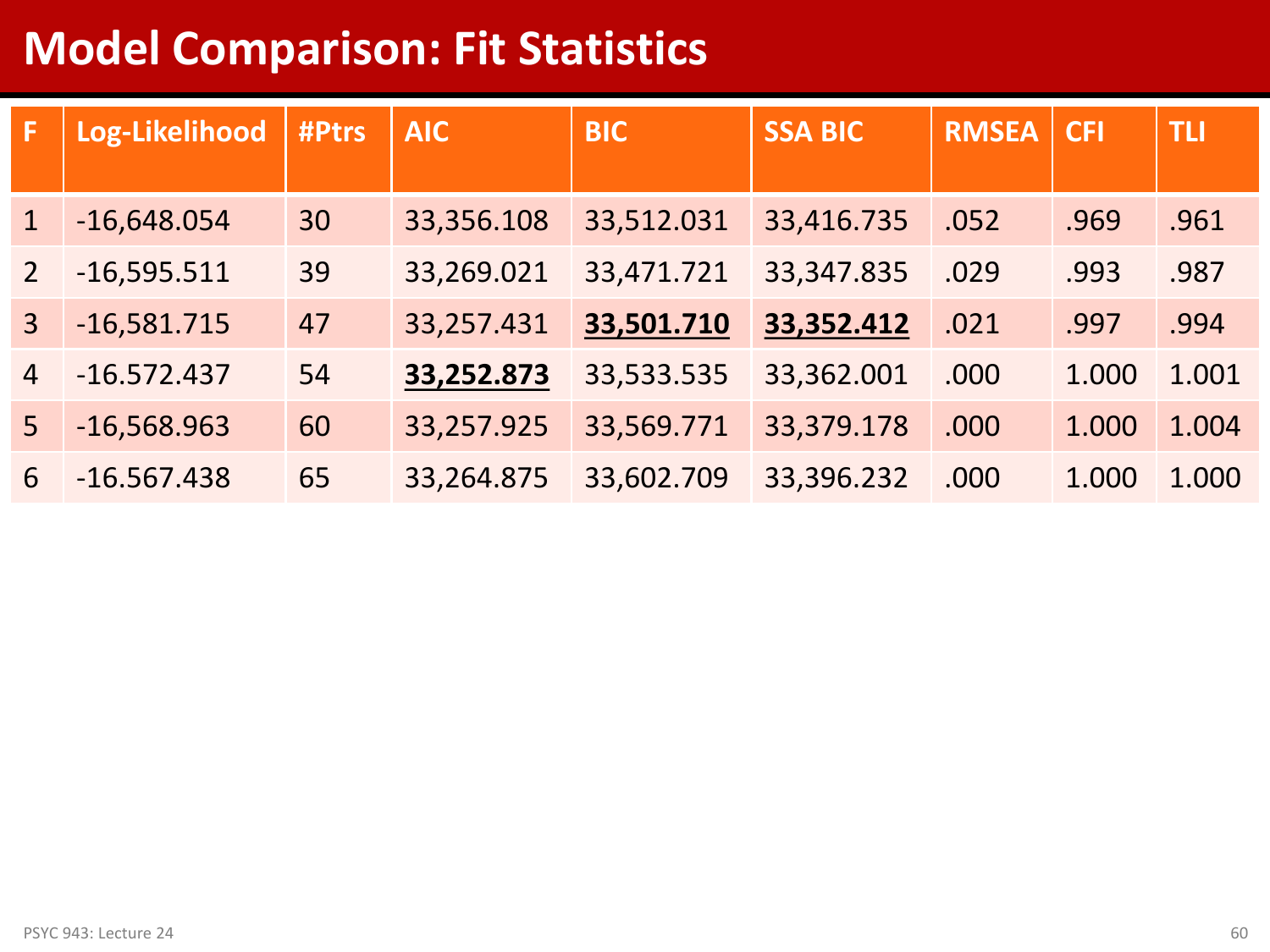### **Model Comparison: Likelihood Ratio Tests**

- Model 1 v. Model 2:  $\chi_9^2 = 105.086, p < .001$
- Model 2 v. Model 3:  $\chi^2_8 = 27.592, p < .001$
- Model 3 v. Model 4:  $\chi^2_7 = 18.556, p = .010$
- Model 4 v. Model 5:  $\chi_6^2 = 6.948, p = .323$
- Likelihood ratio tests suggest a 4-factor solution
	- However, RMSEA, CFI, and TLI all would be acceptable under one factor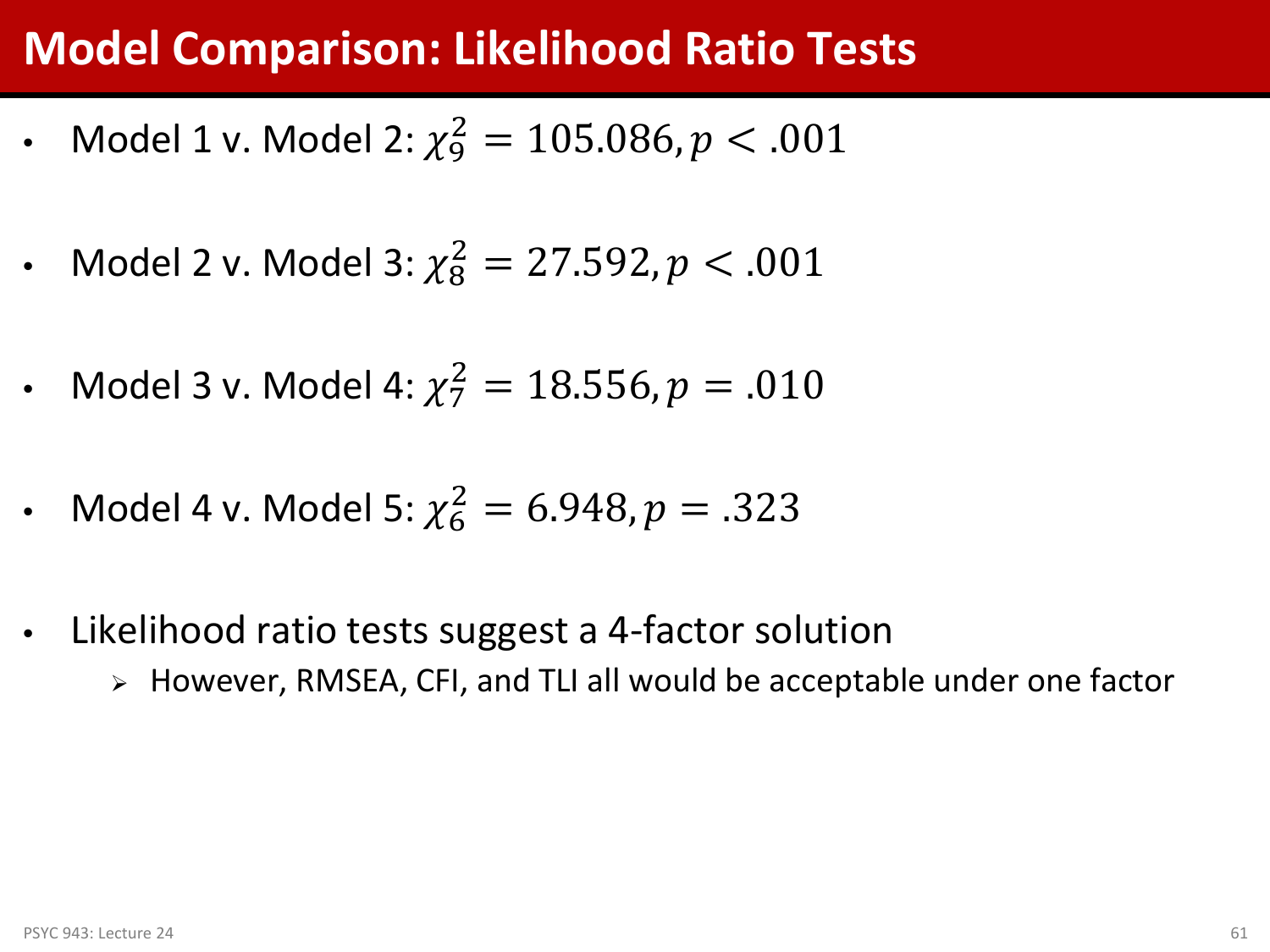### **Mplus Output: A New Warning**

• A new warning now appears in the Mplus output:

IN EXPLORATORY FACTOR ANALYSIS WITH 4 FACTOR(S) WARNING:

THE CONDITION NUMBER OF THE ROTATED SOLUTION IS 0.288D-09. OPTIMAL ROTATION MAY BE POORLY IDENTIFIED. CHANGING THE ROTATION METHOD MAY RESOLVE THIS PROBLEM.

- .The GEOMIN rotation procedure uses an iterative algorithm that attempts to provide a good fit to the non-rotated factor loadings while minimizing a penalty function
	- $\triangleright$  It may not converge
	- It may converge to a local minimum
	- $\triangleright$  It may converge to a location that is not well identified (as is our problem)
- Upon looking at our 4-factor results, we find some very strange numbers
	- $\geq$  So we will stick to the 3-factor model for our explanation
	- In reality you shouldn't do this (but you shouldn't do EFA)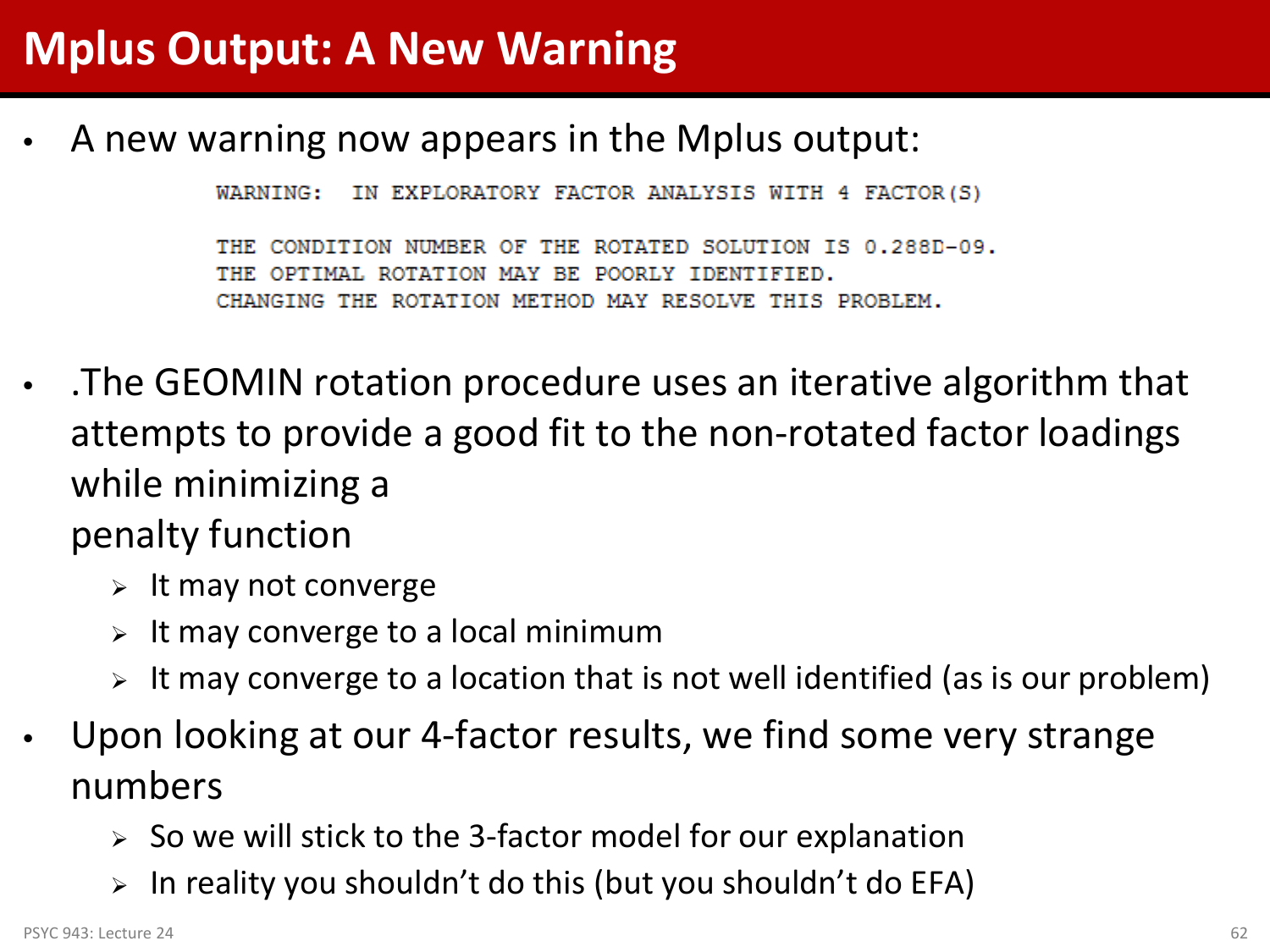The key to interpreting EFA output is the factor loadings:

|       | GEOMIN ROTATED LOADINGS |          |          |
|-------|-------------------------|----------|----------|
|       | 1                       | 2        | з        |
| GRI1  | 0.485                   | 0.088    | 0.043    |
| GRI3  | 0.471                   | 0.058    | 0.021    |
| GRI5  | 0.527                   | 0.225    | $-0.015$ |
| GRI 9 | 0.008                   | 0.971    | 0.009    |
| GRI10 | 0.491                   | 0.254    | 0.008    |
| GRI13 | 0.223                   | 0.056    | 0.504    |
| GRI14 | 0.446                   | $-0.007$ | $-0.038$ |
| GRI18 | 0.084                   | $-0.048$ | 0.429    |
| GRI21 | $-0.015$                | 0.015    | 0.778    |
| GRI23 | 0.405                   | $-0.033$ | 0.332    |
|       |                         |          |          |

- Historically, the standard has been if the factor loading is bigger than .3, then the item is considered to load onto the factor
	- $\triangleright$  This is different under ML as we can now use Wald tests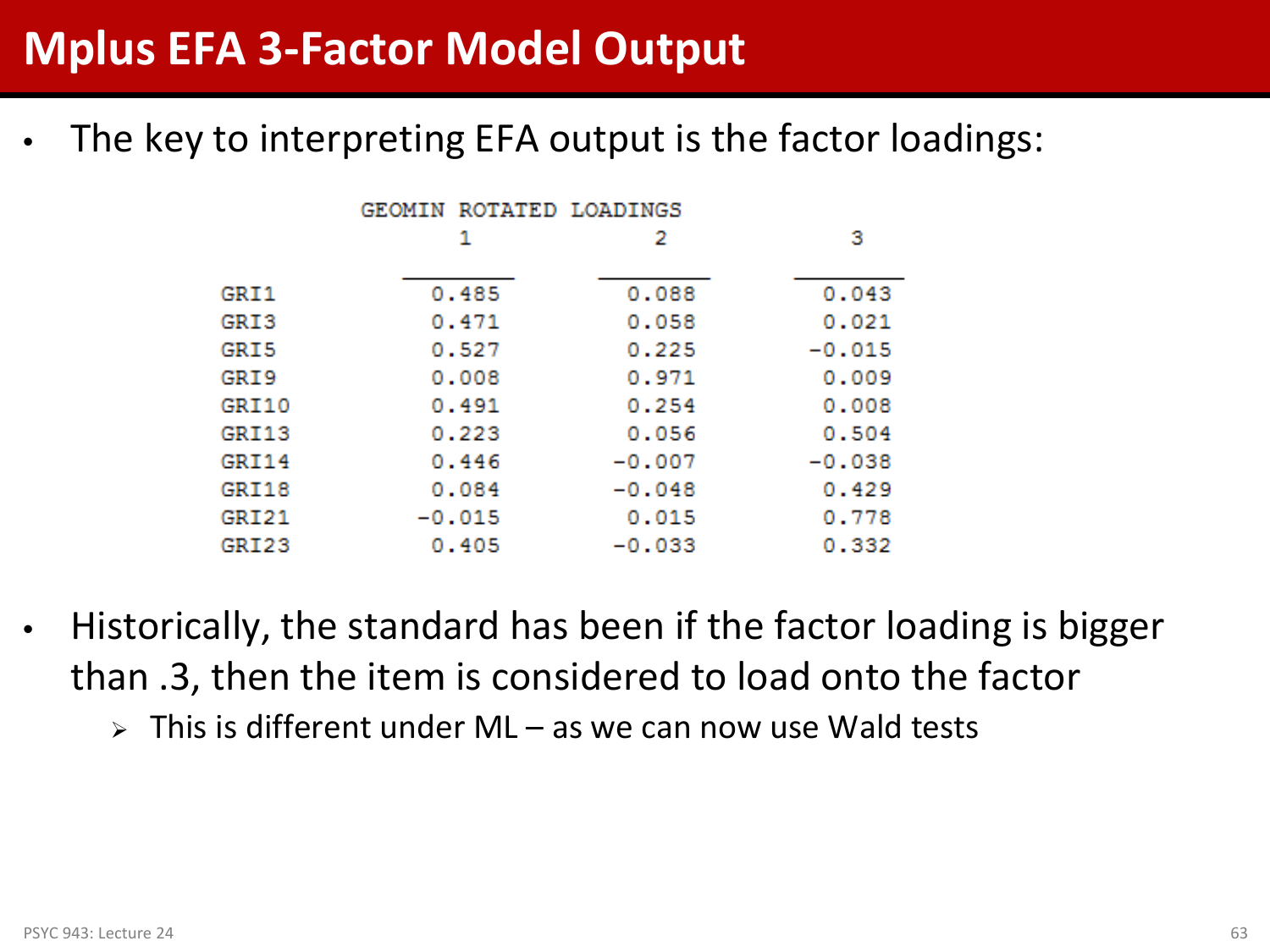Using the Wald Tests, we see a different story (absolute value must be great than 2 to be significant)

|       | Est./S.E. GEOMIN ROTATED LOADINGS |          |          |
|-------|-----------------------------------|----------|----------|
|       | 1                                 | 2        | з        |
|       |                                   |          |          |
| GRI1  | 2.802                             | 0.445    | 0.518    |
| GRI3  | 2.678                             | 0.305    | 0.266    |
| GRI5  | 1.921                             | 0.698    | $-0.295$ |
| GRI9  | 1.746                             | 3.551    | 0.535    |
| GRI10 | 1.624                             | 0.733    | 0.178    |
| GRI13 | 1.659                             | 0.500    | 4.537    |
| GRI14 | 5.419                             | $-0.084$ | $-0.449$ |
| GRI18 | 0.703                             | $-0.878$ | 4.196    |
| GRI21 | $-0.607$                          | 0.591    | 23.681   |
| GRI23 | 4.325                             | $-0.440$ | 3.684    |

- Factor 2 has 1 item that significantly loads onto it
- Factor 3 has 4 items
- Factor 1 has 4 items
- Two items have no significant loadings at all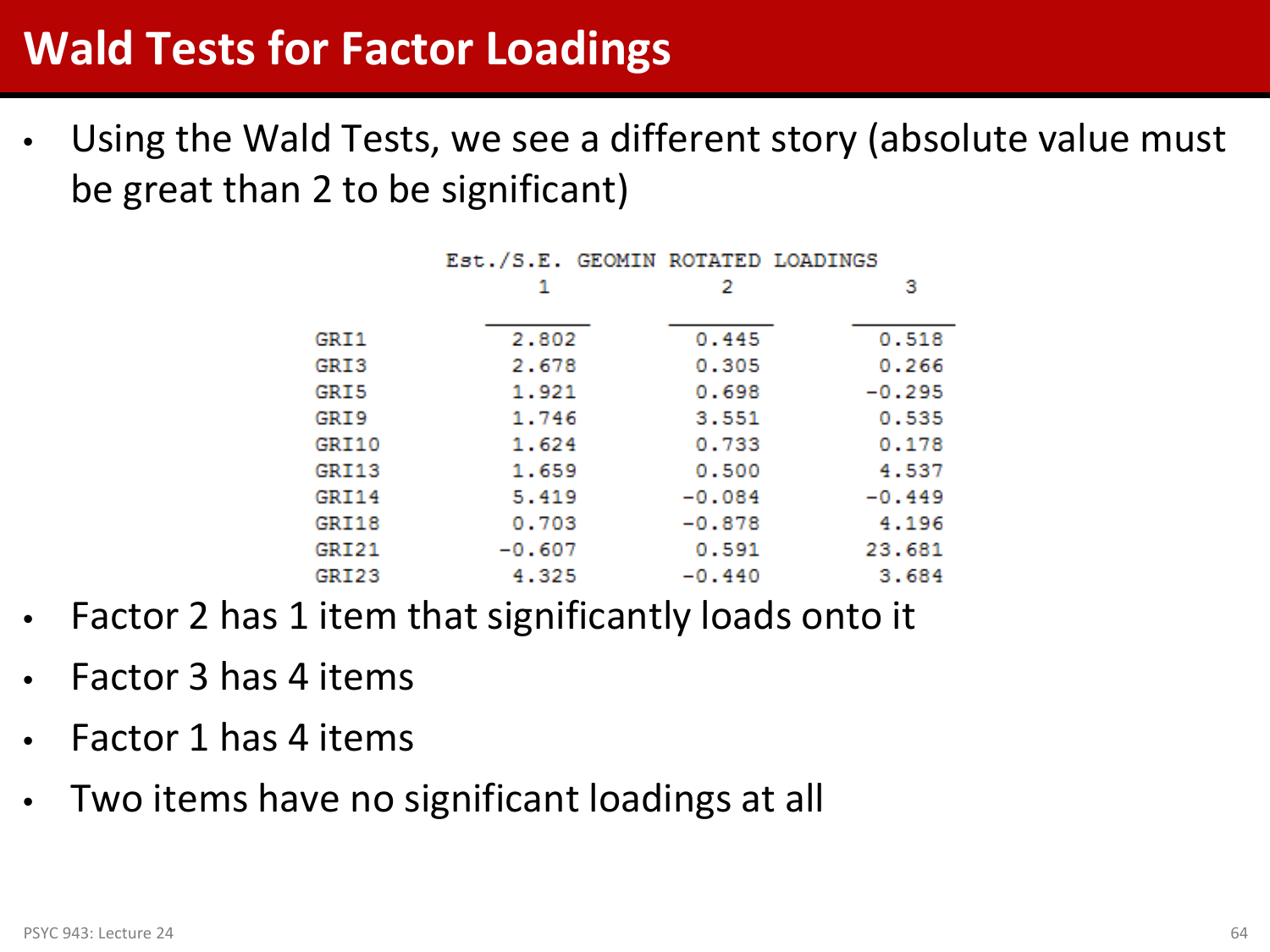### **Factor Correlations**

- Another salient feature in oblique rotations is that of the factor correlations
- Sometimes these values can exceed 1 (called factor collapse) so it is important to check

|   |       | GEOMIN FACTOR CORRELATIONS |       |
|---|-------|----------------------------|-------|
|   |       | -21                        | з     |
|   | 1,000 |                            |       |
| Ł | 0.677 | 1,000                      |       |
| 3 | 0.783 | 0.650                      | 1.000 |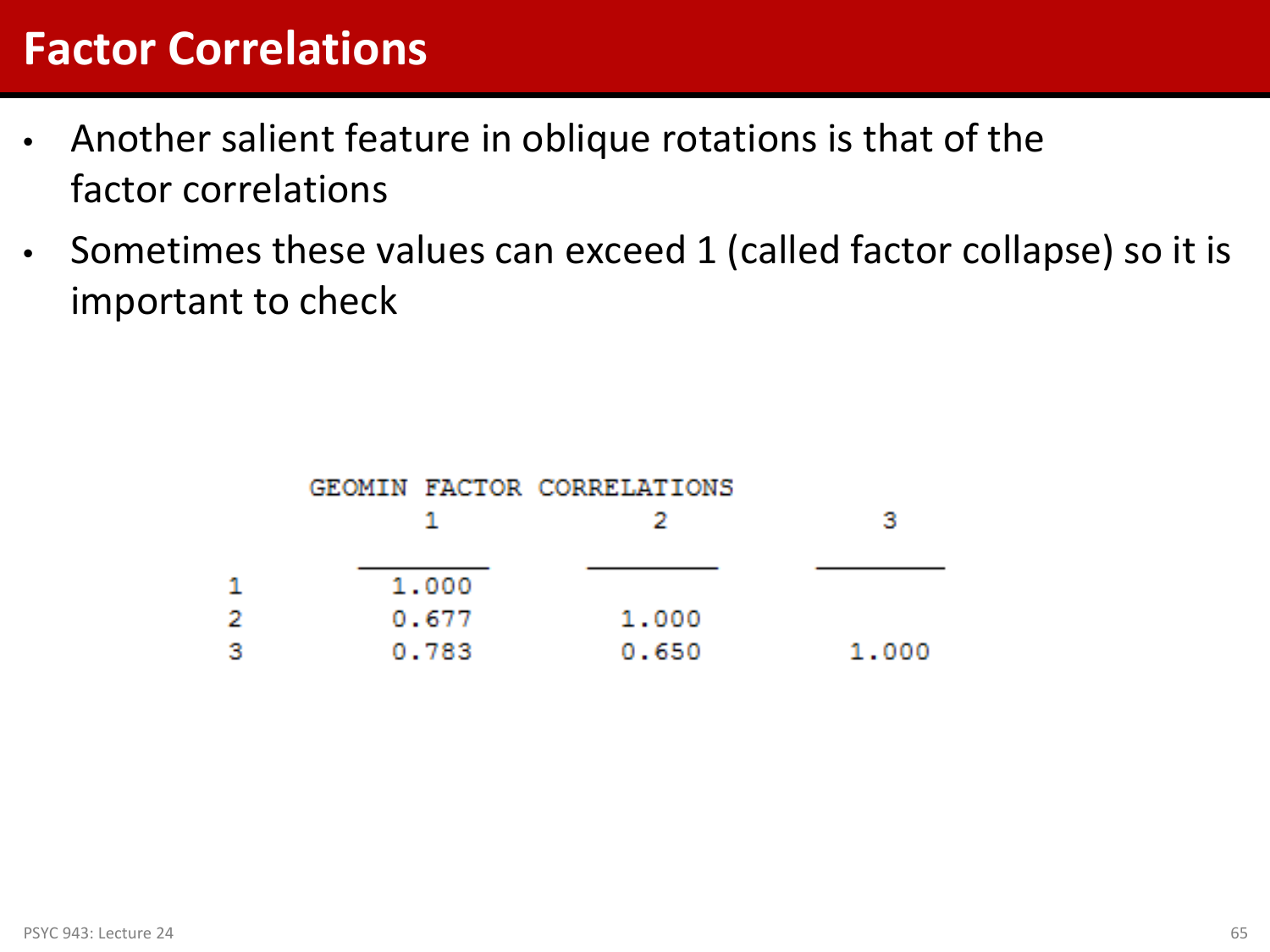### **Where to Go From Here**

- If this was your analysis, you would have to make a determination as to the number of factors
	- $\triangleright$  We thought 4 but 4 didn't work
	- $\triangleright$  Then we thought 3 but the solution for 3 wasn't great
	- $\triangleright$  Can anyone say 2?
- Once you have settled the number of factors, you must then describe what each factor means
	- $\triangleright$  Using the pattern of rotated loadings
- After all that, you should validate your result
	- $\triangleright$  You should regardless of analysis (but especially in EFA)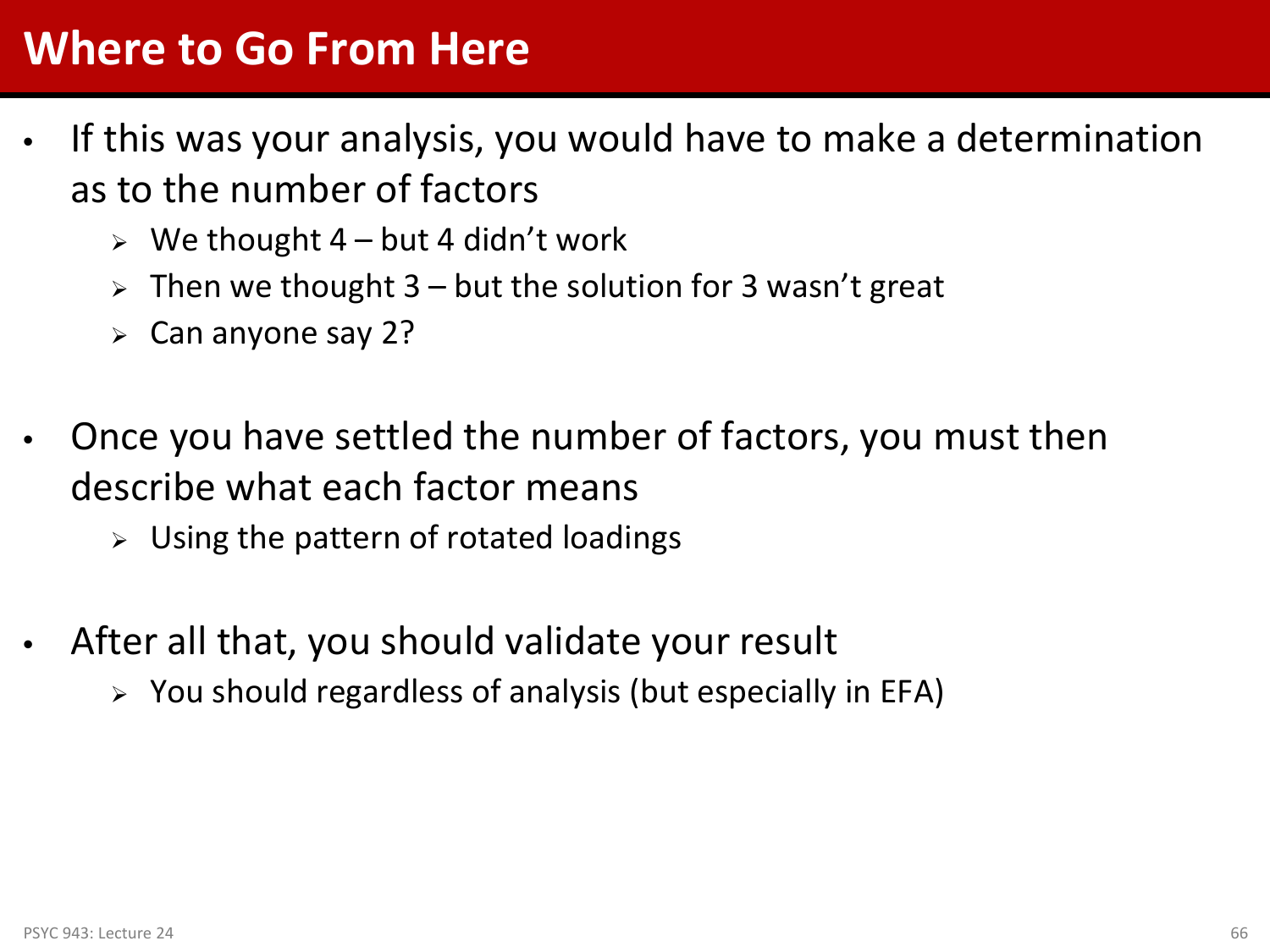# **PCA VERSUS EFA**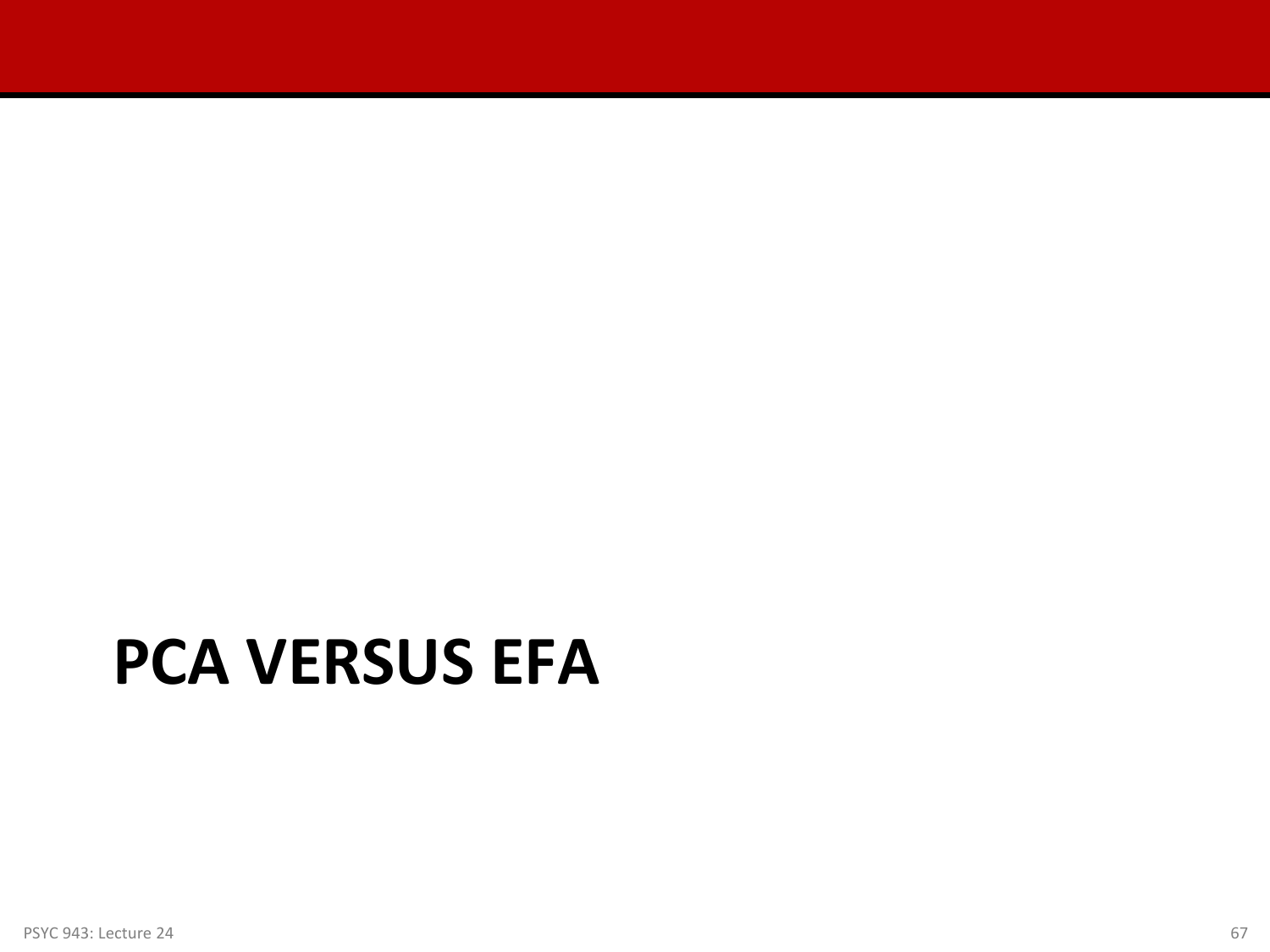### **EFA vs. PCA**

- 2 very different schools of thought on exploratory factor analysis (EFA) vs. principal components analysis (PCA):
	- 1. EFA and PCA are TWO ENTIRELY DIFFERENT THINGS…
	- 2. PCA is a special kind (or extraction type) of EFA… although they are often used for different purposes, the results turn out the same a lot anyway, so what's the big deal?
- My world view:
	- $\triangleright$  I'll describe them via school of thought #2 I want you to know what their limitations are I want you to know that they are not really testable models
	- **It is not your data's job to tell you what constructs you are measuring!! If you don't have any idea, game over**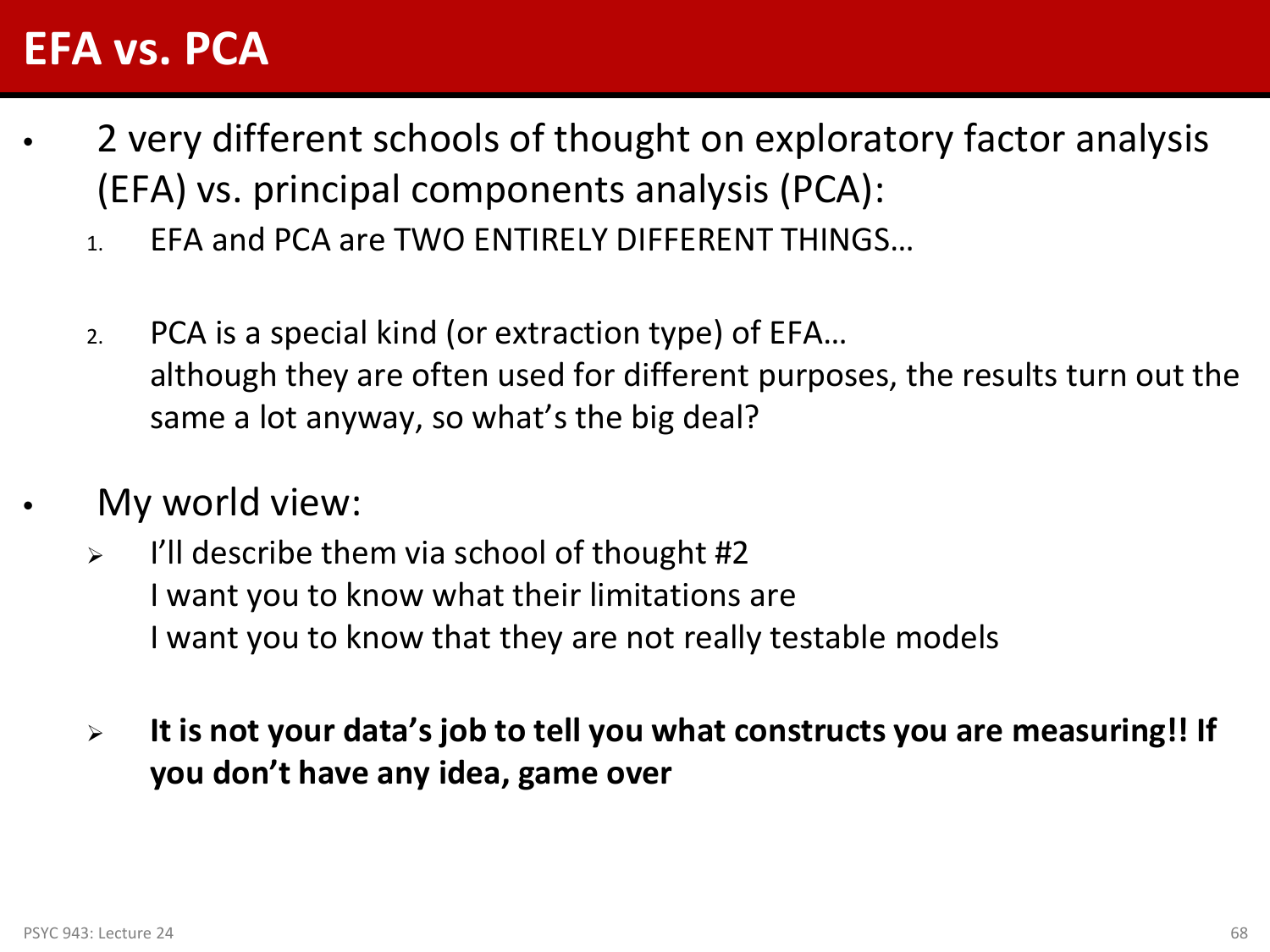### **PCA vs. EFA, continued**

- So if the difference between EFA and PCA is just in the communalities (the diagonal of the correlation matrix)…
	- $\triangleright$  PCA: All variance in indicators is analyzed
		- No separation of common variance from error variance
		- Yields components that are uncorrelated to begin with
	- EFA: Only common variance in indicators is analyzed
		- Separates common variance from error variance
		- Yields factors that may be uncorrelated or correlated
- Why the controversy?
	- $\triangleright$  Why is EFA considered to be about underlying structure, while PCA is supposed to be used only for data reduction?
	- $\triangleright$  The answer lies in the theoretical model underlying each...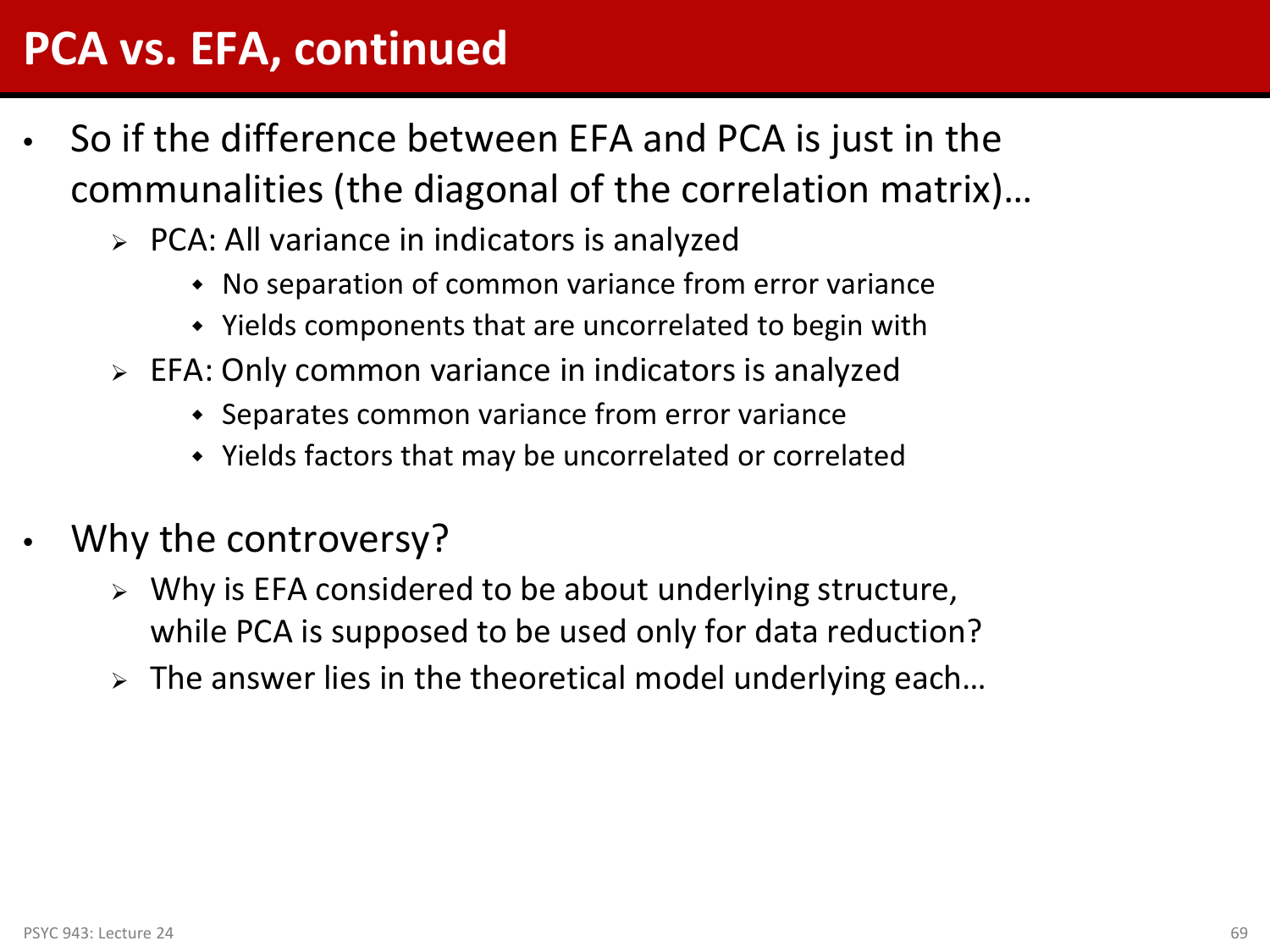#### **Big Conceptual Difference between PCA and EFA**

- In PCA, we get components that are **outcomes** built from linear combinations of the indicators:
	- $\sum_{1}$  **C<sub>1</sub>** = L<sub>11</sub>|<sub>1</sub> + L<sub>12</sub>|<sub>2</sub> + L<sub>13</sub>|<sub>3</sub> + L<sub>14</sub>|<sub>4</sub> + L<sub>15</sub>|<sub>5</sub>
	- **C<sub>2</sub>** = L<sub>21</sub>|<sub>1</sub> + L<sub>22</sub>|<sub>2</sub> + L<sub>23</sub>|<sub>3</sub> + L<sub>24</sub>|<sub>4</sub> + L<sub>25</sub>|<sub>5</sub>
	- … and so forth note that C is the **OUTCOME**
		- **This is not a testable measurement model by itself.**
- In EFA, we get factors that are thought to be the **cause** of the observed indicators (here, 5 indicators, 2 factors):

> 
$$
I_1 = L_{11}F_1 + L_{12}F_2 + e_1
$$

> 
$$
I_2 = L_{21}F_1 + L_{22}F_2 + e_1
$$

- $\triangleright$   $I_3 = L_{31}F_1 + L_{32}F_2 + e_1$
- $\triangleright$  ... and so forth... but note that F is the **PREDICTOR**  $\rightarrow$  **testable**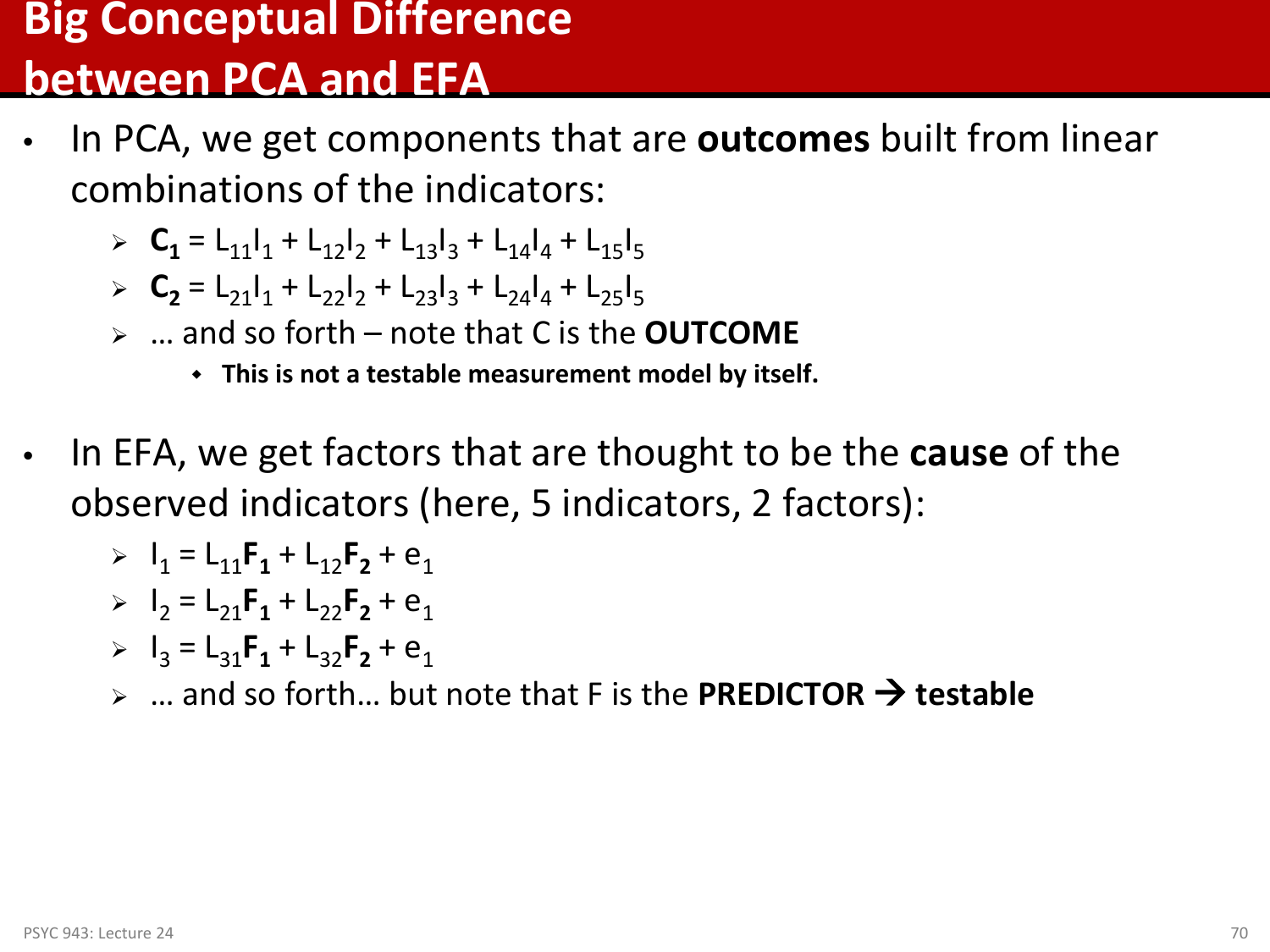### PCA vs. EFA/CFA



This is not a testable measurement model, because how do we know if we've combined stuff "correctly"?



This IS a testable measurement model, because we are trying to predict the observed covariances between the indicators by creating a factor – **the factor IS the reason for the covariance.**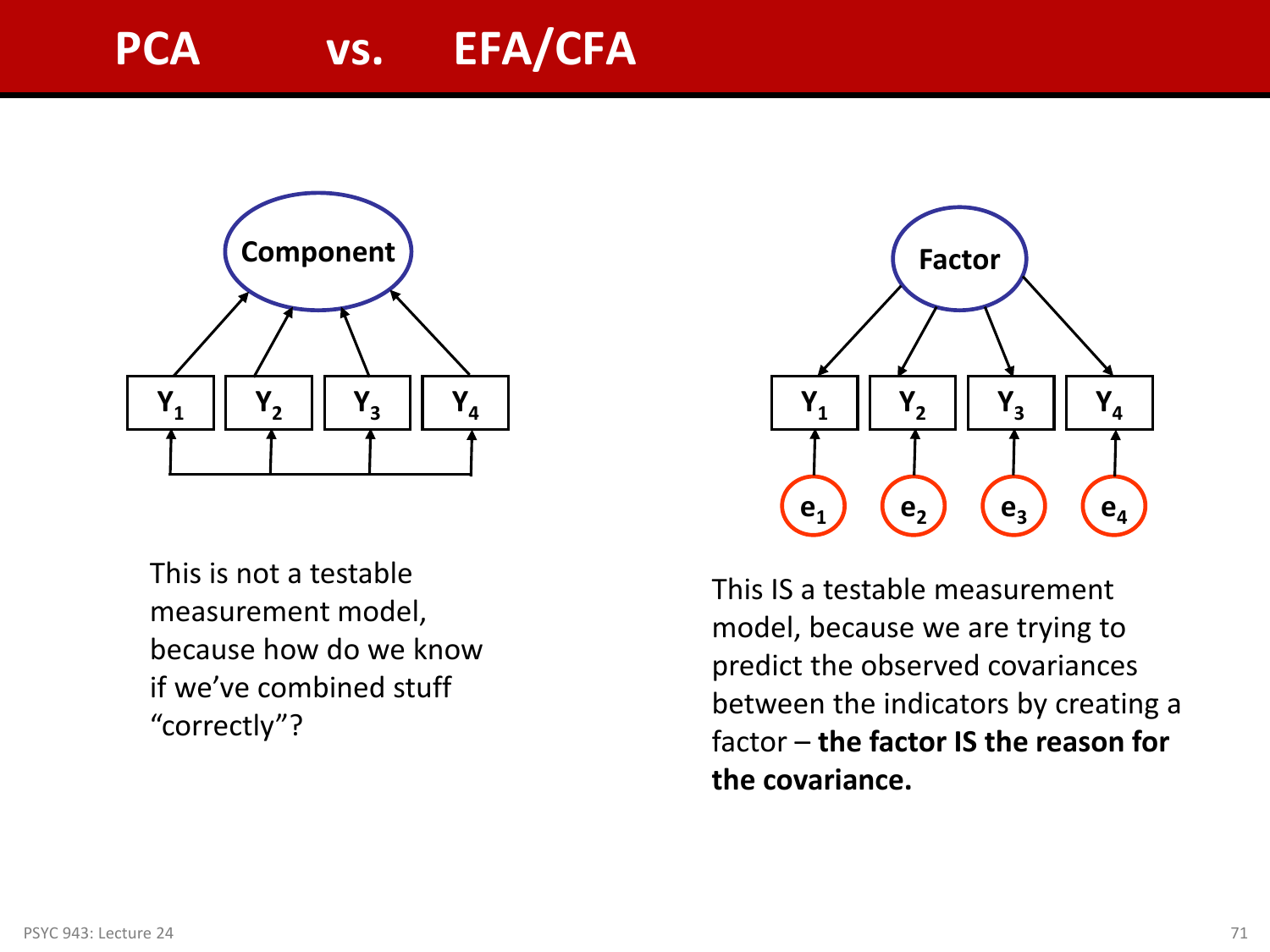#### **Big Conceptual Difference**

#### **between PCA and EFA**

- In **PCA**, the component is just the sum of the parts, and there is no inherent reason why the parts should be correlated (they just are)
	- $\triangleright$  But they should be (otherwise, there's no point in trying to build components to summarize the variables  $\rightarrow$  "component" = "variable")
	- The type of construct measured by a component is often called an '**emergent**' construct – i.e., it emerges from the indicators ("**formative**").
	- Examples: "Lack of Free time", "SES", "Support/Resources"
- In **EFA**, the indicator responses are caused by the factors, and thus should be uncorrelated once controlling for the factor(s)
	- The type of construct that is measured by a factor is often called a '**reflective**' construct – i.e., the indicators are a reflection of your status on the latent variable.
	- $\triangleright$  Examples: Pretty much everything else...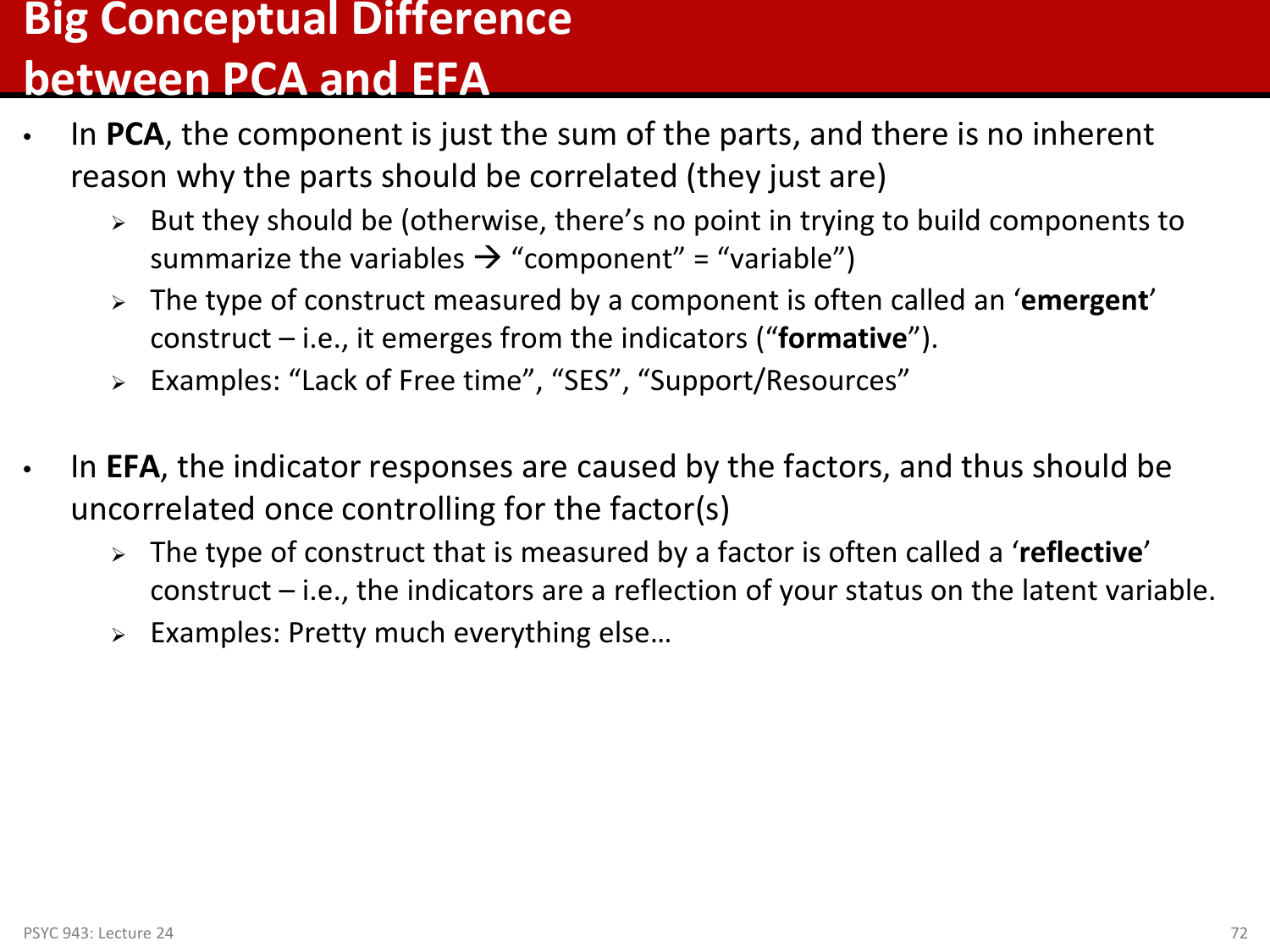#### **My Issues with EFA**

- Often a PCA is done and called an EFA
	- $\triangleright$  PCA is not a statistical model!
- No statistical test for factor adequacy
- Rotations are suspect
- Constraints are problematic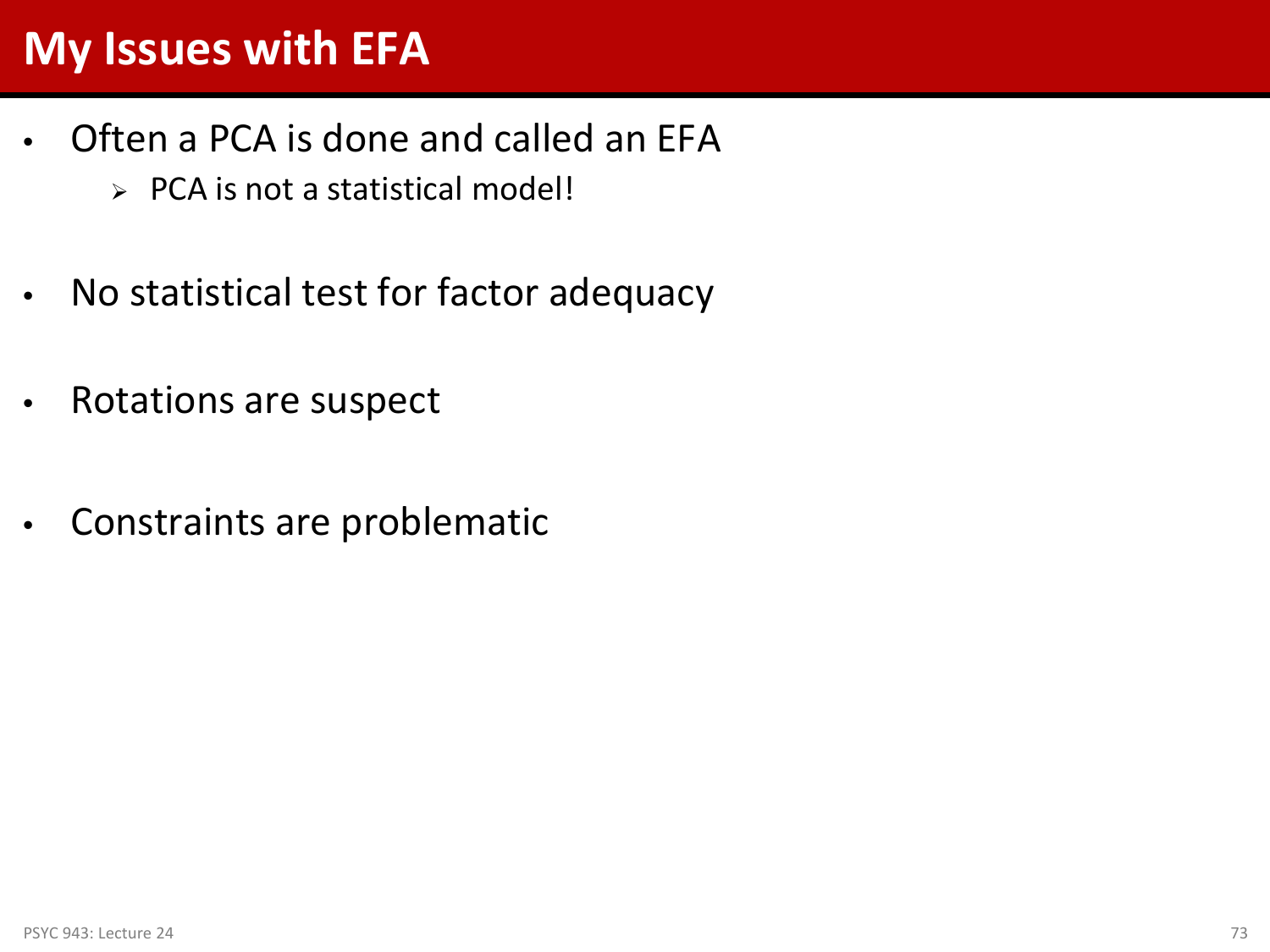## **COMPARING CFA AND EFA**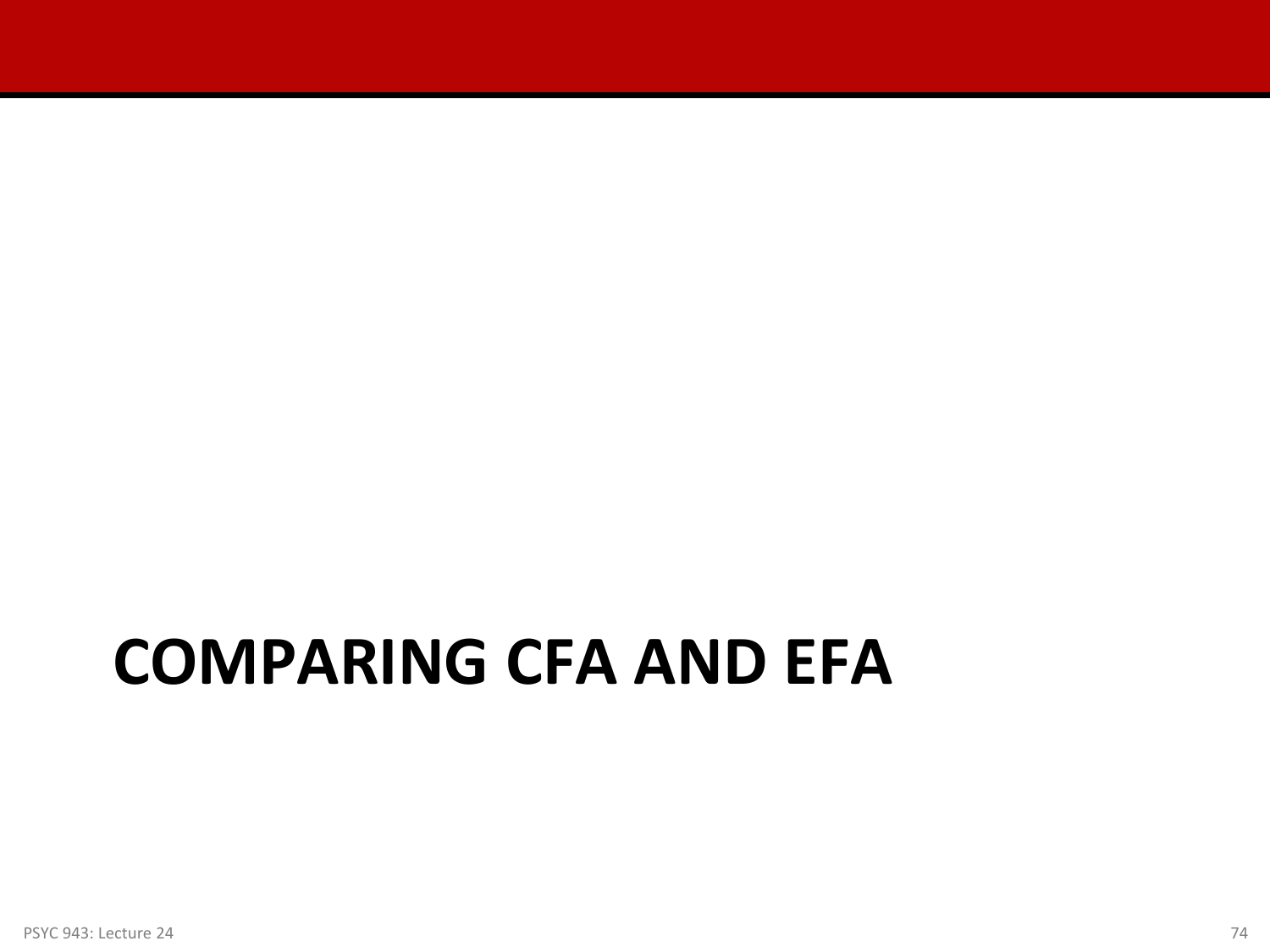#### **Comparing CFA and EFA**

- Although CFA and EFA are very similar, their results can be very different for two or more factors
	- $\triangleright$  Results for the 1 factor are the same in both (use standardized factor identification in CFA)
- EFA typically assumes uncorrelated factors
- If we fix our factor correlation to zero, a CFA model becomes very similar to an EFA model
	- But…with one exception…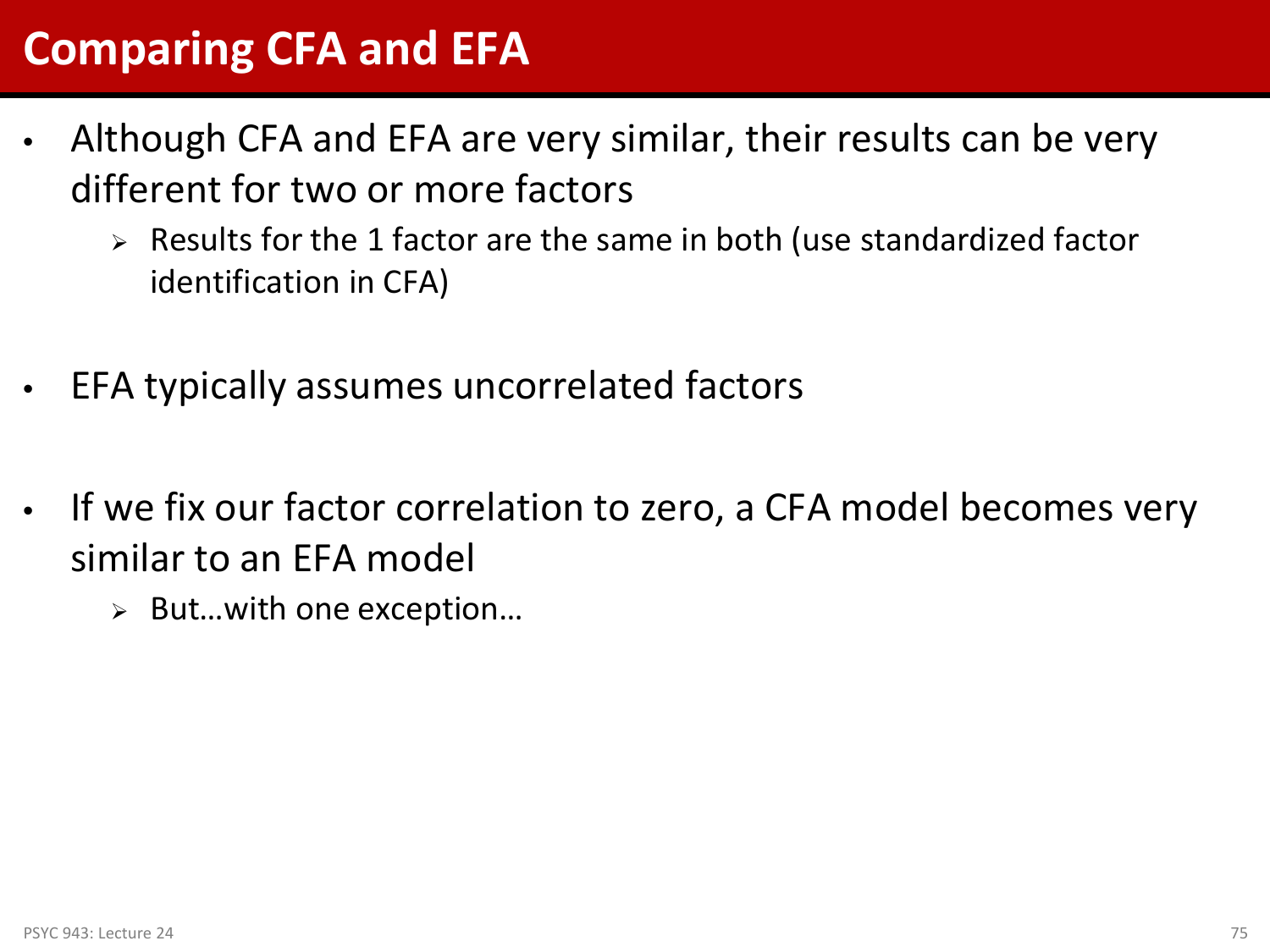#### **EFA Model Constraints**

- For more than one factor, the EFA model has too many parameters to estimate
	- $\triangleright$  Uses identification constraints (where  $\Delta$  is diagonal):

$$
\Lambda'\Psi\Lambda=\Delta
$$

- This puts  $\frac{F(F-1)}{2}$ 2 multivariate constraints on the model
- These constraints render the comparison of EFA and CFA useless for most purposes
	- $\triangleright$  Many CFA models do not have these constraints
- Under maximum likelihood estimators, both EFA and CFA use **the same likelihood function**
	- $\triangleright$  Multivariate normal
	- $\triangleright$  Mplus: full information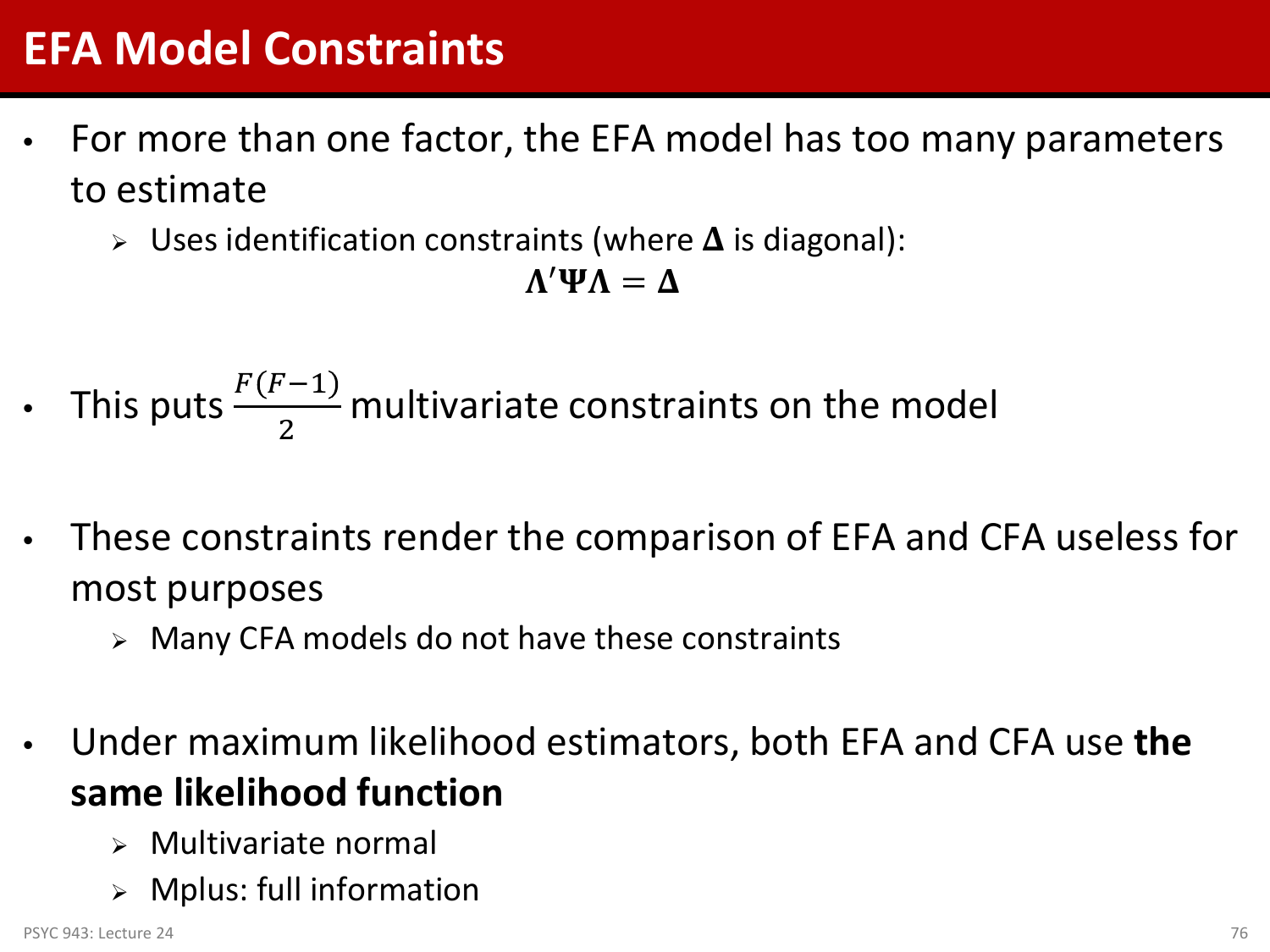#### **CFA Approaches to EFA**

- We can conduct exploratory analysis using a CFA model
	- $\triangleright$  Need to set the right number of constraints for identification
	- $\triangleright$  We set the value of factor loadings for a few items on a few of the factors
		- Typically to zero (my usual thought)
		- Sometimes to one (Brown, 2002)
	- $\triangleright$  We keep the factor covariance matrix as an identity
		- Uncorrelated factors (as in EFA) with variances of one
- Benefits of using CFA for exploratory analyses:
	- $\triangleright$  CFA constraints remove rotational indeterminacy of factor loadings no rotating is needed (or possible)
	- Defines factors with *potentially* less ambiguity
		- Constraints are easy to see
	- For some software (SAS and SPSS), we get much more model fit information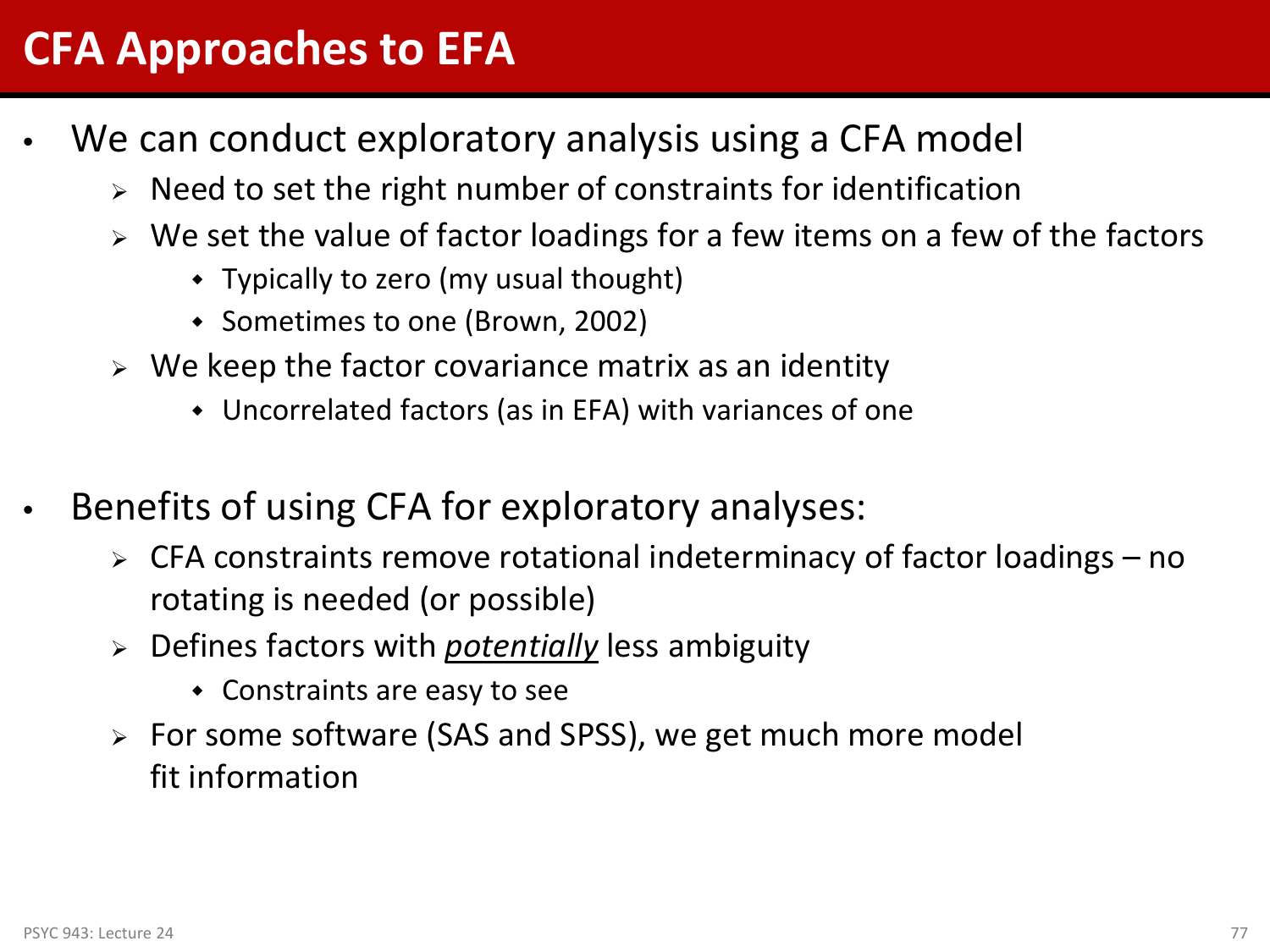#### **EFA with CFA Constraints**

- To do EFA with CFA, you must:
	- $\triangleright$  Fix factor loadings (set to either zero or one)
		- Use "row echelon" form :
		- One item has only one factor loading estimated
		- One item has only two factor loadings estimated
		- One item has only three factor loadings estimated
	- $\triangleright$  Fix factor covariances
		- $\triangleleft$  Set all to 0
	- $\triangleright$  Fix factor variances
		- $\cdot$  Set all to 1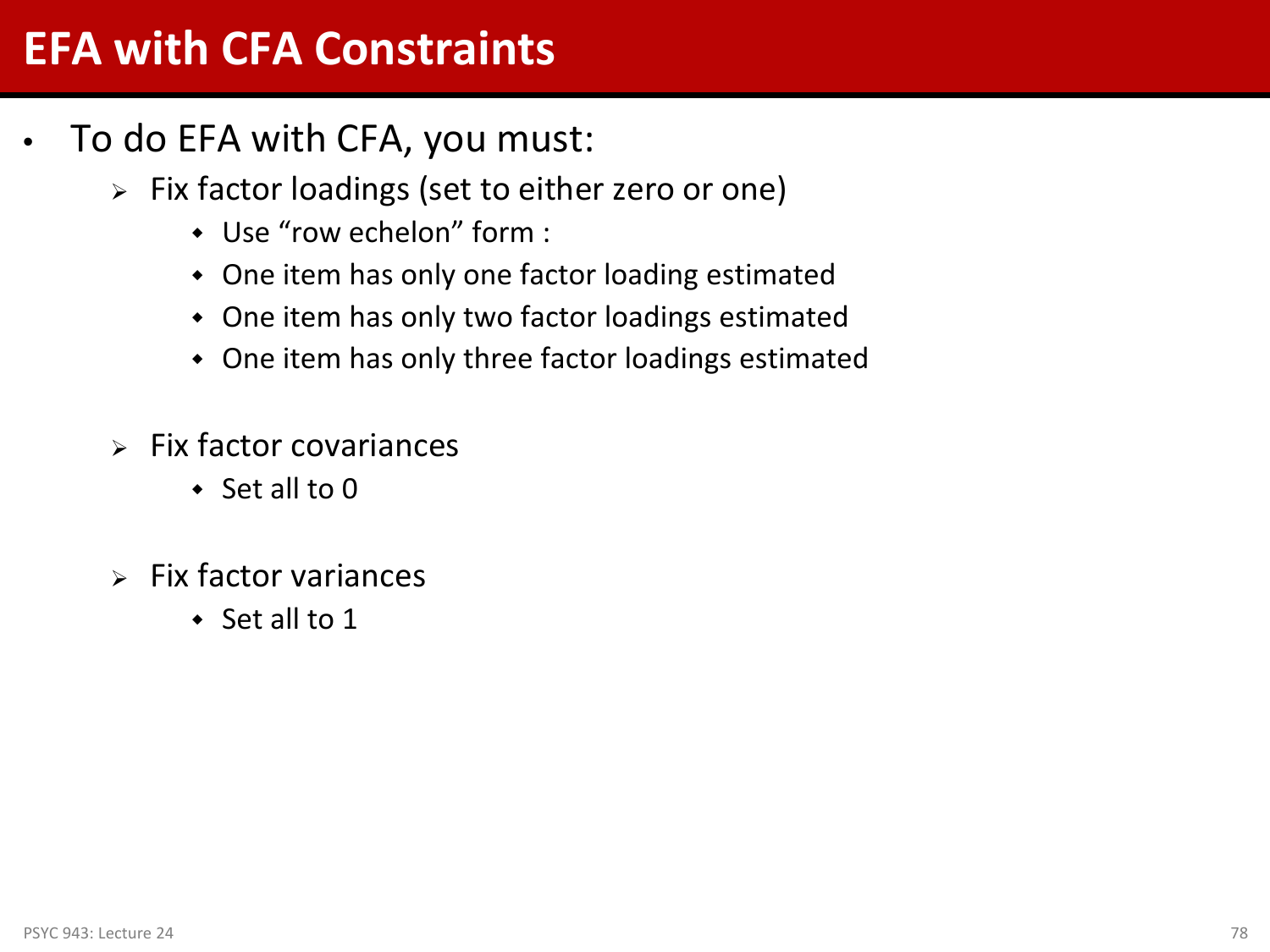# **CONCLUDING REMARKS**